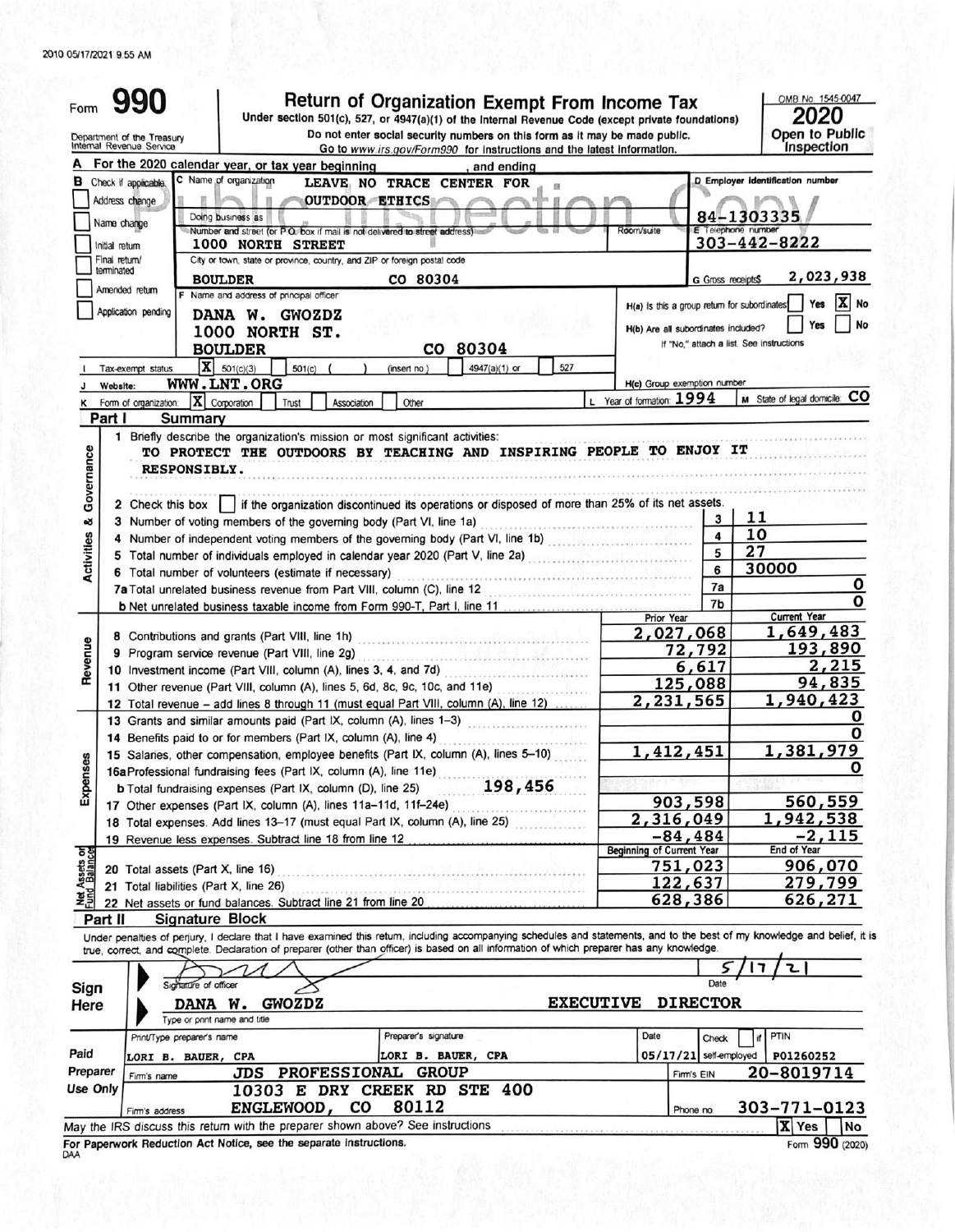| Form 990 (2020) LEAVE NO TRACE CENTER FOR                                                                                                                                                                                                                                                                                                                                                                                                                                                                                                   |                                                                              | 84-1303335    | Page 2                |
|---------------------------------------------------------------------------------------------------------------------------------------------------------------------------------------------------------------------------------------------------------------------------------------------------------------------------------------------------------------------------------------------------------------------------------------------------------------------------------------------------------------------------------------------|------------------------------------------------------------------------------|---------------|-----------------------|
| <b>Statement of Program Service Accomplishments</b><br>Part III                                                                                                                                                                                                                                                                                                                                                                                                                                                                             | Check if Schedule O contains a response or note to any line in this Part III |               |                       |
| 1 Briefly describe the organization's mission:                                                                                                                                                                                                                                                                                                                                                                                                                                                                                              |                                                                              |               |                       |
| TO PROTECT THE OUTDOORS BY TEACHING AND INSPIRING PEOPLE TO ENJOY IT                                                                                                                                                                                                                                                                                                                                                                                                                                                                        |                                                                              |               |                       |
|                                                                                                                                                                                                                                                                                                                                                                                                                                                                                                                                             |                                                                              |               |                       |
| 2 Did the organization undertake any significant program services during the year which were not listed on the<br>prior Form 990 or 990-EZ?                                                                                                                                                                                                                                                                                                                                                                                                 |                                                                              |               | Yes $\overline{X}$ No |
| If "Yes," describe these new services on Schedule O.<br>Did the organization cease conducting, or make significant changes in how it conducts, any program<br>3.<br>services?                                                                                                                                                                                                                                                                                                                                                               |                                                                              |               | Yes $\overline{X}$ No |
| If "Yes," describe these changes on Schedule O.                                                                                                                                                                                                                                                                                                                                                                                                                                                                                             |                                                                              |               |                       |
| Describe the organization's program service accomplishments for each of its three largest program services, as measured by<br>4<br>expenses. Section 501(c)(3) and 501(c)(4) organizations are required to report the amount of grants and allocations to others,<br>the total expenses, and revenue, if any, for each program service reported.                                                                                                                                                                                            |                                                                              |               |                       |
| $(1, 503, 348)$ including grants of \$<br>4a (Code:<br>THE LEAVE NO TRACE CENTER FOR OUTDOOR ETHICS IS A NATIONAL<br>AND INTERNATIONAL PROGRAM DESIGNED TO ASSIST OUTDOOR<br>ENTHUSIASTS WITH THEIR DECISIONS ABOUT HOW TO REDUCE THEIR<br>IMPACTS WHEN THEY HIKE, CAMP, PICNIC, SNOWSHOE, RUN, BIKE,<br>HUNT, PADDLE, RIDE HORSES, FISH, SKI OR CLIMB. THE PROGRAM<br>STRIVES TO EDUCATE ALL THOSE WHO ENJOY THE OUTDOORS ABOUT<br>THE NATURE OF THEIR RECREATIONAL IMPACTS AS WELL AS<br>TECHNIQUES TO PREVENT AND MINIMIZE SUCH IMPACTS. |                                                                              | ) (Revenue \$ | 193,890               |
|                                                                                                                                                                                                                                                                                                                                                                                                                                                                                                                                             |                                                                              |               |                       |
| N/A                                                                                                                                                                                                                                                                                                                                                                                                                                                                                                                                         |                                                                              |               |                       |
|                                                                                                                                                                                                                                                                                                                                                                                                                                                                                                                                             |                                                                              |               |                       |
|                                                                                                                                                                                                                                                                                                                                                                                                                                                                                                                                             |                                                                              |               |                       |
|                                                                                                                                                                                                                                                                                                                                                                                                                                                                                                                                             |                                                                              |               |                       |
|                                                                                                                                                                                                                                                                                                                                                                                                                                                                                                                                             |                                                                              |               |                       |
|                                                                                                                                                                                                                                                                                                                                                                                                                                                                                                                                             |                                                                              |               |                       |
|                                                                                                                                                                                                                                                                                                                                                                                                                                                                                                                                             |                                                                              |               |                       |
|                                                                                                                                                                                                                                                                                                                                                                                                                                                                                                                                             |                                                                              |               |                       |
|                                                                                                                                                                                                                                                                                                                                                                                                                                                                                                                                             |                                                                              |               |                       |
|                                                                                                                                                                                                                                                                                                                                                                                                                                                                                                                                             |                                                                              |               |                       |
|                                                                                                                                                                                                                                                                                                                                                                                                                                                                                                                                             |                                                                              |               |                       |
| 4c (Code: ) (Expenses \$                                                                                                                                                                                                                                                                                                                                                                                                                                                                                                                    | including grants of \$                                                       | ) (Revenue \$ |                       |
| N/A                                                                                                                                                                                                                                                                                                                                                                                                                                                                                                                                         |                                                                              |               |                       |
|                                                                                                                                                                                                                                                                                                                                                                                                                                                                                                                                             |                                                                              |               |                       |
|                                                                                                                                                                                                                                                                                                                                                                                                                                                                                                                                             |                                                                              |               |                       |
|                                                                                                                                                                                                                                                                                                                                                                                                                                                                                                                                             |                                                                              |               |                       |
|                                                                                                                                                                                                                                                                                                                                                                                                                                                                                                                                             |                                                                              |               |                       |
|                                                                                                                                                                                                                                                                                                                                                                                                                                                                                                                                             |                                                                              |               |                       |
|                                                                                                                                                                                                                                                                                                                                                                                                                                                                                                                                             |                                                                              |               |                       |
|                                                                                                                                                                                                                                                                                                                                                                                                                                                                                                                                             |                                                                              |               |                       |
|                                                                                                                                                                                                                                                                                                                                                                                                                                                                                                                                             |                                                                              |               |                       |
|                                                                                                                                                                                                                                                                                                                                                                                                                                                                                                                                             |                                                                              |               |                       |
|                                                                                                                                                                                                                                                                                                                                                                                                                                                                                                                                             |                                                                              |               |                       |
|                                                                                                                                                                                                                                                                                                                                                                                                                                                                                                                                             |                                                                              |               |                       |
|                                                                                                                                                                                                                                                                                                                                                                                                                                                                                                                                             |                                                                              |               |                       |
| 4d Other program services (Describe on Schedule O.)                                                                                                                                                                                                                                                                                                                                                                                                                                                                                         |                                                                              |               |                       |
| (Expenses \$                                                                                                                                                                                                                                                                                                                                                                                                                                                                                                                                | including grants of\$                                                        | (Revenue \$   |                       |
| 4e Total program service expenses                                                                                                                                                                                                                                                                                                                                                                                                                                                                                                           | 1,503,348                                                                    |               |                       |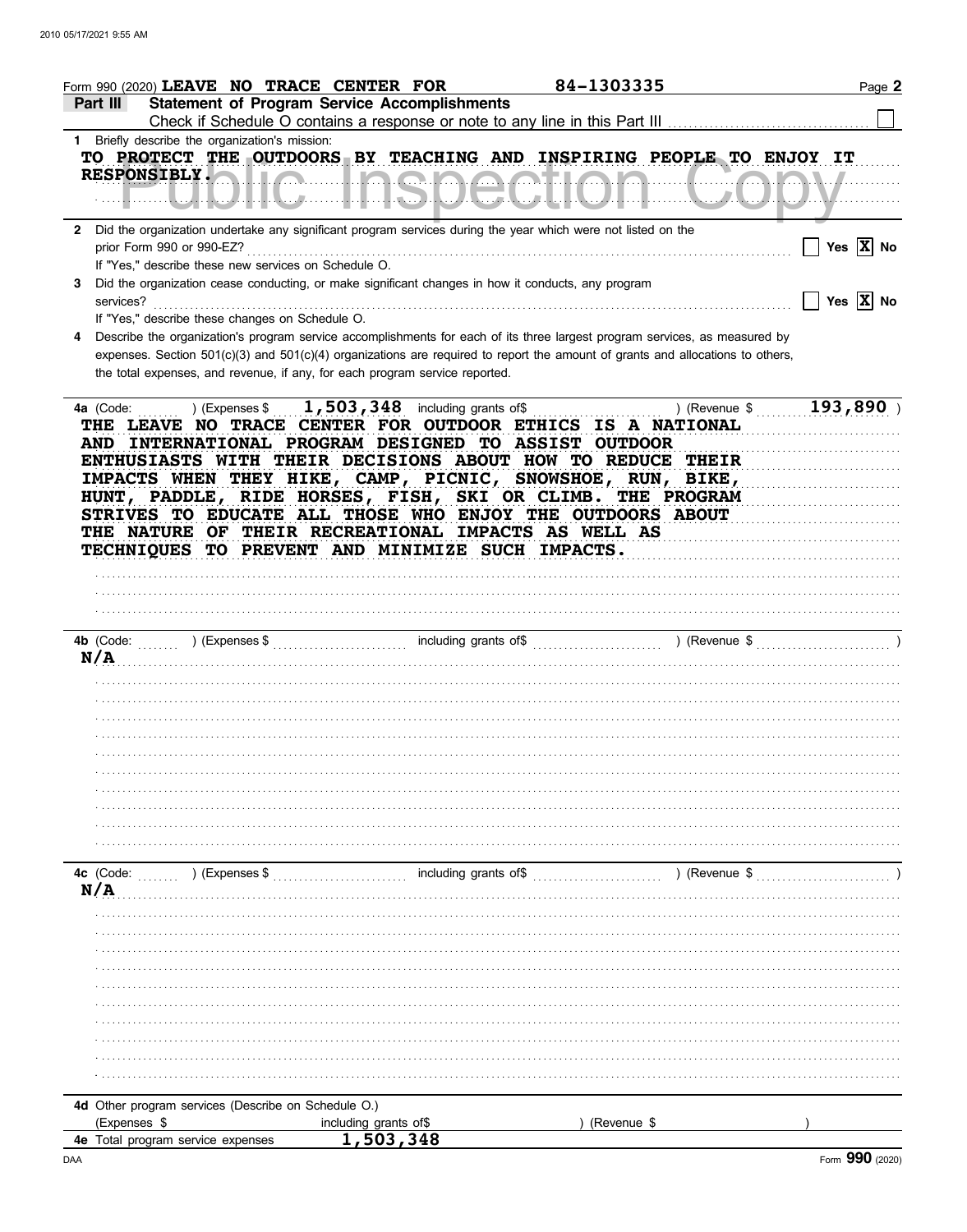|     | 84-1303335<br>Form 990 (2020) LEAVE NO TRACE CENTER FOR                                                                                                                                         |                 |              | Page 3      |
|-----|-------------------------------------------------------------------------------------------------------------------------------------------------------------------------------------------------|-----------------|--------------|-------------|
|     | <b>Checklist of Required Schedules</b><br><b>Part IV</b>                                                                                                                                        |                 |              |             |
|     |                                                                                                                                                                                                 |                 | Yes   No     |             |
| 1.  | Is the organization described in section $501(c)(3)$ or $4947(a)(1)$ (other than a private foundation)? If "Yes,"                                                                               |                 |              |             |
|     | complete Schedule A example and the complete Schedule A example and the complete Schedule A example and the complete Schedule A                                                                 | $\mathbf{1}$    | X            |             |
| 2   | Is the organization required to complete Schedule B, Schedule of Contributors (see instructions)?                                                                                               | $\sqrt{2}$      | $\mathbf{X}$ |             |
| 3   | Did the organization engage in direct or indirect political campaign activities on behalf of or in opposition to                                                                                |                 |              |             |
|     | candidates for public office? If "Yes," complete Schedule C, Part I                                                                                                                             | 3               |              | X           |
| 4   | Section 501(c)(3) organizations. Did the organization engage in lobbying activities, or have a section 501(h)<br>election in effect during the tax year? If "Yes," complete Schedule C, Part II | 4               |              | $\mathbf x$ |
| 5   | Is the organization a section $501(c)(4)$ , $501(c)(5)$ , or $501(c)(6)$ organization that receives membership dues,                                                                            |                 |              |             |
|     | assessments, or similar amounts as defined in Revenue Procedure 98-19? If "Yes," complete Schedule C, Part III                                                                                  | 5               |              | $\mathbf x$ |
| 6   | Did the organization maintain any donor advised funds or any similar funds or accounts for which donors                                                                                         |                 |              |             |
|     | have the right to provide advice on the distribution or investment of amounts in such funds or accounts? If                                                                                     |                 |              |             |
|     | "Yes," complete Schedule D, Part I                                                                                                                                                              | 6               |              | X           |
| 7   | Did the organization receive or hold a conservation easement, including easements to preserve open space,                                                                                       |                 |              |             |
|     | the environment, historic land areas, or historic structures? If "Yes," complete Schedule D, Part II                                                                                            | 7               |              | X           |
| 8   | Did the organization maintain collections of works of art, historical treasures, or other similar assets? If "Yes,"                                                                             |                 |              |             |
|     | complete Schedule D, Part III                                                                                                                                                                   | 8               |              | X           |
| 9   | Did the organization report an amount in Part X, line 21, for escrow or custodial account liability, serve as a                                                                                 |                 |              |             |
|     | custodian for amounts not listed in Part X; or provide credit counseling, debt management, credit repair, or                                                                                    |                 |              |             |
|     | debt negotiation services? If "Yes," complete Schedule D, Part IV                                                                                                                               | 9               |              | X           |
| 10  | Did the organization, directly or through a related organization, hold assets in donor-restricted endowments                                                                                    |                 |              |             |
|     | or in quasi endowments? If "Yes," complete Schedule D, Part V                                                                                                                                   | 10              |              | X           |
| 11  | If the organization's answer to any of the following questions is "Yes," then complete Schedule D, Parts VI,                                                                                    |                 |              |             |
|     | VII, VIII, IX, or X as applicable.                                                                                                                                                              |                 |              |             |
| а   | Did the organization report an amount for land, buildings, and equipment in Part X, line 10? If "Yes,"                                                                                          |                 |              |             |
|     | complete Schedule D, Part VI                                                                                                                                                                    | 11a             | X            |             |
| b   | Did the organization report an amount for investments—other securities in Part X, line 12, that is 5% or more                                                                                   |                 |              |             |
|     | of its total assets reported in Part X, line 16? If "Yes," complete Schedule D, Part VII                                                                                                        | 11b             |              | X           |
| c   | Did the organization report an amount for investments—program related in Part X, line 13, that is 5% or more                                                                                    |                 |              | X           |
|     |                                                                                                                                                                                                 | 11c             |              |             |
| d   | Did the organization report an amount for other assets in Part X, line 15, that is 5% or more of its total assets<br>reported in Part X, line 16? If "Yes," complete Schedule D, Part IX        | 11d             |              | X           |
| е   | Did the organization report an amount for other liabilities in Part X, line 25? If "Yes," complete Schedule D, Part X                                                                           | 11e             | $\mathbf x$  |             |
| f   | Did the organization's separate or consolidated financial statements for the tax year include a footnote that addresses                                                                         |                 |              |             |
|     | the organization's liability for uncertain tax positions under FIN 48 (ASC 740)? If "Yes," complete Schedule D, Part X                                                                          | 11f             | X            |             |
|     | 12a Did the organization obtain separate, independent audited financial statements for the tax year? If "Yes," complete                                                                         |                 |              |             |
|     | Schedule D, Parts XI and XII                                                                                                                                                                    | 12a             | X            |             |
| b   | Was the organization included in consolidated, independent audited financial statements for the tax year? If                                                                                    |                 |              |             |
|     | "Yes," and if the organization answered "No" to line 12a, then completing Schedule D, Parts XI and XII is optional                                                                              | 12b             |              | X           |
| 13  |                                                                                                                                                                                                 | 13              |              | X           |
| 14a | Did the organization maintain an office, employees, or agents outside of the United States?                                                                                                     | 14a             |              | $\mathbf x$ |
| b   | Did the organization have aggregate revenues or expenses of more than \$10,000 from grantmaking,                                                                                                |                 |              |             |
|     | fundraising, business, investment, and program service activities outside the United States, or aggregate                                                                                       |                 |              |             |
|     | foreign investments valued at \$100,000 or more? If "Yes," complete Schedule F, Parts I and IV [[[[[[[[[[[[[[[[                                                                                 | 14b             |              | X           |
| 15  | Did the organization report on Part IX, column (A), line 3, more than \$5,000 of grants or other assistance to or                                                                               |                 |              |             |
|     | for any foreign organization? If "Yes," complete Schedule F, Parts II and IV                                                                                                                    | 15              |              | X           |
| 16  | Did the organization report on Part IX, column (A), line 3, more than \$5,000 of aggregate grants or other                                                                                      |                 |              |             |
|     | assistance to or for foreign individuals? If "Yes," complete Schedule F, Parts III and IV                                                                                                       | 16              |              | X           |
| 17  | Did the organization report a total of more than \$15,000 of expenses for professional fundraising services on                                                                                  |                 |              |             |
|     |                                                                                                                                                                                                 | 17              |              | X           |
| 18  | Did the organization report more than \$15,000 total of fundraising event gross income and contributions on                                                                                     |                 |              |             |
|     | Part VIII, lines 1c and 8a? If "Yes," complete Schedule G, Part II                                                                                                                              | 18              |              | X           |
| 19  | Did the organization report more than \$15,000 of gross income from gaming activities on Part VIII, line 9a?                                                                                    |                 |              |             |
|     |                                                                                                                                                                                                 | 19              |              | X           |
| 20a | Did the organization operate one or more hospital facilities? If "Yes," complete Schedule H                                                                                                     | 20a             |              | X           |
| b   | If "Yes" to line 20a, did the organization attach a copy of its audited financial statements to this return?                                                                                    | 20 <sub>b</sub> |              |             |
| 21  | Did the organization report more than \$5,000 of grants or other assistance to any domestic organization or                                                                                     | 21              |              | X           |
|     |                                                                                                                                                                                                 |                 |              |             |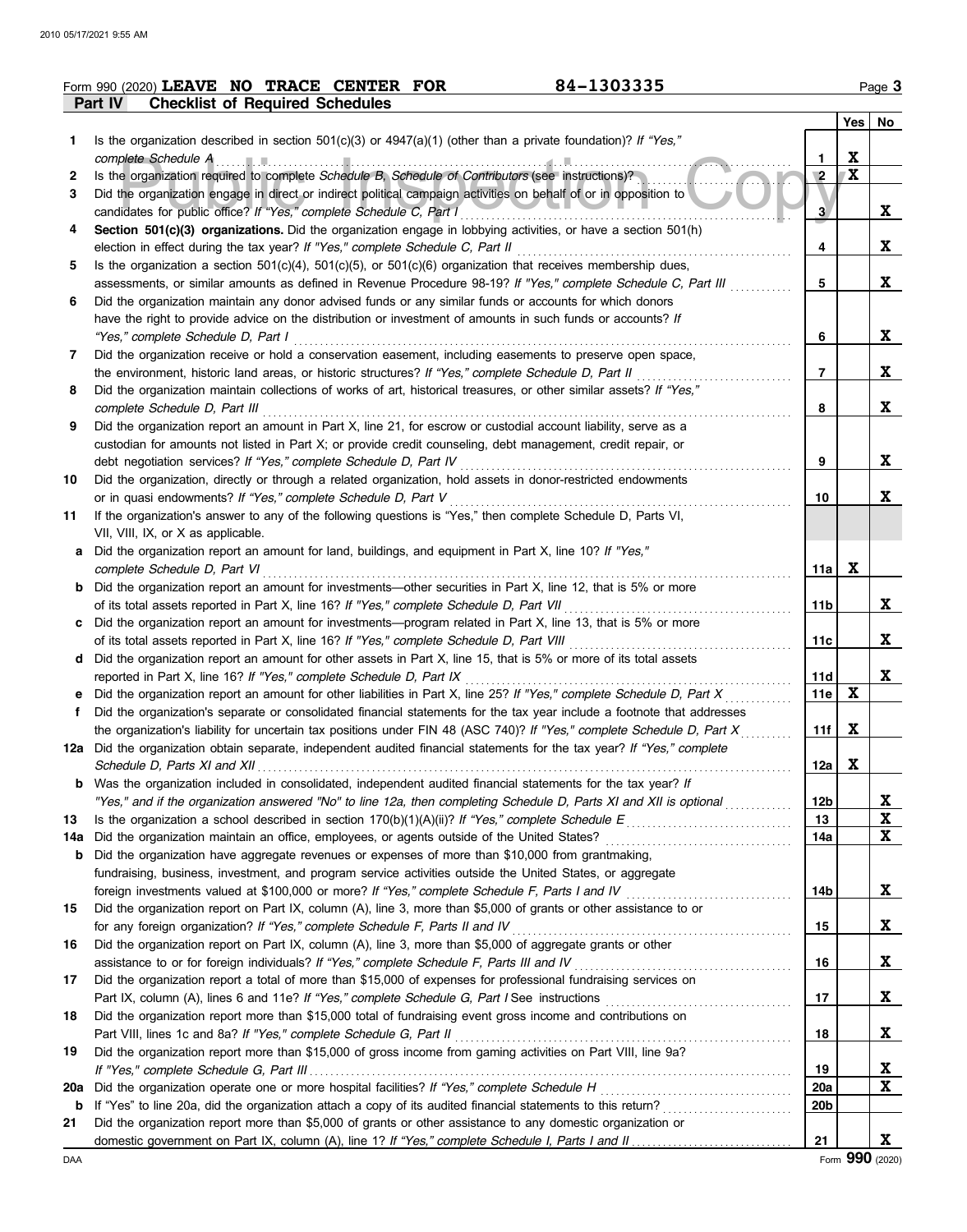|     | 84-1303335<br>Form 990 (2020) LEAVE NO TRACE CENTER FOR                                                                                                                                                                    |                 |             | Page 4                   |
|-----|----------------------------------------------------------------------------------------------------------------------------------------------------------------------------------------------------------------------------|-----------------|-------------|--------------------------|
|     | Part IV<br><b>Checklist of Required Schedules (continued)</b>                                                                                                                                                              |                 |             |                          |
|     |                                                                                                                                                                                                                            |                 | Yes         | No                       |
| 22  | Did the organization report more than \$5,000 of grants or other assistance to or for domestic individuals on                                                                                                              |                 |             |                          |
|     | Part IX, column (A), line 2? If "Yes," complete Schedule I, Parts I and III                                                                                                                                                | 22              |             | $\mathbf x$              |
| 23  | Did the organization answer "Yes" to Part VII, Section A, line 3, 4, or 5 about compensation of the                                                                                                                        |                 |             |                          |
|     | organization's current and former officers, directors, trustees, key employees, and highest compensated                                                                                                                    |                 |             |                          |
|     | employees? If "Yes," complete Schedule J                                                                                                                                                                                   | 23              | $\mathbf x$ |                          |
|     | 24a Did the organization have a tax-exempt bond issue with an outstanding principal amount of more than                                                                                                                    |                 |             |                          |
|     | \$100,000 as of the last day of the year, that was issued after December 31, 2002? If "Yes," answer lines 24b                                                                                                              |                 |             |                          |
|     | through 24d and complete Schedule K. If "No," go to line 25a                                                                                                                                                               | 24a             |             | X                        |
| b   | Did the organization invest any proceeds of tax-exempt bonds beyond a temporary period exception?                                                                                                                          | 24 <sub>b</sub> |             |                          |
| c   | Did the organization maintain an escrow account other than a refunding escrow at any time during the year                                                                                                                  |                 |             |                          |
|     | to defease any tax-exempt bonds?                                                                                                                                                                                           | 24c             |             |                          |
|     | d Did the organization act as an "on behalf of" issuer for bonds outstanding at any time during the year?                                                                                                                  | 24d             |             |                          |
|     | 25a Section 501(c)(3), 501(c)(4), and 501(c)(29) organizations. Did the organization engage in an excess benefit                                                                                                           |                 |             |                          |
|     | transaction with a disqualified person during the year? If "Yes," complete Schedule L, Part I                                                                                                                              | 25a             |             | X                        |
| b   | Is the organization aware that it engaged in an excess benefit transaction with a disqualified person in a prior                                                                                                           |                 |             |                          |
|     | year, and that the transaction has not been reported on any of the organization's prior Forms 990 or 990-EZ?                                                                                                               |                 |             |                          |
|     | If "Yes," complete Schedule L, Part I                                                                                                                                                                                      | 25 <sub>b</sub> |             | X                        |
| 26  | Did the organization report any amount on Part X, line 5 or 22, for receivables from or payables to any current                                                                                                            |                 |             |                          |
|     | or former officer, director, trustee, key employee, creator or founder, substantial contributor, or 35%                                                                                                                    |                 |             |                          |
|     | controlled entity or family member of any of these persons? If "Yes," complete Schedule L, Part II                                                                                                                         | 26              |             | X                        |
| 27  | Did the organization provide a grant or other assistance to any current or former officer, director, trustee, key                                                                                                          |                 |             |                          |
|     | employee, creator or founder, substantial contributor or employee thereof, a grant selection committee                                                                                                                     |                 |             |                          |
|     | member, or to a 35% controlled entity (including an employee thereof) or family member of any of these                                                                                                                     |                 |             |                          |
|     | persons? If "Yes," complete Schedule L, Part III                                                                                                                                                                           | 27              |             | X                        |
| 28  | Was the organization a party to a business transaction with one of the following parties (see Schedule L, Part                                                                                                             |                 |             |                          |
|     | IV instructions, for applicable filing thresholds, conditions, and exceptions):                                                                                                                                            |                 |             |                          |
| а   | A current or former officer, director, trustee, key employee, creator or founder, or substantial contributor? If                                                                                                           |                 |             |                          |
|     | "Yes," complete Schedule L, Part IV                                                                                                                                                                                        | 28a             |             | X                        |
| b   | A family member of any individual described in line 28a? If "Yes," complete Schedule L, Part IV                                                                                                                            | 28b             |             | $\mathbf{x}$             |
| c   | A 35% controlled entity of one or more individuals and/or organizations described in lines 28a or 28b? If                                                                                                                  |                 |             |                          |
|     | "Yes," complete Schedule L, Part IV                                                                                                                                                                                        | 28c             |             | X                        |
| 29  | Did the organization receive more than \$25,000 in non-cash contributions? If "Yes," complete Schedule M                                                                                                                   | 29              | $\mathbf x$ |                          |
| 30  | Did the organization receive contributions of art, historical treasures, or other similar assets, or qualified                                                                                                             |                 |             |                          |
|     | conservation contributions? If "Yes," complete Schedule M                                                                                                                                                                  | 30              |             | X                        |
| 31  | Did the organization liquidate, terminate, or dissolve and cease operations? If "Yes," complete Schedule N, Part I                                                                                                         | 31              |             | X                        |
| 32  | Did the organization sell, exchange, dispose of, or transfer more than 25% of its net assets? If "Yes,"                                                                                                                    |                 |             |                          |
|     | complete Schedule N, Part II                                                                                                                                                                                               | 32              |             | X                        |
| 33  | Did the organization own 100% of an entity disregarded as separate from the organization under Regulations                                                                                                                 |                 |             |                          |
|     | sections 301.7701-2 and 301.7701-3? If "Yes," complete Schedule R, Part I                                                                                                                                                  | 33              |             | X                        |
| 34  | Was the organization related to any tax-exempt or taxable entity? If "Yes," complete Schedule R, Part II, III,                                                                                                             |                 |             |                          |
|     | or IV, and Part V, line 1                                                                                                                                                                                                  | 34              |             | <u>x</u><br>$\mathbf{x}$ |
| 35a | Did the organization have a controlled entity within the meaning of section 512(b)(13)?                                                                                                                                    | 35a             |             |                          |
| b   | If "Yes" to line 35a, did the organization receive any payment from or engage in any transaction with a                                                                                                                    |                 |             |                          |
|     | controlled entity within the meaning of section 512(b)(13)? If "Yes," complete Schedule R, Part V, line 2                                                                                                                  | 35 <sub>b</sub> |             |                          |
| 36  | Section 501(c)(3) organizations. Did the organization make any transfers to an exempt non-charitable                                                                                                                       |                 |             |                          |
|     | related organization? If "Yes," complete Schedule R, Part V, line 2<br>Did the organization conduct more than 5% of its activities through an entity that is not a related organization                                    | 36              |             | X                        |
| 37  |                                                                                                                                                                                                                            |                 |             | X                        |
| 38  | and that is treated as a partnership for federal income tax purposes? If "Yes," complete Schedule R, Part VI<br>Did the organization complete Schedule O and provide explanations in Schedule O for Part VI, lines 11b and | 37              |             |                          |
|     |                                                                                                                                                                                                                            | 38              | X           |                          |
|     | 19? Note: All Form 990 filers are required to complete Schedule O.<br><b>Statements Regarding Other IRS Filings and Tax Compliance</b><br>Part V                                                                           |                 |             |                          |
|     |                                                                                                                                                                                                                            |                 |             |                          |
|     |                                                                                                                                                                                                                            |                 | Yes         | No.                      |
| 1a  | 3<br>Enter the number reported in Box 3 of Form 1096. Enter -0- if not applicable<br>1a                                                                                                                                    |                 |             |                          |
| b   | $\mathbf 0$<br>1 <sub>b</sub><br>Enter the number of Forms W-2G included in line 1a. Enter -0- if not applicable                                                                                                           |                 |             |                          |
| c   | Did the organization comply with backup withholding rules for reportable payments to vendors and                                                                                                                           |                 |             |                          |
|     |                                                                                                                                                                                                                            | 1c              | X           |                          |
| DAA |                                                                                                                                                                                                                            |                 |             | Form 990 (2020)          |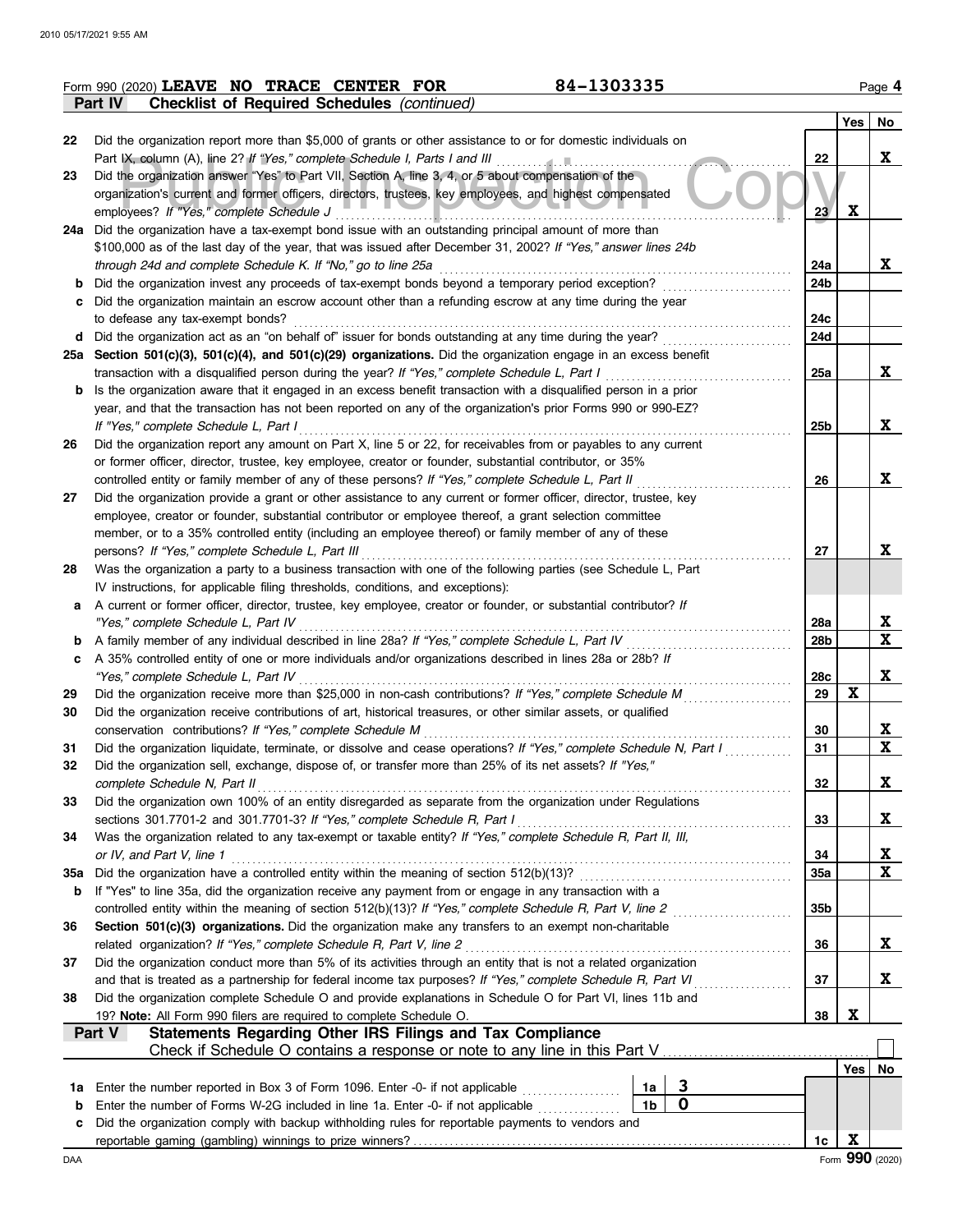|        | Form 990 (2020) LEAVE NO TRACE CENTER FOR                                                                                                          | 84-1303335      |                |             | Page 5          |  |  |  |  |
|--------|----------------------------------------------------------------------------------------------------------------------------------------------------|-----------------|----------------|-------------|-----------------|--|--|--|--|
|        | Statements Regarding Other IRS Filings and Tax Compliance (continued)<br>Part V                                                                    |                 |                |             |                 |  |  |  |  |
|        |                                                                                                                                                    |                 |                |             | Yes   No        |  |  |  |  |
|        | 2a Enter the number of employees reported on Form W-3, Transmittal of Wage and Tax                                                                 |                 |                |             |                 |  |  |  |  |
|        | Statements, filed for the calendar year ending with or within the year covered by this return                                                      | 27<br>2a        |                |             |                 |  |  |  |  |
| b      | If at least one is reported on line 2a, did the organization file all required federal employment tax returns?                                     |                 | 2 <sub>b</sub> | X           |                 |  |  |  |  |
|        | Note: If the sum of lines 1a and 2a is greater than 250, you may be required to e-file (see instructions)                                          |                 |                |             |                 |  |  |  |  |
| За     | Did the organization have unrelated business gross income of \$1,000 or more during the year?                                                      |                 | 3a             |             | X               |  |  |  |  |
| b      | If "Yes," has it filed a Form 990-T for this year? If "No" to line 3b, provide an explanation on Schedule O                                        |                 | 3 <sub>b</sub> |             |                 |  |  |  |  |
| 4a     | At any time during the calendar year, did the organization have an interest in, or a signature or other authority over,                            |                 |                |             |                 |  |  |  |  |
|        | a financial account in a foreign country (such as a bank account, securities account, or other financial account)?                                 |                 | 4a             |             | X               |  |  |  |  |
| b      | If "Yes," enter the name of the foreign country                                                                                                    |                 |                |             |                 |  |  |  |  |
|        | See instructions for filing requirements for FinCEN Form 114, Report of Foreign Bank and Financial Accounts (FBAR).                                |                 |                |             |                 |  |  |  |  |
| 5а     | Was the organization a party to a prohibited tax shelter transaction at any time during the tax year?                                              |                 | 5a             |             | $\mathbf x$     |  |  |  |  |
| b      | Did any taxable party notify the organization that it was or is a party to a prohibited tax shelter transaction?                                   |                 | 5b             |             | X               |  |  |  |  |
| c      | If "Yes" to line 5a or 5b, did the organization file Form 8886-T?                                                                                  |                 | 5c             |             |                 |  |  |  |  |
| 6a     | Does the organization have annual gross receipts that are normally greater than \$100,000, and did the                                             |                 |                |             |                 |  |  |  |  |
|        | organization solicit any contributions that were not tax deductible as charitable contributions?                                                   |                 | 6a             |             | X               |  |  |  |  |
| b      | If "Yes," did the organization include with every solicitation an express statement that such contributions or                                     |                 |                |             |                 |  |  |  |  |
|        | gifts were not tax deductible?                                                                                                                     |                 | 6b             |             |                 |  |  |  |  |
| 7      | Organizations that may receive deductible contributions under section 170(c).                                                                      |                 |                |             |                 |  |  |  |  |
| а      | Did the organization receive a payment in excess of \$75 made partly as a contribution and partly for goods<br>and services provided to the payor? |                 |                | X           |                 |  |  |  |  |
|        | If "Yes," did the organization notify the donor of the value of the goods or services provided?                                                    |                 | 7a<br>7b       | $\mathbf x$ |                 |  |  |  |  |
| b<br>c | Did the organization sell, exchange, or otherwise dispose of tangible personal property for which it was                                           |                 |                |             |                 |  |  |  |  |
|        | required to file Form 8282?                                                                                                                        |                 | 7c             |             | X               |  |  |  |  |
| d      | If "Yes," indicate the number of Forms 8282 filed during the year                                                                                  | 7d              |                |             |                 |  |  |  |  |
| е      | .<br>Did the organization receive any funds, directly or indirectly, to pay premiums on a personal benefit contract?                               |                 | 7e             |             | X               |  |  |  |  |
| Ť      | Did the organization, during the year, pay premiums, directly or indirectly, on a personal benefit contract?                                       |                 | 7f             |             | $\mathbf x$     |  |  |  |  |
| g      | If the organization received a contribution of qualified intellectual property, did the organization file Form 8899 as required?                   |                 | 7g             |             |                 |  |  |  |  |
| h      | If the organization received a contribution of cars, boats, airplanes, or other vehicles, did the organization file a Form 1098-C?                 |                 | 7h             |             |                 |  |  |  |  |
| 8      | Sponsoring organizations maintaining donor advised funds. Did a donor advised fund maintained by the                                               |                 |                |             |                 |  |  |  |  |
|        | sponsoring organization have excess business holdings at any time during the year?                                                                 |                 | 8              |             |                 |  |  |  |  |
| 9      | Sponsoring organizations maintaining donor advised funds.                                                                                          |                 |                |             |                 |  |  |  |  |
| а      | Did the sponsoring organization make any taxable distributions under section 4966?                                                                 |                 | 9a             |             |                 |  |  |  |  |
| b      | Did the sponsoring organization make a distribution to a donor, donor advisor, or related person?                                                  |                 | 9b             |             |                 |  |  |  |  |
| 10     | Section 501(c)(7) organizations. Enter:                                                                                                            |                 |                |             |                 |  |  |  |  |
|        | Initiation fees and capital contributions included on Part VIII, line 12 [11] [11] [12] [11] [11] [12] [11] [1                                     | 10a             |                |             |                 |  |  |  |  |
| b      | Gross receipts, included on Form 990, Part VIII, line 12, for public use of club facilities                                                        | 10 <sub>b</sub> |                |             |                 |  |  |  |  |
| 11     | Section 501(c)(12) organizations. Enter:                                                                                                           |                 |                |             |                 |  |  |  |  |
| а      | Gross income from members or shareholders                                                                                                          | 11a             |                |             |                 |  |  |  |  |
| b      | Gross income from other sources (Do not net amounts due or paid to other sources                                                                   |                 |                |             |                 |  |  |  |  |
|        | against amounts due or received from them.)                                                                                                        | 11 <sub>b</sub> |                |             |                 |  |  |  |  |
| 12a    | Section 4947(a)(1) non-exempt charitable trusts. Is the organization filing Form 990 in lieu of Form 1041?                                         |                 | 12a            |             |                 |  |  |  |  |
| b      | If "Yes," enter the amount of tax-exempt interest received or accrued during the year                                                              | 12 <sub>b</sub> |                |             |                 |  |  |  |  |
| 13     | Section 501(c)(29) qualified nonprofit health insurance issuers.                                                                                   |                 |                |             |                 |  |  |  |  |
| а      | Is the organization licensed to issue qualified health plans in more than one state?                                                               |                 | 13а            |             |                 |  |  |  |  |
|        | Note: See the instructions for additional information the organization must report on Schedule O.                                                  |                 |                |             |                 |  |  |  |  |
| b      | Enter the amount of reserves the organization is required to maintain by the states in which                                                       |                 |                |             |                 |  |  |  |  |
|        |                                                                                                                                                    | 13 <sub>b</sub> |                |             |                 |  |  |  |  |
| c      | Enter the amount of reserves on hand                                                                                                               | 13 <sub>c</sub> |                |             |                 |  |  |  |  |
| 14a    | Did the organization receive any payments for indoor tanning services during the tax year?                                                         |                 | 14a            |             | X               |  |  |  |  |
| b      | If "Yes," has it filed a Form 720 to report these payments? If "No," provide an explanation on Schedule O                                          |                 | 14b            |             |                 |  |  |  |  |
| 15     | Is the organization subject to the section 4960 tax on payment(s) of more than \$1,000,000 in remuneration or                                      |                 |                |             |                 |  |  |  |  |
|        | excess parachute payment(s) during the year?                                                                                                       |                 | 15             |             | X               |  |  |  |  |
|        | If "Yes," see instructions and file Form 4720, Schedule N.                                                                                         |                 |                |             | X               |  |  |  |  |
| 16     | Is the organization an educational institution subject to the section 4968 excise tax on net investment income?                                    |                 | 16             |             |                 |  |  |  |  |
|        | If "Yes," complete Form 4720, Schedule O.                                                                                                          |                 |                |             | Form 990 (2020) |  |  |  |  |
|        |                                                                                                                                                    |                 |                |             |                 |  |  |  |  |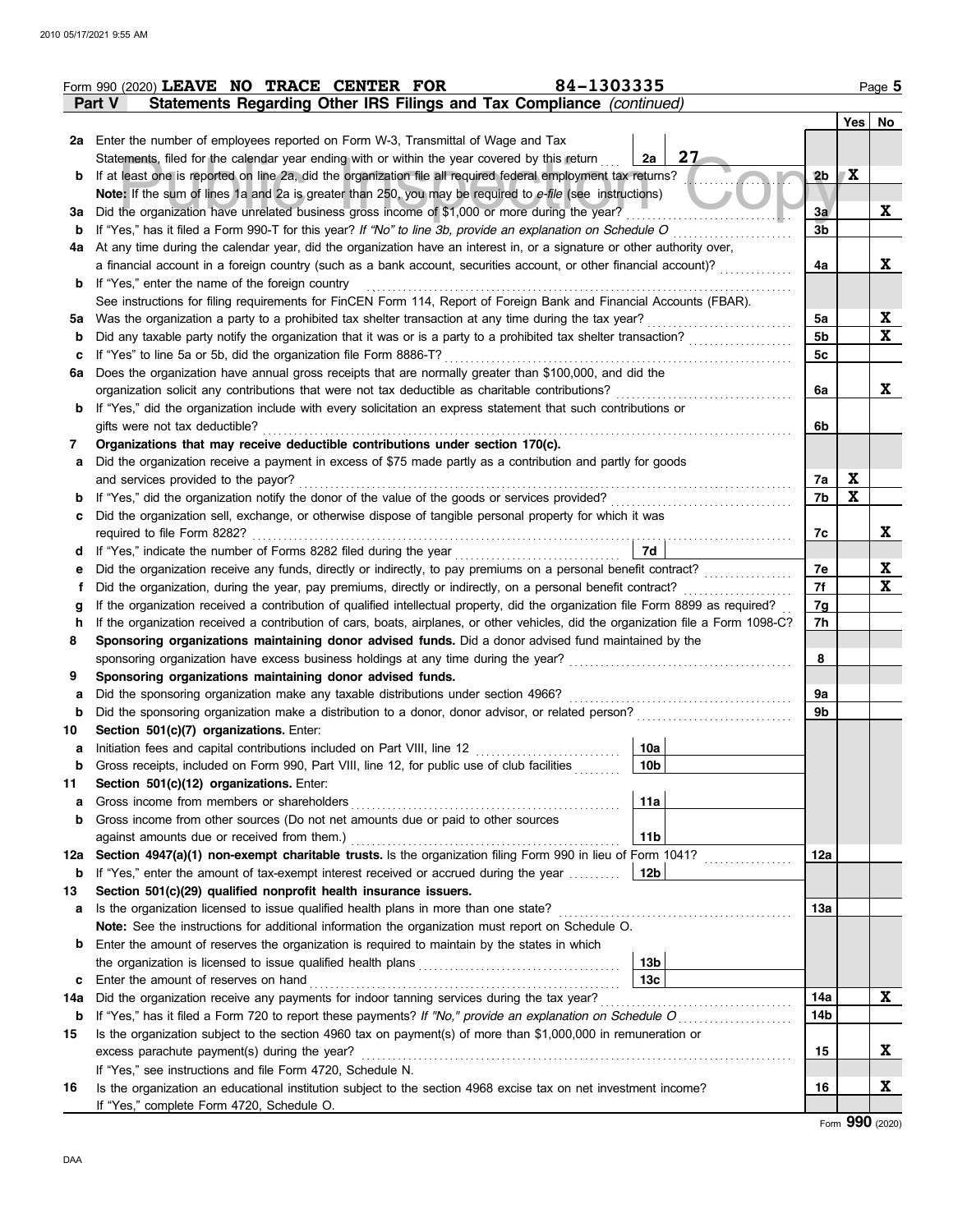|        | 84-1303335<br>Form 990 (2020) LEAVE NO TRACE CENTER FOR                                                                                                                                                                     |                 |     | Page 6                        |
|--------|-----------------------------------------------------------------------------------------------------------------------------------------------------------------------------------------------------------------------------|-----------------|-----|-------------------------------|
|        | Governance, Management, and Disclosure For each "Yes" response to lines 2 through 7b below, and for a "No"<br>Part VI                                                                                                       |                 |     |                               |
|        | response to line 8a, 8b, or 10b below, describe the circumstances, processes, or changes on Schedule O. See instructions.                                                                                                   |                 |     |                               |
|        | Check if Schedule O contains a response or note to any line in this Part VI                                                                                                                                                 |                 |     | X                             |
|        | Section A. Governing Body and Management                                                                                                                                                                                    |                 |     |                               |
|        |                                                                                                                                                                                                                             |                 | Yes | No                            |
|        | 11<br>1a Enter the number of voting members of the governing body at the end of the tax year<br>1a                                                                                                                          |                 |     |                               |
|        | If there are material differences in voting rights among members of the governing body, or                                                                                                                                  |                 |     |                               |
|        | if the governing body delegated broad authority to an executive committee or similar                                                                                                                                        |                 |     |                               |
|        | committee, explain on Schedule O.                                                                                                                                                                                           |                 |     |                               |
| b      | 10<br>Enter the number of voting members included on line 1a, above, who are independent<br>1b                                                                                                                              |                 |     |                               |
| 2      | Did any officer, director, trustee, or key employee have a family relationship or a business relationship with                                                                                                              |                 |     |                               |
|        | any other officer, director, trustee, or key employee?                                                                                                                                                                      | 2               |     | X                             |
| 3      | Did the organization delegate control over management duties customarily performed by or under the direct                                                                                                                   | 3               |     |                               |
| 4      | supervision of officers, directors, trustees, or key employees to a management company or other person?<br>Did the organization make any significant changes to its governing documents since the prior Form 990 was filed? | 4               |     | $rac{\mathbf{X}}{\mathbf{X}}$ |
| 5      | Did the organization become aware during the year of a significant diversion of the organization's assets?                                                                                                                  | 5               |     | $\overline{\mathbf{X}}$       |
| 6      | Did the organization have members or stockholders?                                                                                                                                                                          | 6               |     | $\overline{\mathbf{x}}$       |
| 7a     | Did the organization have members, stockholders, or other persons who had the power to elect or appoint                                                                                                                     |                 |     |                               |
|        | one or more members of the governing body?                                                                                                                                                                                  | 7a              |     | X                             |
| b      | Are any governance decisions of the organization reserved to (or subject to approval by) members,                                                                                                                           |                 |     |                               |
|        | stockholders, or persons other than the governing body?                                                                                                                                                                     | 7b              |     | X                             |
| 8      | Did the organization contemporaneously document the meetings held or written actions undertaken during the year by the following:                                                                                           |                 |     |                               |
| а      | The governing body?                                                                                                                                                                                                         | 8а              | X   |                               |
| b      | Each committee with authority to act on behalf of the governing body?                                                                                                                                                       | 8b              | X   |                               |
| 9      | Is there any officer, director, trustee, or key employee listed in Part VII, Section A, who cannot be reached at                                                                                                            |                 |     |                               |
|        |                                                                                                                                                                                                                             | 9               |     | X                             |
|        | Section B. Policies (This Section B requests information about policies not required by the Internal Revenue Code.                                                                                                          |                 |     |                               |
|        |                                                                                                                                                                                                                             |                 | Yes | No                            |
| 10a    | Did the organization have local chapters, branches, or affiliates?                                                                                                                                                          | 10a             |     | X                             |
|        | <b>b</b> If "Yes," did the organization have written policies and procedures governing the activities of such chapters,                                                                                                     |                 |     |                               |
|        | affiliates, and branches to ensure their operations are consistent with the organization's exempt purposes?                                                                                                                 | 10 <sub>b</sub> |     |                               |
| 11a    | Has the organization provided a complete copy of this Form 990 to all members of its governing body before filing the form?                                                                                                 | 11a             | X   |                               |
| b      | Describe in Schedule O the process, if any, used by the organization to review this Form 990.                                                                                                                               |                 |     |                               |
| 12a    | Did the organization have a written conflict of interest policy? If "No," go to line 13                                                                                                                                     | 12a             | X   |                               |
| b      | Were officers, directors, or trustees, and key employees required to disclose annually interests that could give rise to conflicts?                                                                                         | 12 <sub>b</sub> | X   |                               |
| c      | Did the organization regularly and consistently monitor and enforce compliance with the policy? If "Yes,"                                                                                                                   |                 |     |                               |
|        | describe in Schedule O how this was done                                                                                                                                                                                    | 12c             | X   |                               |
| 13     | Did the organization have a written whistleblower policy?                                                                                                                                                                   | 13              | X   |                               |
| 14     | Did the organization have a written document retention and destruction policy?                                                                                                                                              | 14              | X   |                               |
| 15     | Did the process for determining compensation of the following persons include a review and approval by                                                                                                                      |                 |     |                               |
|        | independent persons, comparability data, and contemporaneous substantiation of the deliberation and decision?<br>The organization's CEO, Executive Director, or top management official                                     |                 | X   |                               |
| a<br>b | Other officers or key employees of the organization                                                                                                                                                                         | 15a<br>15b      | X   |                               |
|        | If "Yes" to line 15a or 15b, describe the process in Schedule O (see instructions).                                                                                                                                         |                 |     |                               |
| 16a    | Did the organization invest in, contribute assets to, or participate in a joint venture or similar arrangement                                                                                                              |                 |     |                               |
|        | with a taxable entity during the year?                                                                                                                                                                                      | 16a             |     | X                             |
| b      | If "Yes," did the organization follow a written policy or procedure requiring the organization to evaluate its                                                                                                              |                 |     |                               |
|        | participation in joint venture arrangements under applicable federal tax law, and take steps to safeguard the                                                                                                               |                 |     |                               |
|        |                                                                                                                                                                                                                             | 16b             |     |                               |
|        | <b>Section C. Disclosure</b>                                                                                                                                                                                                |                 |     |                               |
| 17     | List the states with which a copy of this Form 990 is required to be filed AK, AL, AR, CA, CO, CT, FL, GA, HI, KS, MA, MI, MN                                                                                               |                 |     |                               |
| 18     | Section 6104 requires an organization to make its Forms 1023 (1024 or 1024-A, if applicable), 990, and 990-T (Section 501(c)                                                                                                |                 |     |                               |
|        | (3)s only) available for public inspection. Indicate how you made these available. Check all that apply.                                                                                                                    |                 |     |                               |
|        | Own website $ \mathbf{X} $ Another's website $ \mathbf{X} $ Upon request<br>Other (explain on Schedule O)                                                                                                                   |                 |     |                               |
| 19     | Describe on Schedule O whether (and if so, how) the organization made its governing documents, conflict of interest policy, and                                                                                             |                 |     |                               |
|        | financial statements available to the public during the tax year.                                                                                                                                                           |                 |     |                               |

| 20 State the name, address, and telephone number of the person who possesses the organization's books and records |  |  |  |  |
|-------------------------------------------------------------------------------------------------------------------|--|--|--|--|
|                                                                                                                   |  |  |  |  |

| 1000 NORTH ST.<br>THE ORGANIZATION |
|------------------------------------|
|------------------------------------|

**BOULDER CO 80306 303-442-8222**

DAA Form **990** (2020)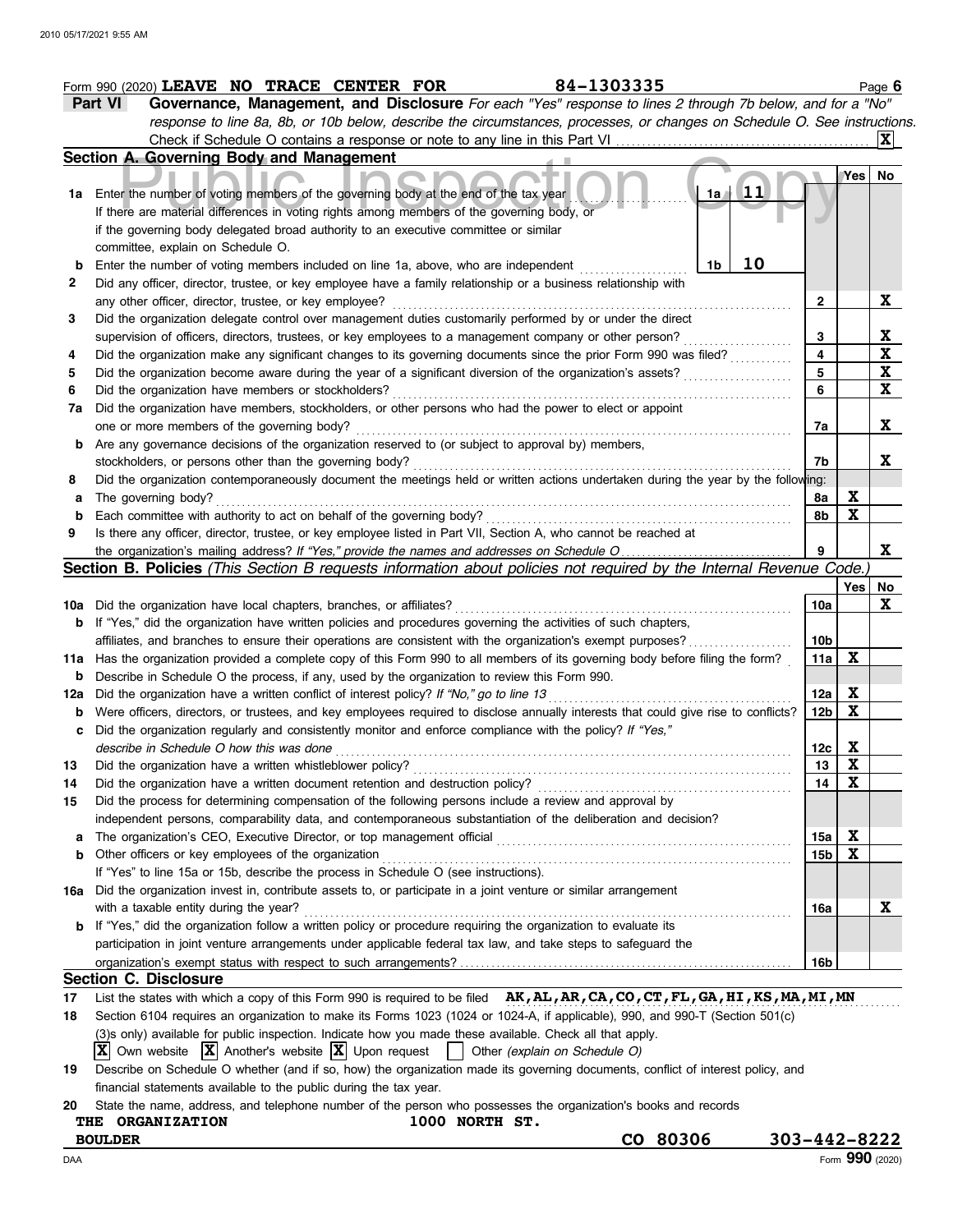|                          | Form 990 (2020) LEAVE NO TRACE CENTER FOR                                                |                                |  | 84-1303335                                                                                                                             | Page 7 |
|--------------------------|------------------------------------------------------------------------------------------|--------------------------------|--|----------------------------------------------------------------------------------------------------------------------------------------|--------|
|                          |                                                                                          |                                |  | Part VII Compensation of Officers, Directors, Trustees, Key Employees, Highest Compensated Employees, and                              |        |
|                          |                                                                                          | <b>Independent Contractors</b> |  |                                                                                                                                        |        |
|                          |                                                                                          |                                |  | Check if Schedule O contains a response or note to any line in this Part VII                                                           |        |
|                          |                                                                                          |                                |  | Section A. Officers, Directors, Trustees, Key Employees, and Highest Compensated Employees                                             |        |
| organization's tax year. |                                                                                          |                                |  | 1a Complete this table for all persons required to be listed. Report compensation for the calendar year ending with or within the      |        |
|                          | companeation Enter $\Omega$ in columns $(D)$ $(E)$ and $(E)$ if no companeation was paid |                                |  | • List all of the organization's current officers, directors, trustees (whether individuals or organizations), regardless of amount of |        |

compensation. Enter -0- in columns (D), (E), and (F) if no compensation was paid. organization's tax year.

List all of the organization's **current** key employees, if any. See instructions for definition of "key employee."

who received reportable compensation (Box 5 of Form W-2 and/or Box 7 of Form 1099-MISC) of more than \$100,000 from the organization and any related organizations. • List all of the organization's **current** key employees, if any. See instructions for definition of "key employee."<br>• List the organization's five **current** highest compensated employees (other than an officer, director,

• List all of the organization's **former** officers, key employees, and highest compensated employees who received more than<br>00,000 of reportable compensation from the organization and any related organizations \$100,000 of reportable compensation from the organization and any related organizations.

• List all of the organization's **former directors or trustees** that received, in the capacity as a former director or trustee of the anization more than \$10,000 of reportable compensation from the organization and any rel organization, more than \$10,000 of reportable compensation from the organization and any related organizations. See instructions for the order in which to list the persons above.

Check this box if neither the organization nor any related organization compensated any current officer, director, or trustee.

| (A)<br>Name and title              | (B)<br>Average<br>hours<br>per week<br>(list any<br>hours for | (C)<br>Position<br>(do not check more than one<br>box, unless person is both an<br>officer and a director/trustee) |                         |             |                 |                                           | (D)<br>Reportable<br>compensation<br>from the<br>organization<br>(W-2/1099-MISC) | (E)<br>Reportable<br>compensation<br>from related<br>organizations<br>(W-2/1099-MISC) | (F)<br>Estimated amount<br>of other<br>compensation<br>from the<br>organization and |
|------------------------------------|---------------------------------------------------------------|--------------------------------------------------------------------------------------------------------------------|-------------------------|-------------|-----------------|-------------------------------------------|----------------------------------------------------------------------------------|---------------------------------------------------------------------------------------|-------------------------------------------------------------------------------------|
|                                    | related<br>organizations<br>below<br>dotted line)             | Individual trustee<br>or director                                                                                  | nstitutional<br>trustee | Officer     | Ķey<br>employee | Highest compensated<br>employee<br>Former |                                                                                  |                                                                                       | related organizations                                                               |
| (1) JULIE KLEIN                    | 1.00                                                          |                                                                                                                    |                         |             |                 |                                           |                                                                                  |                                                                                       |                                                                                     |
| <b>CHAIR</b>                       | 0.00                                                          | $\boldsymbol{\mathrm{X}}$                                                                                          |                         | $\mathbf X$ |                 |                                           | $\mathbf 0$                                                                      | $\mathbf 0$                                                                           | $\mathbf 0$                                                                         |
| (2) DAN SLACK                      |                                                               |                                                                                                                    |                         |             |                 |                                           |                                                                                  |                                                                                       |                                                                                     |
|                                    | 1.00                                                          |                                                                                                                    |                         |             |                 |                                           |                                                                                  |                                                                                       |                                                                                     |
| <b>CO-CHAIR</b>                    | 0.00                                                          | $\boldsymbol{\mathrm{X}}$                                                                                          |                         | $\mathbf x$ |                 |                                           | 0                                                                                | 0                                                                                     | $\mathbf 0$                                                                         |
| (3) ROBERT<br><b>STEPHENS</b>      |                                                               |                                                                                                                    |                         |             |                 |                                           |                                                                                  |                                                                                       |                                                                                     |
|                                    | 1.00                                                          |                                                                                                                    |                         |             |                 |                                           |                                                                                  |                                                                                       |                                                                                     |
| <b>TREASURER</b>                   | 0.00                                                          | $\mathbf x$                                                                                                        |                         | $\mathbf x$ |                 |                                           | 0                                                                                | 0                                                                                     | $\mathbf 0$                                                                         |
| <b>GOSSELIN</b><br>$(4)$ ALLISON   |                                                               |                                                                                                                    |                         |             |                 |                                           |                                                                                  |                                                                                       |                                                                                     |
|                                    | 1.00                                                          |                                                                                                                    |                         |             |                 |                                           |                                                                                  |                                                                                       |                                                                                     |
| <b>SECRETARY</b>                   | 0.00                                                          | $\mathbf x$                                                                                                        |                         | $\mathbf x$ |                 |                                           | 0                                                                                | 0                                                                                     | $\mathbf 0$                                                                         |
| <b>BAUMGARTNER</b><br>$(5)$ CHRIS  |                                                               |                                                                                                                    |                         |             |                 |                                           |                                                                                  |                                                                                       |                                                                                     |
|                                    | 1.00                                                          |                                                                                                                    |                         |             |                 |                                           |                                                                                  |                                                                                       |                                                                                     |
| <b>DIRECTOR</b>                    | 0.00                                                          | $\mathbf x$                                                                                                        |                         |             |                 |                                           | 0                                                                                | 0                                                                                     | $\mathbf 0$                                                                         |
| (6) SCOT BRISCOE                   |                                                               |                                                                                                                    |                         |             |                 |                                           |                                                                                  |                                                                                       |                                                                                     |
|                                    | 1.00                                                          |                                                                                                                    |                         |             |                 |                                           |                                                                                  |                                                                                       |                                                                                     |
| <b>DIRECTOR</b>                    | 0.00                                                          | $\boldsymbol{\mathrm{X}}$                                                                                          |                         |             |                 |                                           | 0                                                                                | 0                                                                                     | $\mathbf 0$                                                                         |
| (7) NATHAN<br><b>DOPP</b>          |                                                               |                                                                                                                    |                         |             |                 |                                           |                                                                                  |                                                                                       |                                                                                     |
|                                    | 1.00                                                          |                                                                                                                    |                         |             |                 |                                           |                                                                                  |                                                                                       |                                                                                     |
| <b>DIRECTOR</b>                    | 0.00                                                          | $\mathbf x$                                                                                                        |                         |             |                 |                                           | 0                                                                                | 0                                                                                     | $\mathbf 0$                                                                         |
| (8) CHRIS ENLOW                    |                                                               |                                                                                                                    |                         |             |                 |                                           |                                                                                  |                                                                                       |                                                                                     |
|                                    | 1.00                                                          |                                                                                                                    |                         |             |                 |                                           |                                                                                  |                                                                                       |                                                                                     |
| <b>DIRECTOR</b>                    | 0.00                                                          | $\mathbf x$                                                                                                        |                         |             |                 |                                           | 0                                                                                | 0                                                                                     | $\mathbf 0$                                                                         |
| $(9)$ SKIP RAPP                    |                                                               |                                                                                                                    |                         |             |                 |                                           |                                                                                  |                                                                                       |                                                                                     |
| <b>DIRECTOR</b>                    | 1.00<br>0.00                                                  | $\mathbf x$                                                                                                        |                         |             |                 |                                           | 0                                                                                | 0                                                                                     | $\mathbf 0$                                                                         |
| <b>SALEM</b><br>$(10)$ TALIA       |                                                               |                                                                                                                    |                         |             |                 |                                           |                                                                                  |                                                                                       |                                                                                     |
|                                    | 1.00                                                          |                                                                                                                    |                         |             |                 |                                           |                                                                                  |                                                                                       |                                                                                     |
| <b>DIRECTOR</b>                    | 0.00                                                          | $\mathbf x$                                                                                                        |                         |             |                 |                                           | 0                                                                                | 0                                                                                     | $\mathbf 0$                                                                         |
| $(11)$ DANA $W$ .<br><b>GWOZDZ</b> |                                                               |                                                                                                                    |                         |             |                 |                                           |                                                                                  |                                                                                       |                                                                                     |
|                                    | 40.00                                                         |                                                                                                                    |                         |             |                 |                                           |                                                                                  |                                                                                       |                                                                                     |
| <b>EXECUTIVE DIRECTOR</b>          | 0.00                                                          | $\mathbf x$                                                                                                        |                         | $\mathbf x$ |                 |                                           | 181,570                                                                          | $\mathbf 0$                                                                           | 5,447                                                                               |
|                                    |                                                               |                                                                                                                    |                         |             |                 |                                           |                                                                                  |                                                                                       |                                                                                     |

Form **990** (2020)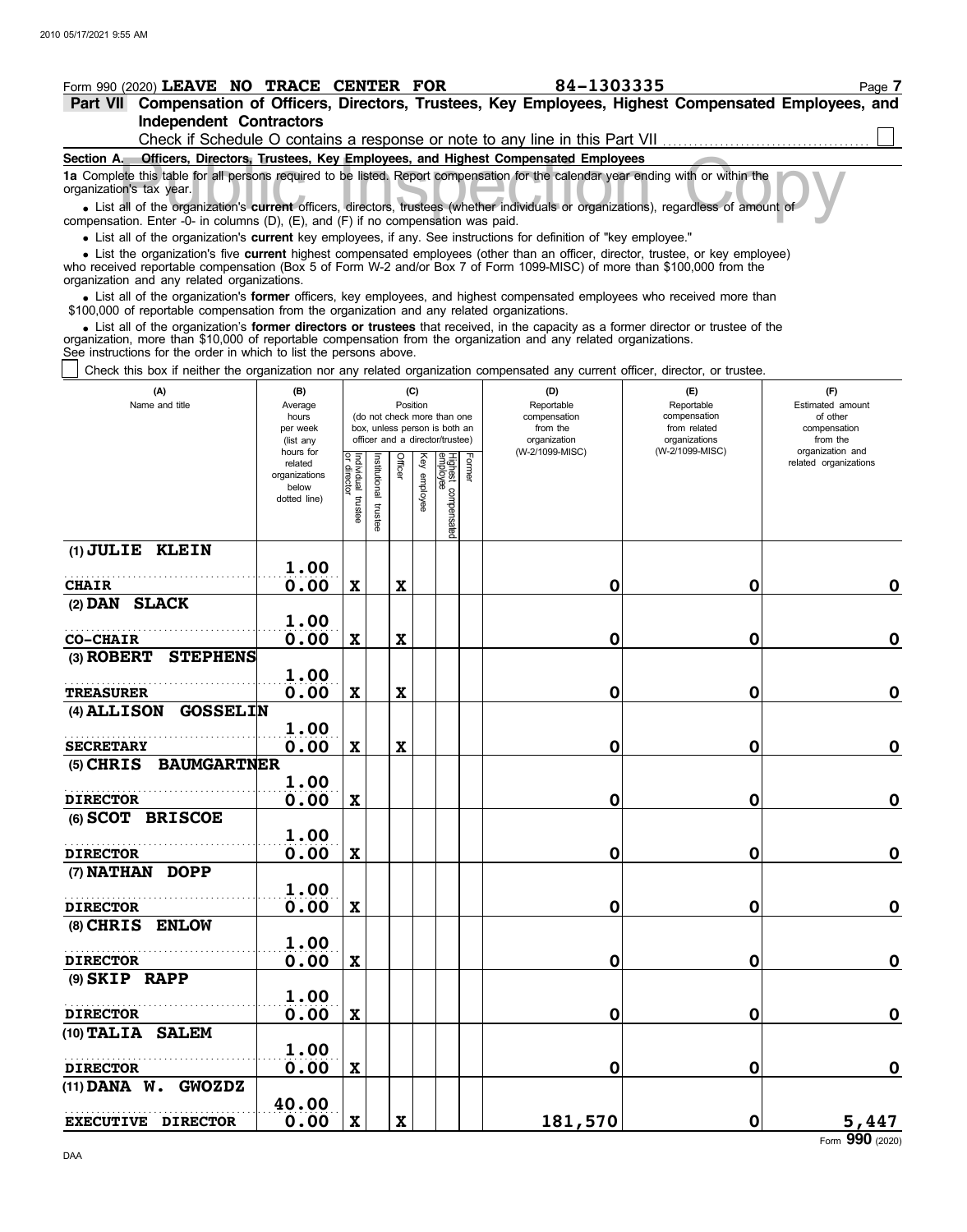|                 | Form 990 (2020) LEAVE NO TRACE CENTER FOR                |                                                                |                                   |                          |                                                                                                                    |                                                |        | 84-1303335                                                                                                                                                                                                                                             |                                                                    |                                                                 |                     | Page 8 |
|-----------------|----------------------------------------------------------|----------------------------------------------------------------|-----------------------------------|--------------------------|--------------------------------------------------------------------------------------------------------------------|------------------------------------------------|--------|--------------------------------------------------------------------------------------------------------------------------------------------------------------------------------------------------------------------------------------------------------|--------------------------------------------------------------------|-----------------------------------------------------------------|---------------------|--------|
| <b>Part VII</b> |                                                          |                                                                |                                   |                          |                                                                                                                    |                                                |        | Section A. Officers, Directors, Trustees, Key Employees, and Highest Compensated Employees (continued)                                                                                                                                                 |                                                                    |                                                                 |                     |        |
|                 | (A)<br>Name and title                                    | (B)<br>Average<br>hours<br>per week<br>(list any               |                                   |                          | (C)<br>Position<br>(do not check more than one<br>box, unless person is both an<br>officer and a director/trustee) |                                                |        | (D)<br>Reportable<br>compensation<br>from the<br>organization                                                                                                                                                                                          | (E)<br>Reportable<br>compensation<br>from related<br>organizations | (F)<br>Estimated amount<br>of other<br>compensation<br>from the |                     |        |
|                 | $P$ lk                                                   | hours for<br>related<br>organizations<br>below<br>dotted line) | Individual trustee<br>or director | Institutional<br>trustee | <b>Officer</b>                                                                                                     | Key employee<br>Highest compensate<br>employee | Former | (W-2/1099-MISC)                                                                                                                                                                                                                                        | (W-2/1099-MISC)                                                    | organization and<br>related organizations                       |                     |        |
| (12)            | <b>KURT</b><br><b>ACHTENHAGEN</b>                        |                                                                |                                   |                          |                                                                                                                    |                                                |        |                                                                                                                                                                                                                                                        |                                                                    |                                                                 |                     |        |
|                 | DIRECTOR OF FINANCE                                      | 40.00<br>0.00                                                  |                                   |                          |                                                                                                                    | X                                              |        | 133,654                                                                                                                                                                                                                                                | $\mathbf 0$                                                        |                                                                 | 12,973              |        |
| (13)            | SUSAN ALKAITIS                                           |                                                                |                                   |                          |                                                                                                                    |                                                |        |                                                                                                                                                                                                                                                        |                                                                    |                                                                 |                     |        |
|                 | DEPUTY DIRECTOR                                          | 40.00<br>0.00                                                  |                                   |                          |                                                                                                                    | X                                              |        | 112,726                                                                                                                                                                                                                                                | $\mathbf 0$                                                        |                                                                 | 18,618              |        |
| (14)            | <b>JAMES LAWHON</b>                                      |                                                                |                                   |                          |                                                                                                                    |                                                |        |                                                                                                                                                                                                                                                        |                                                                    |                                                                 |                     |        |
|                 | EDUCATION DIRECTOR                                       | 40.00<br>0.00                                                  |                                   |                          |                                                                                                                    | $\mathbf x$                                    |        | 102,476                                                                                                                                                                                                                                                | $\mathbf 0$                                                        |                                                                 | 21,989              |        |
|                 |                                                          |                                                                |                                   |                          |                                                                                                                    |                                                |        |                                                                                                                                                                                                                                                        |                                                                    |                                                                 |                     |        |
|                 |                                                          |                                                                |                                   |                          |                                                                                                                    |                                                |        |                                                                                                                                                                                                                                                        |                                                                    |                                                                 |                     |        |
|                 |                                                          |                                                                |                                   |                          |                                                                                                                    |                                                |        |                                                                                                                                                                                                                                                        |                                                                    |                                                                 |                     |        |
|                 |                                                          |                                                                |                                   |                          |                                                                                                                    |                                                |        |                                                                                                                                                                                                                                                        |                                                                    |                                                                 |                     |        |
|                 |                                                          |                                                                |                                   |                          |                                                                                                                    |                                                |        |                                                                                                                                                                                                                                                        |                                                                    |                                                                 |                     |        |
| 1b Subtotal     |                                                          |                                                                |                                   |                          |                                                                                                                    |                                                |        | 530,426                                                                                                                                                                                                                                                |                                                                    |                                                                 | 59,027              |        |
|                 | c Total from continuation sheets to Part VII, Section A. |                                                                |                                   |                          |                                                                                                                    |                                                |        | 530,426                                                                                                                                                                                                                                                |                                                                    |                                                                 | 59,027              |        |
| $\overline{2}$  | reportable compensation from the organization $4$        |                                                                |                                   |                          |                                                                                                                    |                                                |        | Total number of individuals (including but not limited to those listed above) who received more than \$100,000 of                                                                                                                                      |                                                                    |                                                                 |                     |        |
|                 |                                                          |                                                                |                                   |                          |                                                                                                                    |                                                |        |                                                                                                                                                                                                                                                        |                                                                    |                                                                 | Yes                 | No     |
| 3               |                                                          |                                                                |                                   |                          |                                                                                                                    |                                                |        | Did the organization list any former officer, director, trustee, key employee, or highest compensated                                                                                                                                                  |                                                                    | 3                                                               |                     | X      |
| 4               |                                                          |                                                                |                                   |                          |                                                                                                                    |                                                |        | For any individual listed on line 1a, is the sum of reportable compensation and other compensation from the                                                                                                                                            |                                                                    |                                                                 |                     |        |
|                 |                                                          |                                                                |                                   |                          |                                                                                                                    |                                                |        | organization and related organizations greater than \$150,000? If "Yes," complete Schedule J for such                                                                                                                                                  |                                                                    | 4                                                               | $\mathbf X$         |        |
| 5               |                                                          |                                                                |                                   |                          |                                                                                                                    |                                                |        | Did any person listed on line 1a receive or accrue compensation from any unrelated organization or individual                                                                                                                                          |                                                                    |                                                                 |                     |        |
|                 | Section B. Independent Contractors                       |                                                                |                                   |                          |                                                                                                                    |                                                |        |                                                                                                                                                                                                                                                        |                                                                    | 5                                                               |                     | X      |
| 1               |                                                          |                                                                |                                   |                          |                                                                                                                    |                                                |        | Complete this table for your five highest compensated independent contractors that received more than \$100,000 of<br>compensation from the organization. Report compensation for the calendar year ending with or within the organization's tax year. |                                                                    |                                                                 |                     |        |
|                 |                                                          | (A)<br>Name and business address                               |                                   |                          |                                                                                                                    |                                                |        |                                                                                                                                                                                                                                                        | (B)<br>Description of services                                     |                                                                 | (C)<br>Compensation |        |
|                 |                                                          |                                                                |                                   |                          |                                                                                                                    |                                                |        |                                                                                                                                                                                                                                                        |                                                                    |                                                                 |                     |        |
|                 |                                                          |                                                                |                                   |                          |                                                                                                                    |                                                |        |                                                                                                                                                                                                                                                        |                                                                    |                                                                 |                     |        |
|                 |                                                          |                                                                |                                   |                          |                                                                                                                    |                                                |        |                                                                                                                                                                                                                                                        |                                                                    |                                                                 |                     |        |
|                 |                                                          |                                                                |                                   |                          |                                                                                                                    |                                                |        |                                                                                                                                                                                                                                                        |                                                                    |                                                                 |                     |        |
|                 |                                                          |                                                                |                                   |                          |                                                                                                                    |                                                |        |                                                                                                                                                                                                                                                        |                                                                    |                                                                 |                     |        |

| Total number of independent contractors (including but not limited to those listed above) who |
|-----------------------------------------------------------------------------------------------|
| received more than \$100,000 of compensation from the organization                            |

**0**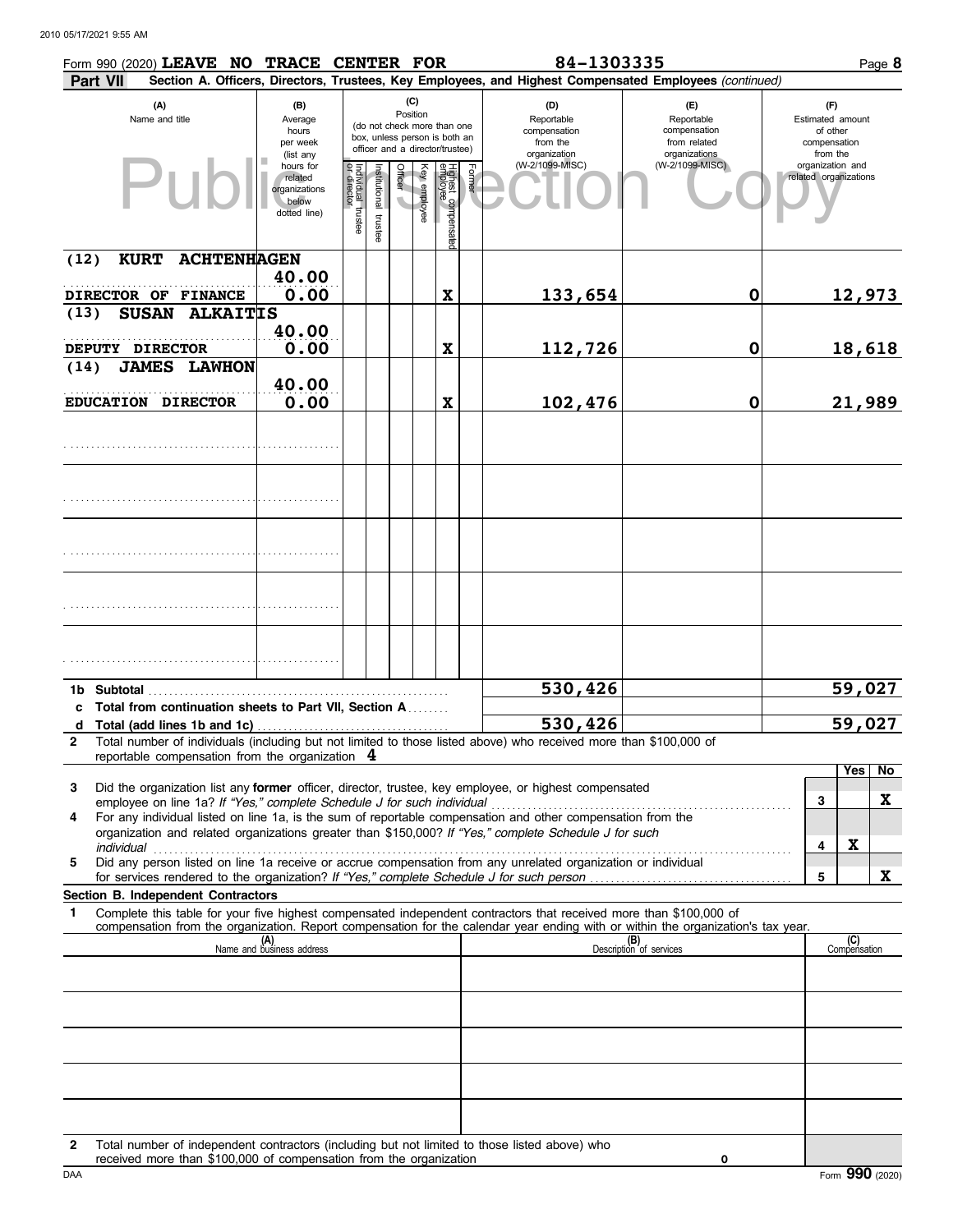|                                                           |                  | Form 990 (2020) LEAVE NO TRACE CENTER FOR                                  |          |                             |                 |  |                      |                            | 84-1303335                                                                    |                                      | Page 9                                                        |
|-----------------------------------------------------------|------------------|----------------------------------------------------------------------------|----------|-----------------------------|-----------------|--|----------------------|----------------------------|-------------------------------------------------------------------------------|--------------------------------------|---------------------------------------------------------------|
|                                                           | <b>Part VIII</b> |                                                                            |          | <b>Statement of Revenue</b> |                 |  |                      |                            |                                                                               |                                      |                                                               |
|                                                           |                  |                                                                            |          |                             |                 |  |                      |                            | Check if Schedule O contains a response or note to any line in this Part VIII |                                      |                                                               |
|                                                           |                  |                                                                            |          |                             |                 |  |                      | (A)<br>Total revenue<br>m. | (B)<br>Related or exempt<br>function revenue                                  | (C)<br>Unrelated<br>business revenue | (D)<br>Revenue excluded<br>from tax under<br>sections 512-514 |
|                                                           |                  |                                                                            |          |                             |                 |  |                      |                            |                                                                               |                                      |                                                               |
| Contributions, Gifts, Grants<br>and Other Similar Amounts |                  | 1a Federated campaigns<br>1a<br><b>b</b> Membership dues<br>1 <sub>b</sub> |          |                             |                 |  |                      |                            |                                                                               |                                      |                                                               |
|                                                           |                  | c Fundraising events                                                       |          |                             | 1 <sub>c</sub>  |  |                      |                            |                                                                               |                                      |                                                               |
|                                                           |                  | d Related organizations                                                    |          |                             | 1 <sub>d</sub>  |  |                      |                            |                                                                               |                                      |                                                               |
|                                                           |                  | e Government grants (contributions)                                        |          |                             | 1e              |  | 242,500              |                            |                                                                               |                                      |                                                               |
|                                                           |                  | f All other contributions, gifts, grants,                                  |          |                             |                 |  |                      |                            |                                                                               |                                      |                                                               |
|                                                           |                  | and similar amounts not included above                                     |          |                             | 1f              |  | 1,406,983            |                            |                                                                               |                                      |                                                               |
|                                                           |                  | <b>g</b> Noncash contributions included in lines 1a-1f.                    |          |                             | $1g \sqrt{3}$   |  | 63,064               |                            |                                                                               |                                      |                                                               |
|                                                           |                  |                                                                            |          |                             |                 |  |                      | 1,649,483                  |                                                                               |                                      |                                                               |
|                                                           |                  |                                                                            |          |                             |                 |  | <b>Business Code</b> | 193,890                    | 193,890                                                                       |                                      |                                                               |
| Program Service                                           | 2a<br>b          |                                                                            |          | SERVICE FEES                |                 |  |                      |                            |                                                                               |                                      |                                                               |
|                                                           | с                |                                                                            |          |                             |                 |  |                      |                            |                                                                               |                                      |                                                               |
|                                                           | d                |                                                                            |          |                             |                 |  |                      |                            |                                                                               |                                      |                                                               |
|                                                           |                  |                                                                            |          |                             |                 |  |                      |                            |                                                                               |                                      |                                                               |
|                                                           |                  | f All other program service revenue                                        |          |                             |                 |  |                      |                            |                                                                               |                                      |                                                               |
|                                                           |                  |                                                                            |          |                             |                 |  |                      | 193,890                    |                                                                               |                                      |                                                               |
|                                                           | 3                | Investment income (including dividends, interest, and                      |          |                             |                 |  |                      |                            |                                                                               |                                      |                                                               |
|                                                           |                  |                                                                            |          |                             |                 |  |                      | 2,215                      |                                                                               |                                      | 2,215                                                         |
|                                                           | 4                | Income from investment of tax-exempt bond proceeds                         |          |                             |                 |  |                      |                            |                                                                               |                                      |                                                               |
|                                                           | 5                |                                                                            |          |                             |                 |  |                      |                            |                                                                               |                                      |                                                               |
|                                                           |                  |                                                                            |          | (i) Real                    |                 |  | (ii) Personal        |                            |                                                                               |                                      |                                                               |
|                                                           |                  | 6a Gross rents                                                             | 6a       |                             |                 |  |                      |                            |                                                                               |                                      |                                                               |
|                                                           |                  | <b>b</b> Less: rental expenses                                             | 6b<br>6c |                             |                 |  |                      |                            |                                                                               |                                      |                                                               |
|                                                           |                  | <b>c</b> Rental inc. or (loss)<br><b>d</b> Net rental income or (loss)     |          |                             |                 |  |                      |                            |                                                                               |                                      |                                                               |
|                                                           |                  | <b>7a</b> Gross amount from                                                |          | (i) Securities              |                 |  | (ii) Other           |                            |                                                                               |                                      |                                                               |
|                                                           |                  | sales of assets<br>other than inventory                                    | 7a       |                             |                 |  |                      |                            |                                                                               |                                      |                                                               |
|                                                           |                  | <b>b</b> Less: cost or other                                               |          |                             |                 |  |                      |                            |                                                                               |                                      |                                                               |
| Revenue                                                   |                  | basis and sales exps.                                                      | 7b       |                             |                 |  |                      |                            |                                                                               |                                      |                                                               |
|                                                           |                  | c Gain or (loss)                                                           | 7c       |                             |                 |  |                      |                            |                                                                               |                                      |                                                               |
| Other                                                     |                  |                                                                            |          |                             |                 |  |                      |                            |                                                                               |                                      |                                                               |
|                                                           |                  | 8a Gross income from fundraising events                                    |          |                             |                 |  |                      |                            |                                                                               |                                      |                                                               |
|                                                           |                  | (not including \$                                                          |          | .                           |                 |  |                      |                            |                                                                               |                                      |                                                               |
|                                                           |                  | of contributions reported on line 1c).                                     |          |                             | 8a              |  |                      |                            |                                                                               |                                      |                                                               |
|                                                           |                  | See Part IV, line 18<br><b>b</b> Less: direct expenses                     |          |                             | 8b              |  |                      |                            |                                                                               |                                      |                                                               |
|                                                           |                  | c Net income or (loss) from fundraising events                             |          |                             |                 |  |                      |                            |                                                                               |                                      |                                                               |
|                                                           |                  | 9a Gross income from gaming activities.                                    |          |                             |                 |  |                      |                            |                                                                               |                                      |                                                               |
|                                                           |                  | See Part IV, line 19                                                       |          |                             | 9а              |  |                      |                            |                                                                               |                                      |                                                               |
|                                                           |                  | <b>b</b> Less: direct expenses                                             |          |                             | 9 <sub>b</sub>  |  |                      |                            |                                                                               |                                      |                                                               |
|                                                           |                  | c Net income or (loss) from gaming activities                              |          |                             |                 |  |                      |                            |                                                                               |                                      |                                                               |
|                                                           |                  | 10a Gross sales of inventory, less                                         |          |                             |                 |  |                      |                            |                                                                               |                                      |                                                               |
|                                                           |                  | returns and allowances                                                     |          |                             | 10a             |  | 177,023              |                            |                                                                               |                                      |                                                               |
|                                                           |                  | <b>b</b> Less: cost of goods sold                                          |          |                             | 10 <sub>b</sub> |  | 83,515               |                            |                                                                               |                                      |                                                               |
|                                                           |                  | c Net income or (loss) from sales of inventory                             |          |                             |                 |  | <b>Business Code</b> | 93,508                     | 93,508                                                                        |                                      |                                                               |
|                                                           |                  |                                                                            |          |                             |                 |  |                      | 1,327                      | 1,327                                                                         |                                      |                                                               |
| Miscellaneous<br>Revenue                                  | 11a<br>b         | <b>MISCELLANEOUS</b>                                                       |          |                             |                 |  |                      |                            |                                                                               |                                      |                                                               |
|                                                           |                  |                                                                            |          |                             |                 |  |                      |                            |                                                                               |                                      |                                                               |
|                                                           |                  |                                                                            |          |                             |                 |  |                      |                            |                                                                               |                                      |                                                               |
|                                                           |                  |                                                                            |          |                             |                 |  |                      | 1,327                      |                                                                               |                                      |                                                               |
|                                                           | 12               | Total revenue. See instructions                                            |          |                             |                 |  |                      | 1,940,423                  | 288,725                                                                       | 0                                    | 2,215                                                         |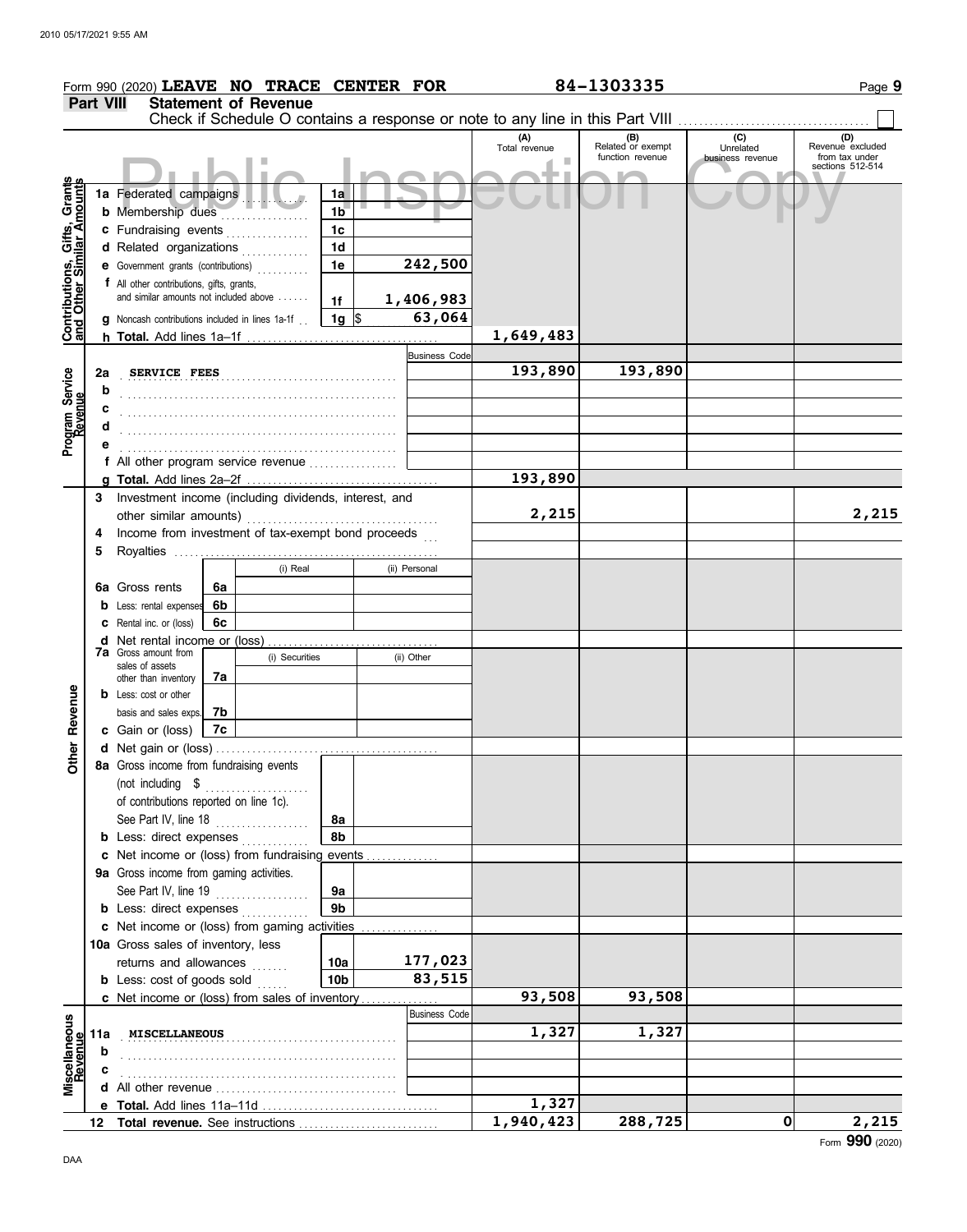## **Form 990 (2020) LEAVE NO TRACE CENTER FOR 84-1303335** Page 10

**Part IX Statement of Functional Expenses**

|          | PAIL IA<br>Statement of Functional Experises                                                                                                                                                              |                       |                                    |                                           |                                |  |  |  |  |
|----------|-----------------------------------------------------------------------------------------------------------------------------------------------------------------------------------------------------------|-----------------------|------------------------------------|-------------------------------------------|--------------------------------|--|--|--|--|
|          | Section 501(c)(3) and 501(c)(4) organizations must complete all columns. All other organizations must complete column (A).<br>Check if Schedule O contains a response or note to any line in this Part IX |                       |                                    |                                           |                                |  |  |  |  |
|          | Do not include amounts reported on lines 6b,<br>7b, 8b, 9b, and 10b of Part VIII.                                                                                                                         | (A)<br>Total expenses | (B)<br>Program service<br>expenses | (C)<br>Management and<br>general expenses | (D)<br>Fundraising<br>expenses |  |  |  |  |
|          | 1 Grants and other assistance to domestic organizations<br>and domestic governments. See Part IV, line 21                                                                                                 |                       |                                    |                                           |                                |  |  |  |  |
| 2        | Grants and other assistance to domestic                                                                                                                                                                   |                       |                                    |                                           |                                |  |  |  |  |
|          | individuals. See Part IV, line 22                                                                                                                                                                         |                       |                                    |                                           |                                |  |  |  |  |
| 3        | Grants and other assistance to foreign<br>organizations, foreign governments, and foreign<br>individuals. See Part IV, lines 15 and 16                                                                    |                       |                                    |                                           |                                |  |  |  |  |
| 4        | Benefits paid to or for members                                                                                                                                                                           |                       |                                    |                                           |                                |  |  |  |  |
| 5.       | Compensation of current officers, directors,                                                                                                                                                              |                       |                                    |                                           |                                |  |  |  |  |
|          | trustees, and key employees                                                                                                                                                                               | 187,017               | 139,095                            | 28,694                                    | 19,228                         |  |  |  |  |
| 6.       | Compensation not included above to disqualified<br>persons (as defined under section 4958(f)(1)) and                                                                                                      |                       |                                    |                                           |                                |  |  |  |  |
|          | persons described in section 4958(c)(3)(B)                                                                                                                                                                |                       |                                    |                                           |                                |  |  |  |  |
| 7        | Other salaries and wages                                                                                                                                                                                  | 949,547               | 706,230                            | 145,693                                   | 97,624                         |  |  |  |  |
| 8        | Pension plan accruals and contributions (include<br>section 401(k) and 403(b) employer contributions)                                                                                                     | 18,722                | 13,924                             | 2,873                                     | <u>1,925</u>                   |  |  |  |  |
| 9        | Other employee benefits                                                                                                                                                                                   | 142,164               | 105,735                            | 21,813                                    | 14,616                         |  |  |  |  |
| 10       | Payroll taxes                                                                                                                                                                                             | 84,529                | 62,868                             | 12,970                                    | 8,691                          |  |  |  |  |
| 11       | Fees for services (nonemployees):                                                                                                                                                                         |                       |                                    |                                           |                                |  |  |  |  |
| a        | Management Management                                                                                                                                                                                     |                       |                                    |                                           |                                |  |  |  |  |
| b        | Legal                                                                                                                                                                                                     |                       |                                    |                                           |                                |  |  |  |  |
| c        | Accounting                                                                                                                                                                                                |                       |                                    |                                           |                                |  |  |  |  |
|          | d Lobbying                                                                                                                                                                                                |                       |                                    |                                           |                                |  |  |  |  |
| е        | Professional fundraising services. See Part IV, line 17                                                                                                                                                   |                       |                                    |                                           |                                |  |  |  |  |
| f.       | Investment management fees                                                                                                                                                                                |                       |                                    |                                           |                                |  |  |  |  |
| a        | Other. (If line 11g amount exceeds 10% of line 25, column<br>(A) amount, list line 11g expenses on Schedule O.)                                                                                           | 69,554                | 62,599                             | 6,955                                     |                                |  |  |  |  |
|          | 12 Advertising and promotion                                                                                                                                                                              | 1,756                 | 878                                |                                           | 878                            |  |  |  |  |
| 13       |                                                                                                                                                                                                           | 46,616                | 37,922                             | 4,194                                     | 4,500                          |  |  |  |  |
| 14       | Information technology                                                                                                                                                                                    | 18,204                | 15,206                             | 1,343                                     | 1,655                          |  |  |  |  |
| 15       | Royalties                                                                                                                                                                                                 |                       |                                    |                                           |                                |  |  |  |  |
| 16       | Occupancy                                                                                                                                                                                                 | 79,993                | 60,197                             | 9,526                                     | 10,270                         |  |  |  |  |
| 17       | Travel                                                                                                                                                                                                    | 77,916                | 69,854                             | 528                                       | 7,534                          |  |  |  |  |
|          | 18 Payments of travel or entertainment expenses                                                                                                                                                           |                       |                                    |                                           |                                |  |  |  |  |
|          | for any federal, state, or local public officials                                                                                                                                                         |                       |                                    | 94                                        |                                |  |  |  |  |
| 19<br>20 | Conferences, conventions, and meetings<br>Interest                                                                                                                                                        | 1,275                 | 1,065                              |                                           | 116                            |  |  |  |  |
| 21       | Payments to affiliates                                                                                                                                                                                    |                       |                                    |                                           |                                |  |  |  |  |
| 22       | Depreciation, depletion, and amortization                                                                                                                                                                 | <u>30,227</u>         | 25,247                             | 2,231                                     |                                |  |  |  |  |
| 23       | Insurance                                                                                                                                                                                                 | 32,558                | $\overline{27,194}$                | 2,403                                     | $\frac{2,749}{2,961}$          |  |  |  |  |
| 24       | Other expenses. Itemize expenses not covered                                                                                                                                                              |                       |                                    |                                           |                                |  |  |  |  |
|          | above (List miscellaneous expenses on line 24e. If                                                                                                                                                        |                       |                                    |                                           |                                |  |  |  |  |
|          | line 24e amount exceeds 10% of line 25, column                                                                                                                                                            |                       |                                    |                                           |                                |  |  |  |  |
|          | (A) amount, list line 24e expenses on Schedule O.)                                                                                                                                                        |                       |                                    |                                           |                                |  |  |  |  |
| a        | EDUCATIONAL PROGRAMS<br>MEMBERSHIP PROGRAM                                                                                                                                                                | 122,444<br>51,249     | 122,444<br>25,624                  |                                           | 25,625                         |  |  |  |  |
| b<br>c   | <b>AUTO</b>                                                                                                                                                                                               | 28,345                | 26,928                             | 1,417                                     |                                |  |  |  |  |
| d        | SHOW EXPENSES                                                                                                                                                                                             | 422                   | 338                                |                                           | 84                             |  |  |  |  |
| е        | All other expenses                                                                                                                                                                                        |                       |                                    |                                           |                                |  |  |  |  |
| 25       | Total functional expenses. Add lines 1 through 24e                                                                                                                                                        | 1,942,538             | 1,503,348                          | 240,734                                   | 198,456                        |  |  |  |  |
| 26       | Joint costs. Complete this line only if the<br>organization reported in column (B) joint costs<br>from a combined educational campaign and                                                                |                       |                                    |                                           |                                |  |  |  |  |
|          | fundraising solicitation. Check here<br>following SOP 98-2 (ASC 958-720)                                                                                                                                  |                       |                                    |                                           |                                |  |  |  |  |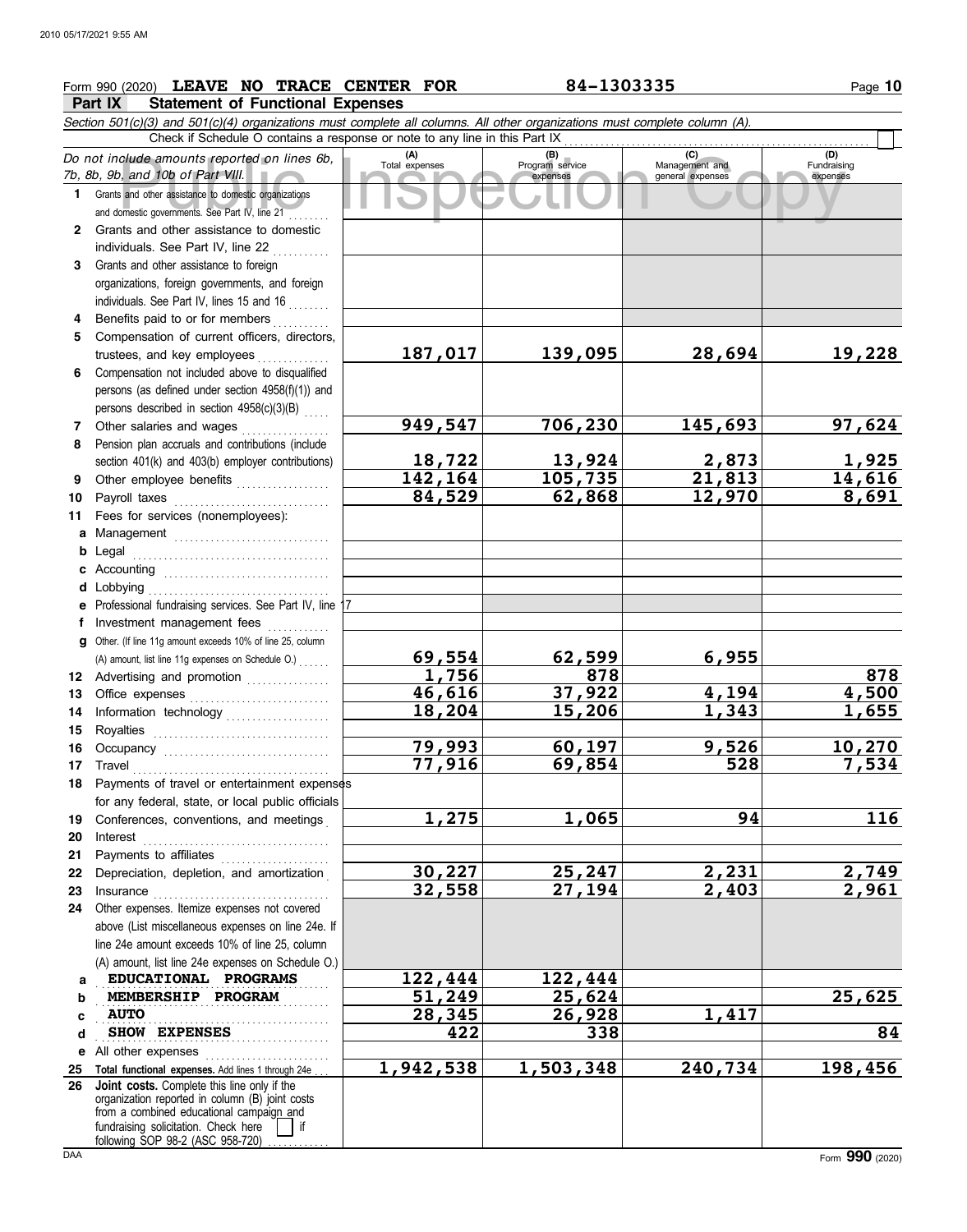|                      |          | Form 990 (2020) LEAVE NO TRACE CENTER FOR                                                       |                 |         | 84-1303335               |                         | Page 11            |
|----------------------|----------|-------------------------------------------------------------------------------------------------|-----------------|---------|--------------------------|-------------------------|--------------------|
|                      | Part X   | <b>Balance Sheet</b>                                                                            |                 |         |                          |                         |                    |
|                      |          |                                                                                                 |                 |         |                          |                         |                    |
|                      |          |                                                                                                 |                 |         | (A)<br>Beginning of year |                         | (B)<br>End of year |
|                      | 1        | <u> Inana</u><br>Cash-non-interest-bearing                                                      |                 |         | $\sqrt{169,172}$         | $\sqrt{1}$              | 370,672            |
|                      | 2        |                                                                                                 |                 |         | $203,680$ 2              |                         | 304,349            |
|                      | 3        |                                                                                                 |                 |         | 18,360                   | $\overline{\mathbf{3}}$ | 37,800             |
|                      | 4        | Accounts receivable, net                                                                        |                 |         | 142,510                  | 4                       | 3,698              |
|                      | 5        | Loans and other receivables from any current or former officer, director,                       |                 |         |                          |                         |                    |
|                      |          | trustee, key employee, creator or founder, substantial contributor, or 35%                      |                 |         |                          |                         |                    |
|                      |          | controlled entity or family member of any of these persons                                      |                 |         |                          | 5                       |                    |
|                      | 6        | Loans and other receivables from other disqualified persons (as defined                         |                 |         |                          |                         |                    |
|                      |          | under section 4958(f)(1)), and persons described in section $4958(c)(3)(B)$                     |                 |         |                          | 6                       |                    |
| Assets               | 7        |                                                                                                 |                 |         |                          | $\overline{7}$          |                    |
|                      | 8        | Inventories for sale or use                                                                     |                 |         | 111,126                  | 8                       | 118,729            |
|                      | 9        | Prepaid expenses and deferred charges                                                           |                 |         | 17,708                   | 9                       | 16,001             |
|                      |          | 10a Land, buildings, and equipment: cost or other                                               |                 |         |                          |                         |                    |
|                      |          |                                                                                                 |                 | 146,069 |                          |                         |                    |
|                      |          | <b>b</b> Less: accumulated depreciation                                                         | 10 <sub>b</sub> | 91,248  | 88,467                   | 10c                     | 54,821             |
|                      | 11       | Investments-publicly traded securities                                                          |                 |         |                          | 11                      |                    |
|                      | 12       | Investments-other securities. See Part IV, line 11                                              |                 | 12      |                          |                         |                    |
|                      | 13       |                                                                                                 |                 | 13      |                          |                         |                    |
|                      | 14       | Intangible assets                                                                               |                 | 14      |                          |                         |                    |
|                      | 15       | Other assets. See Part IV, line 11                                                              |                 | 15      |                          |                         |                    |
|                      | 16       |                                                                                                 |                 |         | <u>751,023</u>           | 16                      | 906,070            |
|                      | 17       |                                                                                                 | 122,637         | 17      | 65, 145                  |                         |                    |
|                      | 18       | Grants payable                                                                                  |                 | 18      |                          |                         |                    |
|                      | 19       | Deferred revenue                                                                                |                 |         |                          | 19                      | 35,487             |
|                      | 20       |                                                                                                 |                 |         |                          | 20                      |                    |
|                      | 21       | Escrow or custodial account liability. Complete Part IV of Schedule D                           |                 |         |                          | 21                      |                    |
|                      | 22       | Loans and other payables to any current or former officer, director,                            |                 |         |                          |                         |                    |
|                      |          | trustee, key employee, creator or founder, substantial contributor, or 35%                      |                 |         |                          |                         |                    |
| Liabilities          |          | controlled entity or family member of any of these persons                                      |                 |         |                          | 22                      |                    |
|                      | 23       |                                                                                                 |                 |         |                          | 23                      |                    |
|                      | 24       | Unsecured notes and loans payable to unrelated third parties                                    |                 | .       |                          | 24                      |                    |
|                      | 25       | Other liabilities (including federal income tax, payables to related third                      |                 |         |                          |                         |                    |
|                      |          | parties, and other liabilities not included on lines 17-24). Complete Part X                    |                 |         |                          |                         |                    |
|                      |          | of Schedule D                                                                                   |                 |         |                          | 25                      | 179,167            |
|                      | 26       |                                                                                                 |                 |         | 122,637                  | 26                      | 279,799            |
|                      |          | Organizations that follow FASB ASC 958, check here X                                            |                 |         |                          |                         |                    |
|                      |          | and complete lines 27, 28, 32, and 33.                                                          |                 |         | 527,326                  |                         | 539,271            |
| <b>Fund Balances</b> | 27<br>28 | Net assets without donor restrictions                                                           |                 |         | 101,060                  | 27<br>28                | 87,000             |
|                      |          | Net assets with donor restrictions<br>Organizations that do not follow FASB ASC 958, check here |                 |         |                          |                         |                    |
|                      |          |                                                                                                 |                 |         |                          |                         |                    |
|                      | 29       | and complete lines 29 through 33.<br>Capital stock or trust principal, or current funds         |                 |         |                          | 29                      |                    |
|                      | 30       | Paid-in or capital surplus, or land, building, or equipment fund                                |                 |         |                          | 30                      |                    |
| Assets or            | 31       | Retained earnings, endowment, accumulated income, or other funds                                |                 |         |                          | 31                      |                    |
| ğ                    | 32       | Total net assets or fund balances                                                               |                 |         | 628,386                  | 32                      | 626,271            |
|                      | 33       |                                                                                                 |                 |         | 751,023                  | 33                      | 906,070            |
|                      |          |                                                                                                 |                 |         |                          |                         |                    |

Form **990** (2020)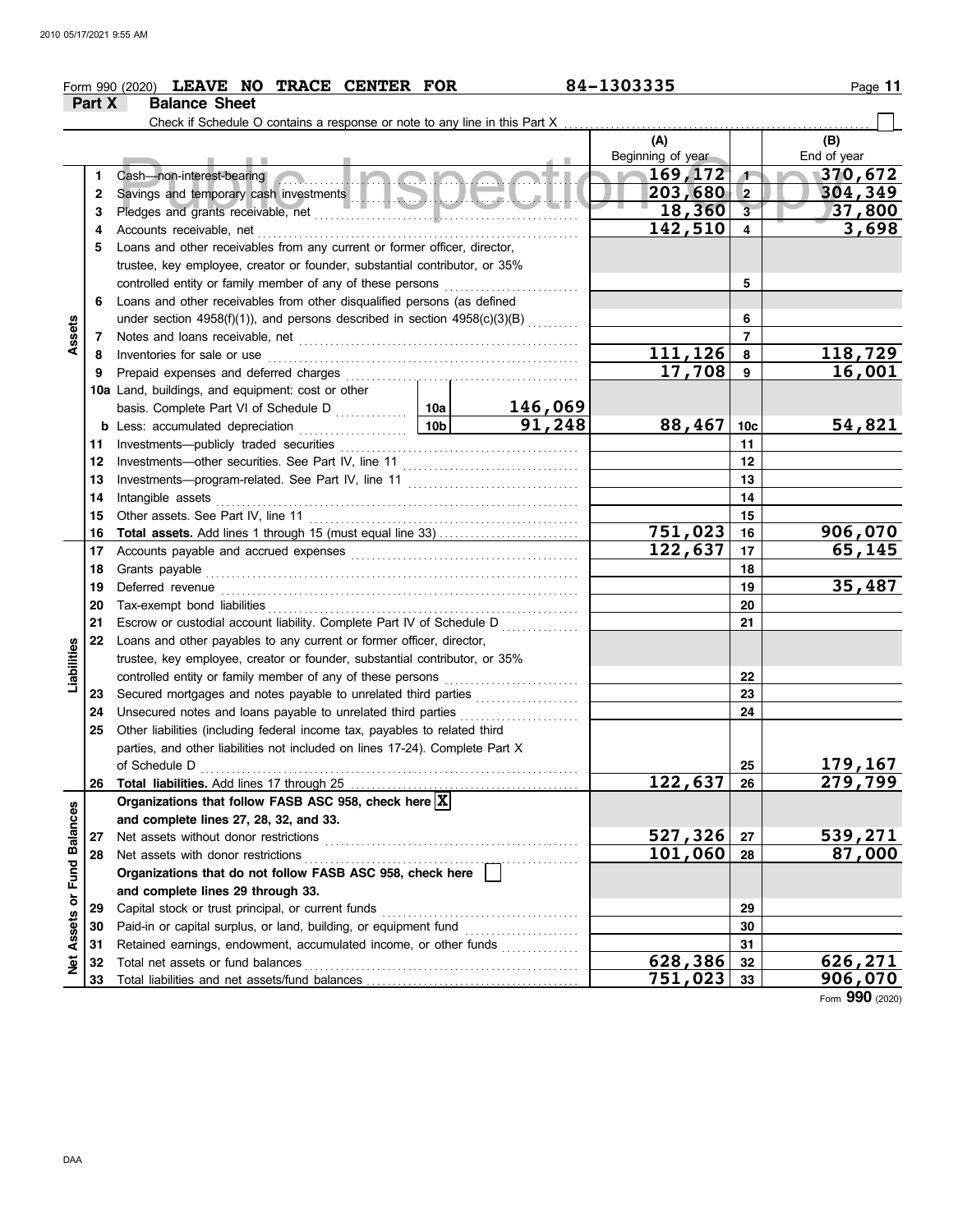|    | 84-1303335<br>Form 990 (2020) LEAVE NO TRACE CENTER FOR                                                                                                                                                                        |                         |                        |          | Page 12   |
|----|--------------------------------------------------------------------------------------------------------------------------------------------------------------------------------------------------------------------------------|-------------------------|------------------------|----------|-----------|
|    | <b>Reconciliation of Net Assets</b><br>Part XI                                                                                                                                                                                 |                         |                        |          |           |
|    | Check if Schedule O contains a response or note to any line in this Part XI                                                                                                                                                    |                         |                        |          |           |
| 1  |                                                                                                                                                                                                                                | $\mathbf{1}$            | $\overline{1,940,423}$ |          |           |
| 2  |                                                                                                                                                                                                                                | $\overline{2}$          | 1,942,538              |          |           |
| 3  | Revenue less expenses. Subtract line 2 from line 1 and 1 and 1 and 1 and 1 and 1 and 1 and 1 and 1 and 1 and 1                                                                                                                 | 3 <sup>2</sup>          |                        | $-2,115$ |           |
| 4  | Net assets or fund balances at beginning of year (must equal Part X, line 32, column (A))                                                                                                                                      | $\overline{\mathbf{4}}$ |                        | 628,386  |           |
| 5  | Net unrealized gains (losses) on investments entertainments and contain the containing of the containing of the                                                                                                                | $\overline{5}$          |                        |          |           |
| 6  | Donated services and use of facilities <b>constructs</b> and the service of the service of the services and use of facilities                                                                                                  | 6                       |                        |          |           |
| 7  | Investment expenses                                                                                                                                                                                                            | $\overline{7}$          |                        |          |           |
| 8  | Prior period adjustments entertainments and a statements of the statement of the statements of the statements of the statements of the statements of the statements of the statements of the statement of the statements of th | 8                       |                        |          |           |
| 9  |                                                                                                                                                                                                                                | $\mathbf{9}$            |                        |          |           |
| 10 | Net assets or fund balances at end of year. Combine lines 3 through 9 (must equal Part X, line                                                                                                                                 |                         |                        |          |           |
|    | $32$ , column $(B)$ )                                                                                                                                                                                                          | 10                      |                        | 626,271  |           |
|    | <b>Financial Statements and Reporting</b><br><b>Part XII</b>                                                                                                                                                                   |                         |                        |          |           |
|    |                                                                                                                                                                                                                                |                         |                        |          |           |
|    |                                                                                                                                                                                                                                |                         |                        | Yes      | <b>No</b> |
| 1. | $\mathbf{X}$ Accrual<br>Accounting method used to prepare the Form 990:     Cash<br>Other                                                                                                                                      |                         |                        |          |           |
|    | If the organization changed its method of accounting from a prior year or checked "Other," explain in                                                                                                                          |                         |                        |          |           |
|    | Schedule O.                                                                                                                                                                                                                    |                         |                        |          |           |
|    | 2a Were the organization's financial statements compiled or reviewed by an independent accountant?                                                                                                                             |                         | 2a                     |          | X         |
|    | If "Yes," check a box below to indicate whether the financial statements for the year were compiled or                                                                                                                         |                         |                        |          |           |
|    | reviewed on a separate basis, consolidated basis, or both:                                                                                                                                                                     |                         |                        |          |           |
|    | Consolidated basis     Both consolidated and separate basis<br>Separate basis                                                                                                                                                  |                         |                        |          |           |
|    | <b>b</b> Were the organization's financial statements audited by an independent accountant?                                                                                                                                    |                         | 2b                     | X        |           |
|    | If "Yes," check a box below to indicate whether the financial statements for the year were audited on a                                                                                                                        |                         |                        |          |           |
|    | separate basis, consolidated basis, or both:                                                                                                                                                                                   |                         |                        |          |           |
|    | $ \mathbf{X} $ Separate basis<br>  Consolidated basis<br>  Both consolidated and separate basis                                                                                                                                |                         |                        |          |           |
|    | c If "Yes" to line 2a or 2b, does the organization have a committee that assumes responsibility for oversight of                                                                                                               |                         |                        |          |           |
|    | the audit, review, or compilation of its financial statements and selection of an independent accountant?                                                                                                                      |                         | 2с                     | X        |           |
|    | If the organization changed either its oversight process or selection process during the tax year, explain on                                                                                                                  |                         |                        |          |           |
|    | Schedule O.                                                                                                                                                                                                                    |                         |                        |          |           |
|    | 3a As a result of a federal award, was the organization required to undergo an audit or audits as set forth in the                                                                                                             |                         |                        |          |           |
|    | Single Audit Act and OMB Circular A-133?                                                                                                                                                                                       |                         | 3a                     |          | X         |
|    | b If "Yes," did the organization undergo the required audit or audits? If the organization did not undergo the                                                                                                                 |                         |                        |          |           |
|    | required audit or audits, explain why on Schedule O and describe any steps taken to undergo such audits                                                                                                                        |                         | 3b                     |          |           |
|    |                                                                                                                                                                                                                                |                         |                        |          |           |

Form **990** (2020)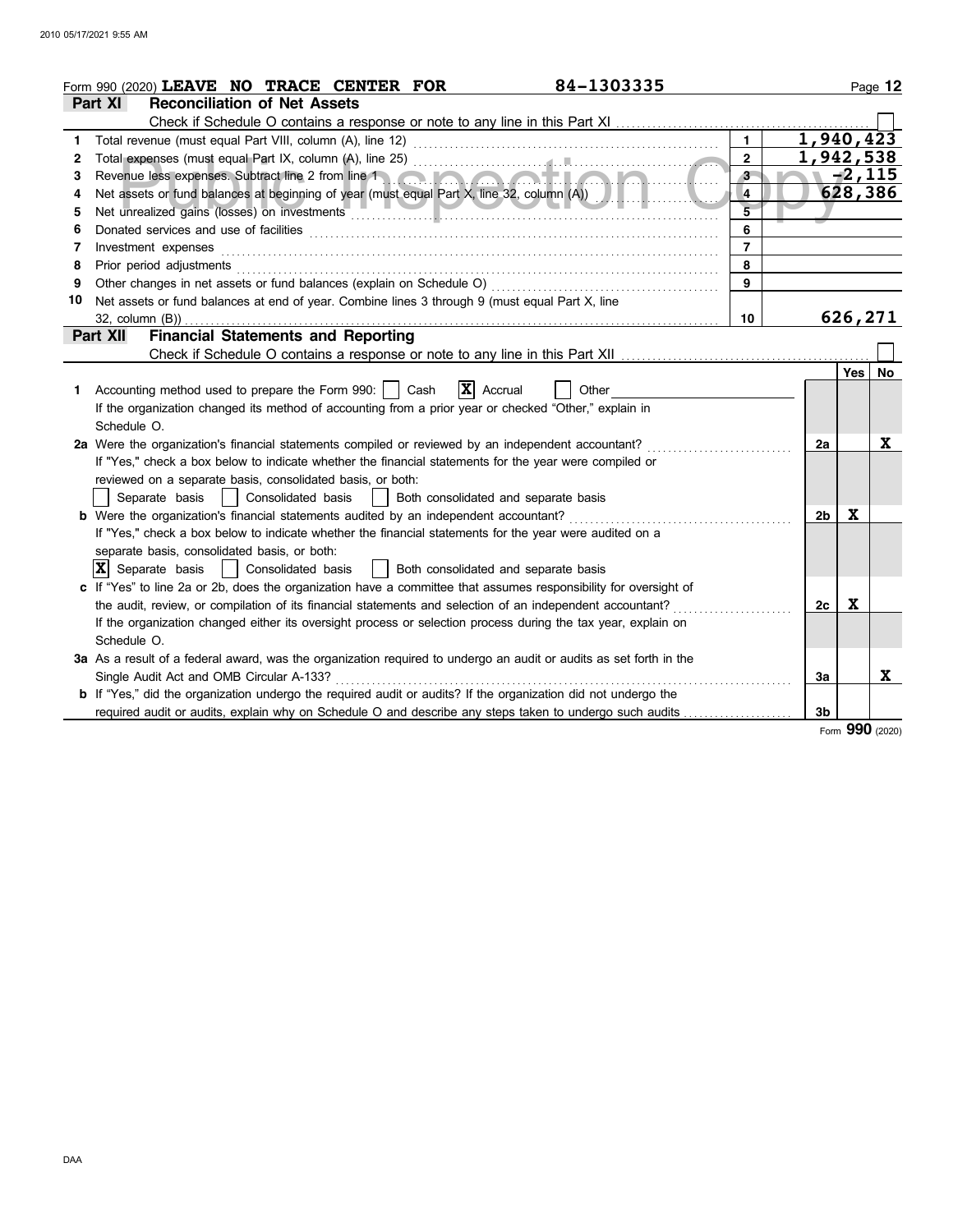| <b>SCHEDULE A</b>                     |                                                            | <b>Public Charity Status and Public Support</b>                                                                                                                                                   |                                                                   |                                                                                                                                                                                                                                                                                                                                                                                 | OMB No. 1545-0047                    |
|---------------------------------------|------------------------------------------------------------|---------------------------------------------------------------------------------------------------------------------------------------------------------------------------------------------------|-------------------------------------------------------------------|---------------------------------------------------------------------------------------------------------------------------------------------------------------------------------------------------------------------------------------------------------------------------------------------------------------------------------------------------------------------------------|--------------------------------------|
| (Form 990 or 990-EZ)                  |                                                            |                                                                                                                                                                                                   |                                                                   | Complete if the organization is a section 501(c)(3) organization or a section $4947(a)(1)$ nonexempt charitable trust.                                                                                                                                                                                                                                                          | <b>2020</b>                          |
| Department of the Treasury            |                                                            | Attach to Form 990 or Form 990-EZ.                                                                                                                                                                |                                                                   |                                                                                                                                                                                                                                                                                                                                                                                 | Open to Public                       |
| Internal Revenue Service              |                                                            | Go to www.irs.gov/Form990 for instructions and the latest information.                                                                                                                            |                                                                   |                                                                                                                                                                                                                                                                                                                                                                                 | Inspection                           |
| Name of the organization              | <b>OUTDOOR ETHICS</b>                                      | LEAVE NO TRACE CENTER FOR                                                                                                                                                                         |                                                                   | 84-1303335                                                                                                                                                                                                                                                                                                                                                                      | Employer identification number       |
| Part I                                |                                                            |                                                                                                                                                                                                   |                                                                   | Reason for Public Charity Status. (All organizations must complete this part.) See instructions.                                                                                                                                                                                                                                                                                |                                      |
|                                       |                                                            | The organization is not a private foundation because it is: (For lines 1 through 12, check only one box.)                                                                                         |                                                                   |                                                                                                                                                                                                                                                                                                                                                                                 |                                      |
| 1                                     |                                                            | A church, convention of churches, or association of churches described in section 170(b)(1)(A)(i).                                                                                                |                                                                   |                                                                                                                                                                                                                                                                                                                                                                                 |                                      |
| 2<br>3                                |                                                            | A school described in section 170(b)(1)(A)(ii). (Attach Schedule E (Form 990 or 990-EZ).)<br>A hospital or a cooperative hospital service organization described in section $170(b)(1)(A)(iii)$ . |                                                                   |                                                                                                                                                                                                                                                                                                                                                                                 |                                      |
| 4                                     |                                                            |                                                                                                                                                                                                   |                                                                   | A medical research organization operated in conjunction with a hospital described in section 170(b)(1)(A)(iii). Enter the hospital's name,                                                                                                                                                                                                                                      |                                      |
| city, and state:                      |                                                            |                                                                                                                                                                                                   |                                                                   |                                                                                                                                                                                                                                                                                                                                                                                 |                                      |
| 5                                     |                                                            |                                                                                                                                                                                                   |                                                                   | An organization operated for the benefit of a college or university owned or operated by a governmental unit described in                                                                                                                                                                                                                                                       |                                      |
| 6                                     | section 170(b)(1)(A)(iv). (Complete Part II.)              | A federal, state, or local government or governmental unit described in section $170(b)(1)(A)(v)$ .                                                                                               |                                                                   |                                                                                                                                                                                                                                                                                                                                                                                 |                                      |
| $ \mathbf{X} $<br>7                   | described in section 170(b)(1)(A)(vi). (Complete Part II.) |                                                                                                                                                                                                   |                                                                   | An organization that normally receives a substantial part of its support from a governmental unit or from the general public                                                                                                                                                                                                                                                    |                                      |
| 8                                     |                                                            | A community trust described in section 170(b)(1)(A)(vi). (Complete Part II.)                                                                                                                      |                                                                   |                                                                                                                                                                                                                                                                                                                                                                                 |                                      |
| 9<br>university:                      |                                                            |                                                                                                                                                                                                   |                                                                   | An agricultural research organization described in section 170(b)(1)(A)(ix) operated in conjunction with a land-grant college<br>or university or a non-land-grant college of agriculture (see instructions). Enter the name, city, and state of the college or                                                                                                                 |                                      |
| 10                                    |                                                            |                                                                                                                                                                                                   |                                                                   | An organization that normally receives: (1) more than 33 1/3% of its support from contributions, membership fees, and gross<br>receipts from activities related to its exempt functions, subject to certain exceptions; and (2) no more than 331/3% of its<br>support from gross investment income and unrelated business taxable income (less section 511 tax) from businesses |                                      |
|                                       |                                                            | acquired by the organization after June 30, 1975. See section 509(a)(2). (Complete Part III.)                                                                                                     |                                                                   |                                                                                                                                                                                                                                                                                                                                                                                 |                                      |
| 11<br>12                              |                                                            | An organization organized and operated exclusively to test for public safety. See section 509(a)(4).                                                                                              |                                                                   | An organization organized and operated exclusively for the benefit of, to perform the functions of, or to carry out the purposes                                                                                                                                                                                                                                                |                                      |
|                                       |                                                            |                                                                                                                                                                                                   |                                                                   | of one or more publicly supported organizations described in section $509(a)(1)$ or section $509(a)(2)$ . See section $509(a)(3)$ .                                                                                                                                                                                                                                             |                                      |
|                                       |                                                            |                                                                                                                                                                                                   |                                                                   | Check the box in lines 12a through 12d that describes the type of supporting organization and complete lines 12e, 12f, and 12g.                                                                                                                                                                                                                                                 |                                      |
| a                                     |                                                            | supporting organization. You must complete Part IV, Sections A and B.                                                                                                                             |                                                                   | Type I. A supporting organization operated, supervised, or controlled by its supported organization(s), typically by giving<br>the supported organization(s) the power to regularly appoint or elect a majority of the directors or trustees of the                                                                                                                             |                                      |
| b                                     |                                                            |                                                                                                                                                                                                   |                                                                   | Type II. A supporting organization supervised or controlled in connection with its supported organization(s), by having                                                                                                                                                                                                                                                         |                                      |
|                                       |                                                            |                                                                                                                                                                                                   |                                                                   | control or management of the supporting organization vested in the same persons that control or manage the supported                                                                                                                                                                                                                                                            |                                      |
| c                                     |                                                            | organization(s). You must complete Part IV, Sections A and C.<br>its supported organization(s) (see instructions). You must complete Part IV, Sections A, D, and E.                               |                                                                   | Type III functionally integrated. A supporting organization operated in connection with, and functionally integrated with,                                                                                                                                                                                                                                                      |                                      |
| d                                     |                                                            |                                                                                                                                                                                                   |                                                                   | Type III non-functionally integrated. A supporting organization operated in connection with its supported organization(s)                                                                                                                                                                                                                                                       |                                      |
|                                       |                                                            | requirement (see instructions). You must complete Part IV, Sections A and D, and Part V.                                                                                                          |                                                                   | that is not functionally integrated. The organization generally must satisfy a distribution requirement and an attentiveness                                                                                                                                                                                                                                                    |                                      |
| е                                     |                                                            |                                                                                                                                                                                                   |                                                                   | Check this box if the organization received a written determination from the IRS that it is a Type I, Type II, Type III                                                                                                                                                                                                                                                         |                                      |
| f                                     | Enter the number of supported organizations                | functionally integrated, or Type III non-functionally integrated supporting organization.                                                                                                         |                                                                   |                                                                                                                                                                                                                                                                                                                                                                                 |                                      |
| g                                     |                                                            | Provide the following information about the supported organization(s).                                                                                                                            |                                                                   |                                                                                                                                                                                                                                                                                                                                                                                 |                                      |
| (i) Name of supported<br>organization | (ii) EIN                                                   | (iii) Type of organization<br>(described on lines 1-10<br>above (see instructions))                                                                                                               | (iv) Is the organization<br>listed in your governing<br>document? | (v) Amount of monetary<br>support (see                                                                                                                                                                                                                                                                                                                                          | (vi) Amount of<br>other support (see |
|                                       |                                                            |                                                                                                                                                                                                   | Yes<br>No                                                         | instructions)                                                                                                                                                                                                                                                                                                                                                                   | instructions)                        |
| (A)                                   |                                                            |                                                                                                                                                                                                   |                                                                   |                                                                                                                                                                                                                                                                                                                                                                                 |                                      |
|                                       |                                                            |                                                                                                                                                                                                   |                                                                   |                                                                                                                                                                                                                                                                                                                                                                                 |                                      |
| (B)                                   |                                                            |                                                                                                                                                                                                   |                                                                   |                                                                                                                                                                                                                                                                                                                                                                                 |                                      |
| (C)                                   |                                                            |                                                                                                                                                                                                   |                                                                   |                                                                                                                                                                                                                                                                                                                                                                                 |                                      |
| (D)                                   |                                                            |                                                                                                                                                                                                   |                                                                   |                                                                                                                                                                                                                                                                                                                                                                                 |                                      |
| (E)                                   |                                                            |                                                                                                                                                                                                   |                                                                   |                                                                                                                                                                                                                                                                                                                                                                                 |                                      |
| Total                                 |                                                            |                                                                                                                                                                                                   |                                                                   |                                                                                                                                                                                                                                                                                                                                                                                 |                                      |

**For Paperwork Reduction Act Notice, see the Instructions for Form 990 or 990-EZ.**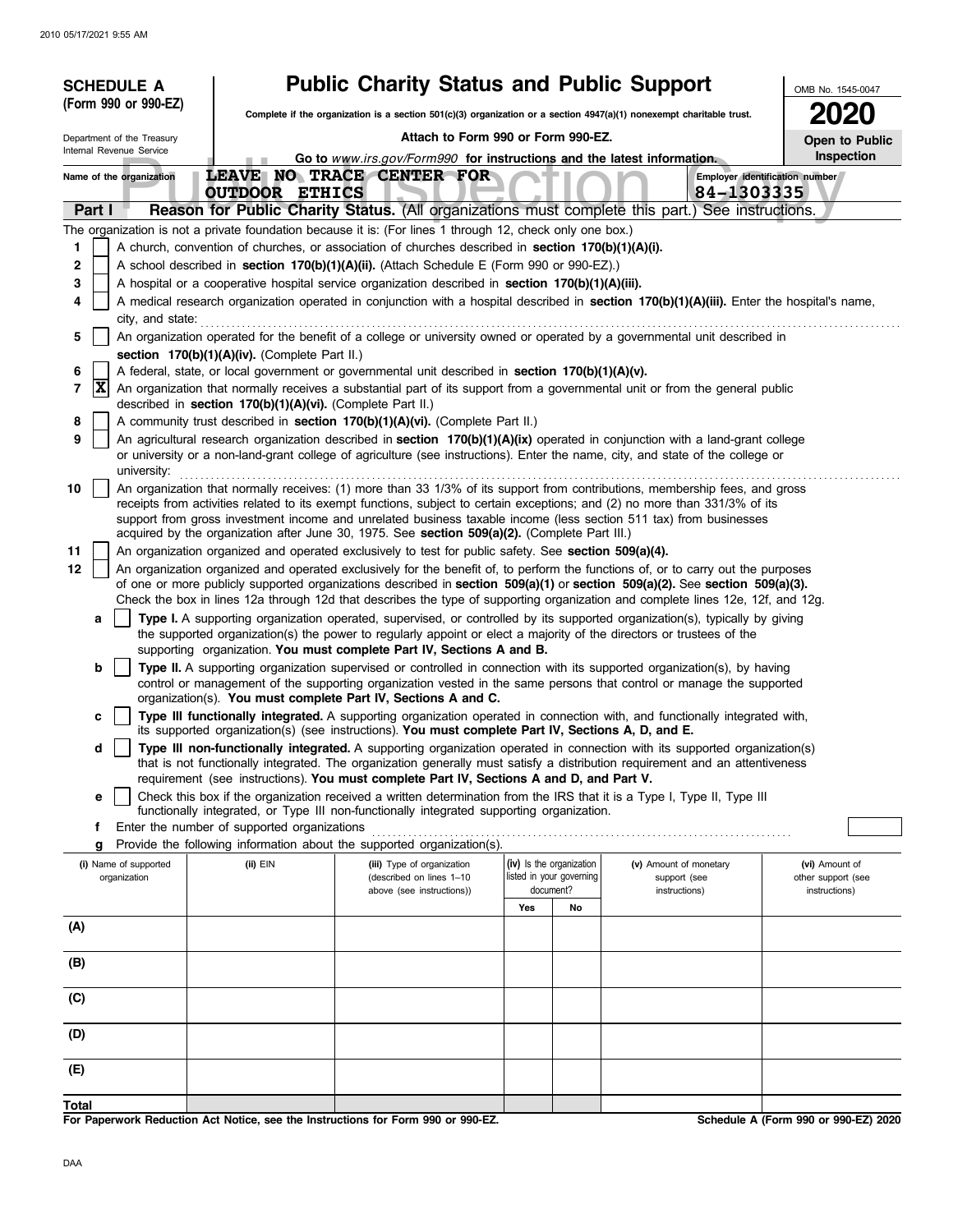|                | Schedule A (Form 990 or 990-EZ) 2020<br>Support Schedule for Organizations Described in Sections 170(b)(1)(A)(iv) and 170(b)(1)(A)(vi)<br>Part II<br>(Complete only if you checked the box on line 5, 7, or 8 of Part I or if the organization failed to qualify under | LEAVE NO TRACE CENTER FOR |           |            |            | 84-1303335                           | Page 2                                   |
|----------------|------------------------------------------------------------------------------------------------------------------------------------------------------------------------------------------------------------------------------------------------------------------------|---------------------------|-----------|------------|------------|--------------------------------------|------------------------------------------|
|                | Part III. If the organization fails to qualify under the tests listed below, please complete Part III.)                                                                                                                                                                |                           |           |            |            |                                      |                                          |
|                | Section A. Public Support                                                                                                                                                                                                                                              |                           |           |            |            |                                      |                                          |
|                | Calendar year (or fiscal year beginning in)                                                                                                                                                                                                                            | (a) 2016                  | (b) 2017  | $(c)$ 2018 | $(d)$ 2019 | (e) 2020                             | (f) Total                                |
| $\mathbf{1}$   | Gifts, grants, contributions, and<br>membership fees received. (Do not                                                                                                                                                                                                 |                           |           |            |            |                                      |                                          |
|                | include any "unusual grants.")                                                                                                                                                                                                                                         | 1,279,065                 | 1,656,976 | 2,060,452  | 2,027,068  | 1,649,483                            | 8,673,044                                |
| $\overline{2}$ | Tax revenues levied for the<br>organization's benefit and either paid<br>to or expended on its behalf                                                                                                                                                                  |                           |           |            |            |                                      |                                          |
| 3              | The value of services or facilities<br>furnished by a governmental unit to the<br>organization without charge                                                                                                                                                          |                           |           |            |            |                                      |                                          |
| 4              | Total. Add lines 1 through 3                                                                                                                                                                                                                                           | 1,279,065                 | 1,656,976 | 2,060,452  | 2,027,068  | 1,649,483                            | 8,673,044                                |
| 5              | The portion of total contributions by<br>each person (other than a<br>governmental unit or publicly<br>supported organization) included on<br>line 1 that exceeds 2% of the amount<br>shown on line 11, column (f)                                                     |                           |           |            |            |                                      | 3,524,589                                |
| 6              | Public support. Subtract line 5 from line 4                                                                                                                                                                                                                            |                           |           |            |            |                                      | 5, 148, 455                              |
|                | <b>Section B. Total Support</b>                                                                                                                                                                                                                                        |                           |           |            |            |                                      |                                          |
|                | Calendar year (or fiscal year beginning in)                                                                                                                                                                                                                            | (a) 2016                  | (b) 2017  | (c) 2018   | $(d)$ 2019 | (e) 2020                             | (f) Total                                |
| 7              | Amounts from line 4                                                                                                                                                                                                                                                    | 1,279,065                 | 1,656,976 | 2,060,452  | 2,027,068  | 1,649,483                            | 8,673,044                                |
| 8              | Gross income from interest, dividends,<br>payments received on securities loans,<br>rents, royalties, and income from<br>similar sources                                                                                                                               |                           |           |            | 4,806      | 2,215                                | 7,021                                    |
| 9              | Net income from unrelated business<br>activities, whether or not the business<br>is regularly carried on                                                                                                                                                               |                           |           |            |            |                                      |                                          |
| 10             | Other income. Do not include gain or<br>loss from the sale of capital assets<br>(Explain in Part VI.)                                                                                                                                                                  | 3,012                     | 5,585     | 10,879     | 5,758      | 1,327                                | 26,561                                   |
| 11             | Total support. Add lines 7 through 10                                                                                                                                                                                                                                  |                           |           |            |            |                                      | 8,706,626                                |
| 12             | Gross receipts from related activities, etc. (see instructions)                                                                                                                                                                                                        |                           |           |            |            | 12                                   | 1,752,061                                |
| 13             | First 5 years. If the Form 990 is for the organization's first, second, third, fourth, or fifth tax year as a section 501(c)(3)                                                                                                                                        |                           |           |            |            |                                      |                                          |
|                | organization, check this box and stop here                                                                                                                                                                                                                             |                           |           |            |            |                                      | $\overline{a}$ $\overline{a}$            |
|                | Section C. Computation of Public Support Percentage                                                                                                                                                                                                                    |                           |           |            |            |                                      |                                          |
| 14             |                                                                                                                                                                                                                                                                        |                           |           |            |            | 14                                   | 59.13%                                   |
| 15             | Public support percentage from 2019 Schedule A, Part II, line 14                                                                                                                                                                                                       |                           |           |            |            | 15                                   | 57.32 $\%$                               |
| 16a            | 33 1/3% support test-2020. If the organization did not check the box on line 13, and line 14 is 33 1/3% or more, check this                                                                                                                                            |                           |           |            |            |                                      |                                          |
|                |                                                                                                                                                                                                                                                                        |                           |           |            |            |                                      | $\blacktriangleright \boxed{\mathbf{X}}$ |
| b              | 33 1/3% support test-2019. If the organization did not check a box on line 13 or 16a, and line 15 is 33 1/3% or more, check                                                                                                                                            |                           |           |            |            |                                      |                                          |
|                | this box and stop here. The organization qualifies as a publicly supported organization                                                                                                                                                                                |                           |           |            |            |                                      |                                          |
|                | 17a 10%-facts-and-circumstances test-2020. If the organization did not check a box on line 13, 16a, or 16b, and line 14 is                                                                                                                                             |                           |           |            |            |                                      |                                          |
|                | 10% or more, and if the organization meets the "facts-and-circumstances" test, check this box and stop here. Explain in<br>Part VI how the organization meets the "facts-and-circumstances" test. The organization qualifies as a publicly supported                   |                           |           |            |            |                                      |                                          |
|                | organization                                                                                                                                                                                                                                                           |                           |           |            |            |                                      |                                          |
| b              | 10%-facts-and-circumstances test-2019. If the organization did not check a box on line 13, 16a, 16b, or 17a, and line                                                                                                                                                  |                           |           |            |            |                                      |                                          |
|                | 15 is 10% or more, and if the organization meets the "facts-and-circumstances" test, check this box and stop here. Explain                                                                                                                                             |                           |           |            |            |                                      |                                          |
|                | in Part VI how the organization meets the "facts-and-circumstances" test. The organization qualifies as a publicly supported                                                                                                                                           |                           |           |            |            |                                      |                                          |
|                | organization                                                                                                                                                                                                                                                           |                           |           |            |            |                                      |                                          |
| 18             | Private foundation. If the organization did not check a box on line 13, 16a, 16b, 17a, or 17b, check this box and see                                                                                                                                                  |                           |           |            |            |                                      |                                          |
|                | <b>instructions</b>                                                                                                                                                                                                                                                    |                           |           |            |            |                                      |                                          |
|                |                                                                                                                                                                                                                                                                        |                           |           |            |            | Cabadule A (Farm 000 ar 000 F7) 2020 |                                          |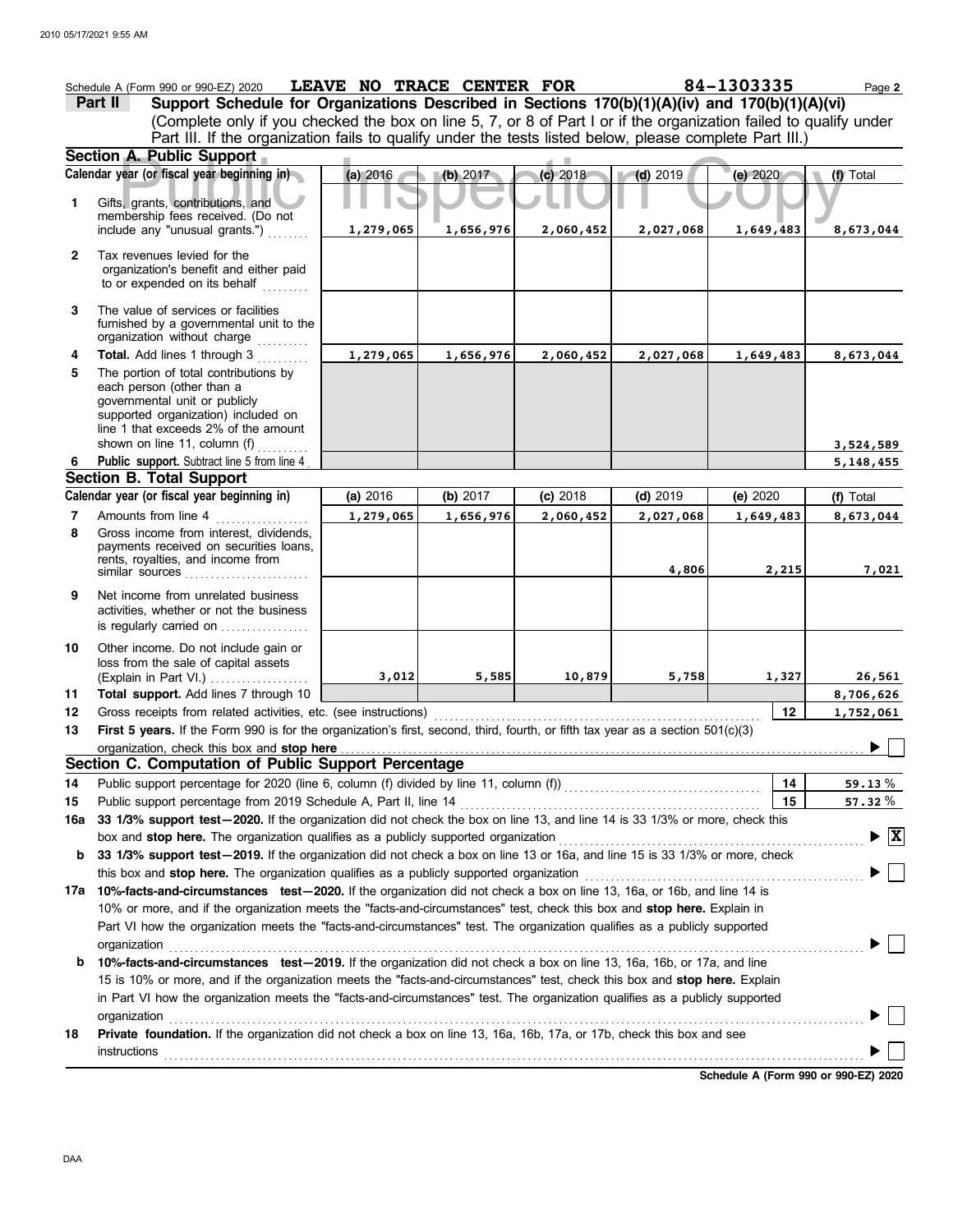## **Part III Support Schedule for Organizations Described in Section 509(a)(2)** Schedule A (Form 990 or 990-EZ) 2020 **LEAVE NO TRACE CENTER FOR** 84-1303335 Page 3

(Complete only if you checked the box on line 10 of Part I or if the organization failed to qualify under Part II. If the organization fails to qualify under the tests listed below, please complete Part II.)

|     | Section A. Public Support                                                                                                                                                         |          |          |            |            |          |           |
|-----|-----------------------------------------------------------------------------------------------------------------------------------------------------------------------------------|----------|----------|------------|------------|----------|-----------|
|     | Calendar year (or fiscal year beginning in)                                                                                                                                       | (a) 2016 | (b) 2017 | (c) 2018   | $(d)$ 2019 | (e) 2020 | (f) Total |
| 1   | Gifts, grants, contributions, and membership fees<br>received. (Do not include any "unusual grants.")                                                                             |          |          |            |            |          |           |
| 2   | Gross receipts from admissions, merchandise<br>sold or services performed, or facilities<br>furnished in any activity that is related to the<br>organization's tax-exempt purpose |          |          |            |            |          |           |
| 3   | Gross receipts from activities that are not an<br>unrelated trade or business under section 513                                                                                   |          |          |            |            |          |           |
| 4   | Tax revenues levied for the<br>organization's benefit and either paid<br>to or expended on its behalf                                                                             |          |          |            |            |          |           |
| 5   | The value of services or facilities<br>furnished by a governmental unit to the<br>organization without charge                                                                     |          |          |            |            |          |           |
| 6   | Total. Add lines 1 through 5                                                                                                                                                      |          |          |            |            |          |           |
|     | <b>7a</b> Amounts included on lines 1, 2, and 3<br>received from disqualified persons                                                                                             |          |          |            |            |          |           |
| b   | Amounts included on lines 2 and 3<br>received from other than disqualified<br>persons that exceed the greater of \$5,000<br>or 1% of the amount on line 13 for the year           |          |          |            |            |          |           |
| c   | Add lines 7a and 7b                                                                                                                                                               |          |          |            |            |          |           |
| 8   | Public support. (Subtract line 7c from                                                                                                                                            |          |          |            |            |          |           |
|     | <b>Section B. Total Support</b>                                                                                                                                                   |          |          |            |            |          |           |
|     | Calendar year (or fiscal year beginning in)                                                                                                                                       | (a) 2016 | (b) 2017 | $(c)$ 2018 | $(d)$ 2019 | (e) 2020 | (f) Total |
| 9   | Amounts from line 6<br><u> 1986 - Andrea Steinberg, m</u>                                                                                                                         |          |          |            |            |          |           |
| 10a | Gross income from interest, dividends,<br>payments received on securities loans, rents,<br>royalties, and income from similar sources                                             |          |          |            |            |          |           |
| b   | Unrelated business taxable income (less<br>section 511 taxes) from businesses<br>acquired after June 30, 1975<br>.                                                                |          |          |            |            |          |           |
|     | c Add lines 10a and 10b $\ldots$                                                                                                                                                  |          |          |            |            |          |           |
| 11  | Net income from unrelated business<br>activities not included in line 10b, whether<br>or not the business is regularly carried on                                                 |          |          |            |            |          |           |
| 12  | Other income. Do not include gain or<br>loss from the sale of capital assets<br>(Explain in Part VI.)                                                                             |          |          |            |            |          |           |
| 13  | Total support. (Add lines 9, 10c, 11,<br>and 12.)                                                                                                                                 |          |          |            |            |          |           |
| 14  | First 5 years. If the Form 990 is for the organization's first, second, third, fourth, or fifth tax year as a section $501(c)(3)$                                                 |          |          |            |            |          |           |
|     | organization, check this box and stop here                                                                                                                                        |          |          |            |            |          |           |
|     | Section C. Computation of Public Support Percentage                                                                                                                               |          |          |            |            |          |           |
| 15  | Public support percentage for 2020 (line 8, column (f), divided by line 13, column (f)) [[[[[[[[[[[[[[[[[[[[[                                                                     |          |          |            |            | 15       | %         |
| 16  |                                                                                                                                                                                   |          |          |            |            | 16       | %         |
|     | Section D. Computation of Investment Income Percentage                                                                                                                            |          |          |            |            |          |           |
| 17  |                                                                                                                                                                                   |          |          |            |            | 17       | %         |
|     | 18 Investment income percentage from 2019 Schedule A, Part III, line 17                                                                                                           |          |          |            |            | 18       | %         |
|     | 19a 33 1/3% support tests-2020. If the organization did not check the box on line 14, and line 15 is more than 33 1/3%, and line                                                  |          |          |            |            |          |           |
|     | 17 is not more than 33 1/3%, check this box and stop here. The organization qualifies as a publicly supported organization.                                                       |          |          |            |            |          |           |
| b   | 33 1/3% support tests-2019. If the organization did not check a box on line 14 or line 19a, and line 16 is more than 33 1/3%, and                                                 |          |          |            |            |          |           |
|     | line 18 is not more than 33 1/3%, check this box and stop here. The organization qualifies as a publicly supported organization                                                   |          |          |            |            |          |           |
| 20  | <b>Private foundation.</b> If the organization did not check a box on line 14, 19a, or 19b, check this box and see instructions <i>manument</i>                                   |          |          |            |            |          |           |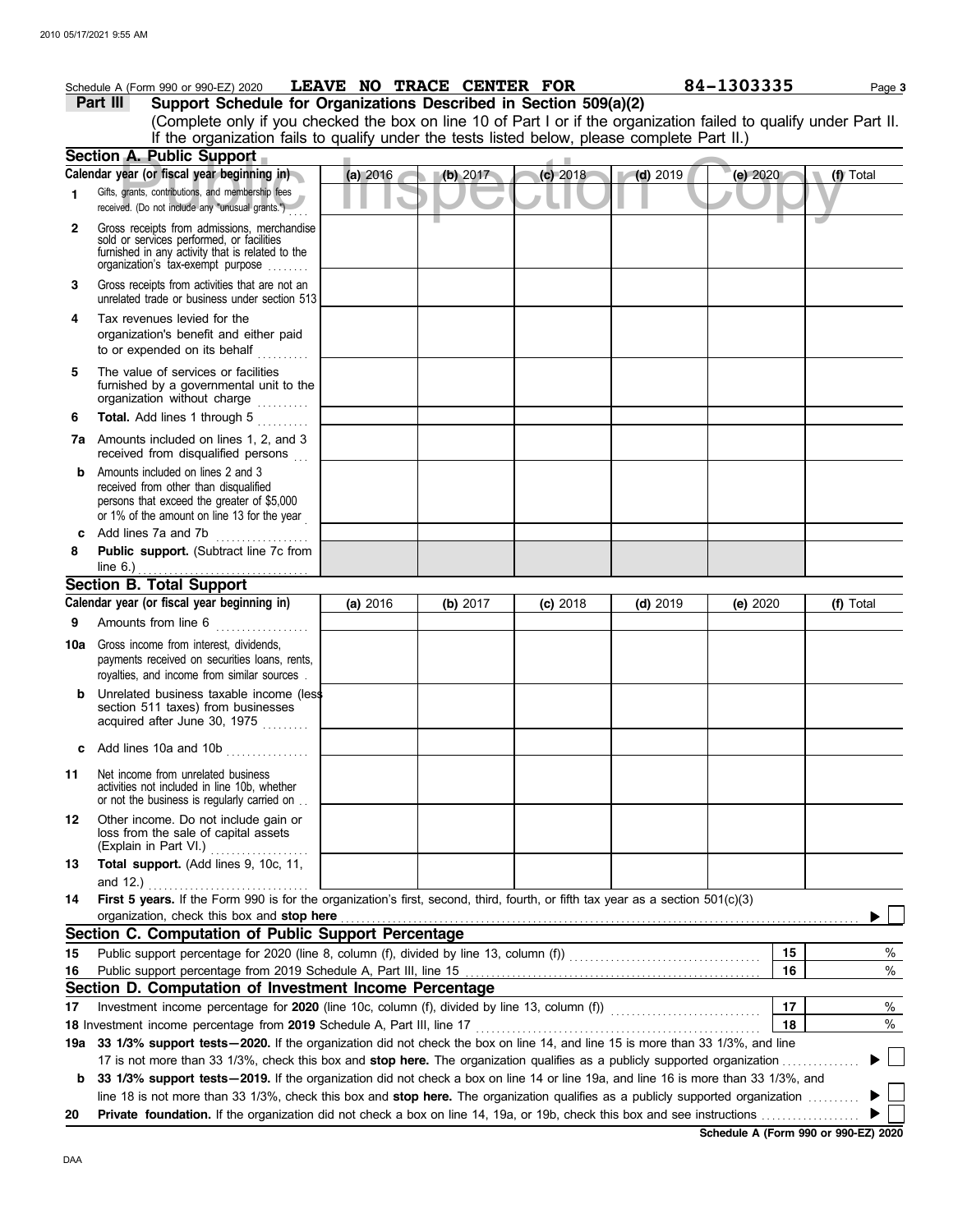|     | 84-1303335<br>LEAVE NO TRACE CENTER FOR<br>Schedule A (Form 990 or 990-EZ) 2020                                                                                                                                            |                                      | Page 4 |
|-----|----------------------------------------------------------------------------------------------------------------------------------------------------------------------------------------------------------------------------|--------------------------------------|--------|
|     | Part IV<br><b>Supporting Organizations</b>                                                                                                                                                                                 |                                      |        |
|     | (Complete only if you checked a box in line 12 on Part I. If you checked box 12a, Part I, complete Sections A                                                                                                              |                                      |        |
|     | and B. If you checked box 12b, Part I, complete Sections A and C. If you checked box 12c, Part I, complete                                                                                                                 |                                      |        |
|     | Sections A, D, and E. If you checked box 12d, Part I, complete Sections A and D, and complete Part V.)                                                                                                                     |                                      |        |
|     | <b>Section A. All Supporting Organizations</b>                                                                                                                                                                             |                                      |        |
|     |                                                                                                                                                                                                                            | Yes                                  | No     |
| 1   | Are all of the organization's supported organizations listed by name in the organization's governing                                                                                                                       |                                      |        |
|     | documents? If "No," describe in Part VI how the supported organizations are designated. If designated by                                                                                                                   |                                      |        |
|     | class or purpose, describe the designation. If historic and continuing relationship, explain.                                                                                                                              | 1                                    |        |
| 2   | Did the organization have any supported organization that does not have an IRS determination of status                                                                                                                     |                                      |        |
|     | under section 509(a)(1) or (2)? If "Yes," explain in Part VI how the organization determined that the supported                                                                                                            |                                      |        |
|     | organization was described in section $509(a)(1)$ or (2).                                                                                                                                                                  | $\mathbf{2}$                         |        |
| За  | Did the organization have a supported organization described in section $501(c)(4)$ , (5), or (6)? If "Yes," answer                                                                                                        |                                      |        |
|     | lines 3b and 3c below.                                                                                                                                                                                                     | 3a                                   |        |
| b   | Did the organization confirm that each supported organization qualified under section 501(c)(4), (5), or (6) and                                                                                                           |                                      |        |
|     | satisfied the public support tests under section 509(a)(2)? If "Yes," describe in Part VI when and how the                                                                                                                 |                                      |        |
|     | organization made the determination.<br>Did the organization ensure that all support to such organizations was used exclusively for section $170(c)(2)(B)$                                                                 | 3b                                   |        |
| c   | purposes? If "Yes," explain in Part VI what controls the organization put in place to ensure such use.                                                                                                                     | 3c                                   |        |
| 4a  | Was any supported organization not organized in the United States ("foreign supported organization")? If                                                                                                                   |                                      |        |
|     | "Yes," and if you checked 12a or 12b in Part I, answer (b) and (c) below.                                                                                                                                                  | 4a                                   |        |
| b   | Did the organization have ultimate control and discretion in deciding whether to make grants to the foreign                                                                                                                |                                      |        |
|     | supported organization? If "Yes," describe in Part VI how the organization had such control and discretion                                                                                                                 |                                      |        |
|     | despite being controlled or supervised by or in connection with its supported organizations.                                                                                                                               | 4b                                   |        |
| c   | Did the organization support any foreign supported organization that does not have an IRS determination                                                                                                                    |                                      |        |
|     | under sections $501(c)(3)$ and $509(a)(1)$ or (2)? If "Yes," explain in Part VI what controls the organization used                                                                                                        |                                      |        |
|     | to ensure that all support to the foreign supported organization was used exclusively for section $170(c)(2)(B)$                                                                                                           |                                      |        |
|     | purposes.                                                                                                                                                                                                                  | 4c                                   |        |
| 5a  | Did the organization add, substitute, or remove any supported organizations during the tax year? If "Yes,"                                                                                                                 |                                      |        |
|     | answer lines 5b and 5c below (if applicable). Also, provide detail in Part VI, including (i) the names and EIN                                                                                                             |                                      |        |
|     | numbers of the supported organizations added, substituted, or removed; (ii) the reasons for each such action;                                                                                                              |                                      |        |
|     | (iii) the authority under the organization's organizing document authorizing such action; and (iv) how the action                                                                                                          |                                      |        |
|     | was accomplished (such as by amendment to the organizing document).                                                                                                                                                        | 5a                                   |        |
| b   | Type I or Type II only. Was any added or substituted supported organization part of a class already                                                                                                                        |                                      |        |
|     | designated in the organization's organizing document?                                                                                                                                                                      | 5b                                   |        |
| c   | Substitutions only. Was the substitution the result of an event beyond the organization's control?                                                                                                                         | 5c                                   |        |
| 6   | Did the organization provide support (whether in the form of grants or the provision of services or facilities) to                                                                                                         |                                      |        |
|     | anyone other than (i) its supported organizations, (ii) individuals that are part of the charitable class benefited                                                                                                        |                                      |        |
|     | by one or more of its supported organizations, or (iii) other supporting organizations that also support or                                                                                                                |                                      |        |
|     | benefit one or more of the filing organization's supported organizations? If "Yes," provide detail in Part VI.                                                                                                             | 6                                    |        |
| 7   | Did the organization provide a grant, loan, compensation, or other similar payment to a substantial contributor                                                                                                            |                                      |        |
|     | (as defined in section 4958(c)(3)(C)), a family member of a substantial contributor, or a 35% controlled entity                                                                                                            |                                      |        |
| 8   | with regard to a substantial contributor? If "Yes," complete Part I of Schedule L (Form 990 or 990-EZ).<br>Did the organization make a loan to a disqualified person (as defined in section 4958) not described in line 7? | 7                                    |        |
|     | If "Yes," complete Part I of Schedule L (Form 990 or 990-EZ).                                                                                                                                                              | 8                                    |        |
| 9а  | Was the organization controlled directly or indirectly at any time during the tax year by one or more                                                                                                                      |                                      |        |
|     | disqualified persons, as defined in section 4946 (other than foundation managers and organizations                                                                                                                         |                                      |        |
|     | described in section 509(a)(1) or (2))? If "Yes," provide detail in Part VI.                                                                                                                                               | 9a                                   |        |
| b   | Did one or more disqualified persons (as defined in line 9a) hold a controlling interest in any entity in which                                                                                                            |                                      |        |
|     | the supporting organization had an interest? If "Yes," provide detail in Part VI.                                                                                                                                          | 9b                                   |        |
| c   | Did a disqualified person (as defined in line 9a) have an ownership interest in, or derive any personal benefit                                                                                                            |                                      |        |
|     | from, assets in which the supporting organization also had an interest? If "Yes," provide detail in Part VI.                                                                                                               | 9c                                   |        |
| 10a | Was the organization subject to the excess business holdings rules of section 4943 because of section                                                                                                                      |                                      |        |
|     | 4943(f) (regarding certain Type II supporting organizations, and all Type III non-functionally integrated                                                                                                                  |                                      |        |
|     | supporting organizations)? If "Yes," answer line 10b below.                                                                                                                                                                | 10a                                  |        |
| b   | Did the organization have any excess business holdings in the tax year? (Use Schedule C, Form 4720, to                                                                                                                     |                                      |        |
|     | determine whether the organization had excess business holdings.)                                                                                                                                                          | 10b                                  |        |
|     |                                                                                                                                                                                                                            | Schedule A (Form 990 or 990-EZ) 2020 |        |

DAA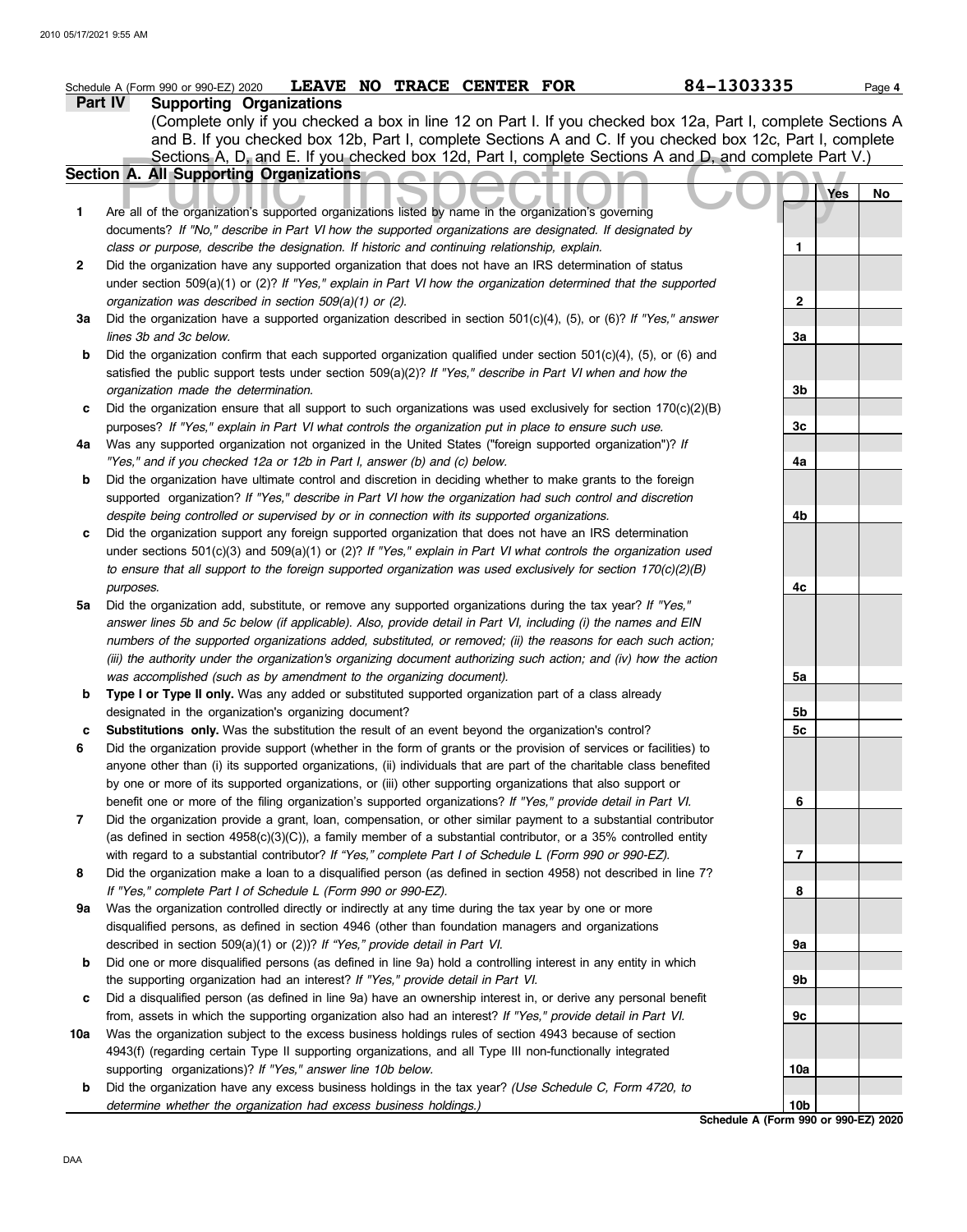|         | 84-1303335<br>NO TRACE CENTER FOR<br><b>LEAVE</b><br>Schedule A (Form 990 or 990-EZ) 2020                                                  |     |     | Page 5    |  |  |  |
|---------|--------------------------------------------------------------------------------------------------------------------------------------------|-----|-----|-----------|--|--|--|
| Part IV | Supporting Organizations (continued)                                                                                                       |     |     |           |  |  |  |
|         |                                                                                                                                            |     | Yes | No        |  |  |  |
| 11      | Has the organization accepted a gift or contribution from any of the following persons?                                                    |     |     |           |  |  |  |
| а       | A person who directly or indirectly controls, either alone or together with persons described in lines 11b and                             |     |     |           |  |  |  |
|         | 11c below, the governing body of a supported organization?                                                                                 | 11a |     |           |  |  |  |
|         | <b>b</b> A family member of a person described in line 11a above?<br>11 <sub>b</sub>                                                       |     |     |           |  |  |  |
|         | c A 35% controlled entity of a person described in line 11a or 11b above? If "Yes" to line 11a, 11b, or 11c, provide<br>detail in Part VI. | 11c |     |           |  |  |  |
|         | <b>Section B. Type I Supporting Organizations</b>                                                                                          |     |     |           |  |  |  |
|         |                                                                                                                                            |     | Yes | No        |  |  |  |
| 1.      | Did the governing body, members of the governing body, officers acting in their official capacity, or membership of one or                 |     |     |           |  |  |  |
|         | more supported organizations have the power to regularly appoint or elect at least a majority of the organization's officers,              |     |     |           |  |  |  |
|         | directors, or trustees at all times during the tax year? If "No," describe in Part VI how the supported organization(s)                    |     |     |           |  |  |  |
|         | effectively operated, supervised, or controlled the organization's activities. If the organization had more than one supported             |     |     |           |  |  |  |
|         | organization, describe how the powers to appoint and/or remove officers, directors, or trustees were allocated among the                   |     |     |           |  |  |  |
|         | supported organizations and what conditions or restrictions, if any, applied to such powers during the tax year.                           | 1.  |     |           |  |  |  |
| 2       | Did the organization operate for the benefit of any supported organization other than the supported                                        |     |     |           |  |  |  |
|         | organization(s) that operated, supervised, or controlled the supporting organization? If "Yes," explain in Part                            |     |     |           |  |  |  |
|         | VI how providing such benefit carried out the purposes of the supported organization(s) that operated,                                     |     |     |           |  |  |  |
|         | supervised, or controlled the supporting organization.                                                                                     | 2   |     |           |  |  |  |
|         | Section C. Type II Supporting Organizations                                                                                                |     |     |           |  |  |  |
|         |                                                                                                                                            |     | Yes | No        |  |  |  |
| 1.      | Were a majority of the organization's directors or trustees during the tax year also a majority of the directors                           |     |     |           |  |  |  |
|         | or trustees of each of the organization's supported organization(s)? If "No," describe in Part VI how control                              |     |     |           |  |  |  |
|         | or management of the supporting organization was vested in the same persons that controlled or managed                                     |     |     |           |  |  |  |
|         | the supported organization(s).                                                                                                             | 1   |     |           |  |  |  |
|         | Section D. All Type III Supporting Organizations                                                                                           |     |     |           |  |  |  |
|         |                                                                                                                                            |     | Yes | <b>No</b> |  |  |  |
| 1       | Did the organization provide to each of its supported organizations, by the last day of the fifth month of the                             |     |     |           |  |  |  |
|         | organization's tax year, (i) a written notice describing the type and amount of support provided during the prior tax                      |     |     |           |  |  |  |
|         | year, (ii) a copy of the Form 990 that was most recently filed as of the date of notification, and (iii) copies of the                     |     |     |           |  |  |  |
|         | organization's governing documents in effect on the date of notification, to the extent not previously provided?                           | 1.  |     |           |  |  |  |
| 2       | Were any of the organization's officers, directors, or trustees either (i) appointed or elected by the supported                           |     |     |           |  |  |  |
|         | organization(s) or (ii) serving on the governing body of a supported organization? If "No," explain in Part VI how                         |     |     |           |  |  |  |
|         | the organization maintained a close and continuous working relationship with the supported organization(s).                                | 2   |     |           |  |  |  |
|         | By reason of the relationship described in line 2, above, did the organization's supported organizations have                              |     |     |           |  |  |  |
|         | a significant voice in the organization's investment policies and in directing the use of the organization's                               |     |     |           |  |  |  |
|         | income or assets at all times during the tax year? If "Yes," describe in Part VI the role the organization's                               |     |     |           |  |  |  |
|         |                                                                                                                                            |     |     |           |  |  |  |
|         | supported organizations played in this regard.                                                                                             | 3   |     |           |  |  |  |
|         | Section E. Type III Functionally-Integrated Supporting Organizations                                                                       |     |     |           |  |  |  |
| 1.      | Check the box next to the method that the organization used to satisfy the Integral Part Test during the year (see instructions).          |     |     |           |  |  |  |
| a       | The organization satisfied the Activities Test. Complete line 2 below.                                                                     |     |     |           |  |  |  |
| b       | The organization is the parent of each of its supported organizations. Complete line 3 below.                                              |     |     |           |  |  |  |
| c       | The organization supported a governmental entity. Describe in Part VI how you supported a governmental entity (see instructions).          |     |     |           |  |  |  |
| 2       | Activities Test. Answer lines 2a and 2b below.                                                                                             |     | Yes | <b>No</b> |  |  |  |
| а       | Did substantially all of the organization's activities during the tax year directly further the exempt purposes of                         |     |     |           |  |  |  |
|         | the supported organization(s) to which the organization was responsive? If "Yes," then in Part VI identify                                 |     |     |           |  |  |  |
|         | those supported organizations and explain how these activities directly furthered their exempt purposes,                                   |     |     |           |  |  |  |
|         | how the organization was responsive to those supported organizations, and how the organization determined                                  |     |     |           |  |  |  |
|         | that these activities constituted substantially all of its activities.                                                                     | 2a  |     |           |  |  |  |
| b       | Did the activities described in line 2a, above, constitute activities that, but for the organization's involvement,                        |     |     |           |  |  |  |
|         | one or more of the organization's supported organization(s) would have been engaged in? If "Yes," explain in                               |     |     |           |  |  |  |
|         | Part VI the reasons for the organization's position that its supported organization(s) would have engaged in                               | 2b  |     |           |  |  |  |
| 3       | these activities but for the organization's involvement.<br>Parent of Supported Organizations. Answer lines 3a and 3b below.               |     |     |           |  |  |  |

- trustees of each of the supported organizations? *If "Yes" or "No," provide details in Part VI.*
- **b** Did the organization exercise a substantial degree of direction over the policies, programs, and activities of each of its supported organizations? *If "Yes," describe in Part VI the role played by the organization in this regard.* **3b**

DAA **Schedule A (Form 990 or 990-EZ) 2020**

**3a**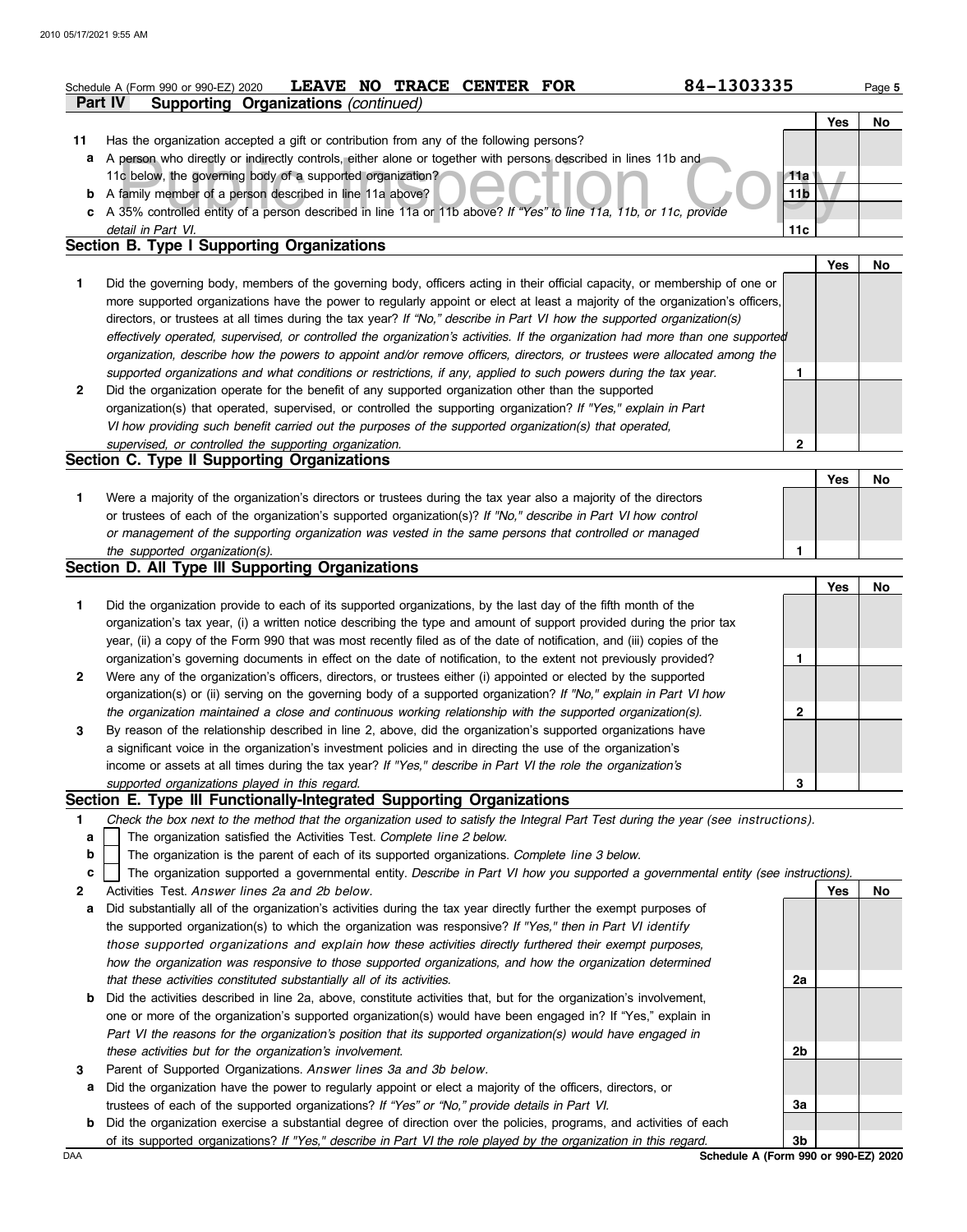|                | LEAVE NO TRACE CENTER FOR<br>Schedule A (Form 990 or 990-EZ) 2020                                                                |                | 84-1303335     | Page 6                         |
|----------------|----------------------------------------------------------------------------------------------------------------------------------|----------------|----------------|--------------------------------|
|                | Type III Non-Functionally Integrated 509(a)(3) Supporting Organizations<br><b>Part V</b>                                         |                |                |                                |
| 1              | Check here if the organization satisfied the Integral Part Test as a qualifying trust on Nov. 20, 1970 (explain in Part VI). See |                |                |                                |
|                | instructions. All other Type III non-functionally integrated supporting organizations must complete Sections A through E.        |                |                |                                |
|                | ш<br>Section A - Adjusted Net Income                                                                                             |                | (A) Prior Year | (B) Current Year<br>(optional) |
| 1.             | Net short-term capital gain                                                                                                      |                |                |                                |
| $\mathbf{2}$   | Recoveries of prior-year distributions                                                                                           | $\overline{2}$ |                |                                |
| 3              | Other gross income (see instructions)                                                                                            | 3              |                |                                |
| 4              | Add lines 1 through 3.                                                                                                           | 4              |                |                                |
| 5              | Depreciation and depletion                                                                                                       | 5              |                |                                |
| 6              | Portion of operating expenses paid or incurred for production or collection of                                                   |                |                |                                |
|                | gross income or for management, conservation, or maintenance of property                                                         |                |                |                                |
|                | held for production of income (see instructions)                                                                                 | 6              |                |                                |
| 7              | Other expenses (see instructions)                                                                                                | $\overline{7}$ |                |                                |
| 8              | Adjusted Net Income (subtract lines 5, 6, and 7 from line 4)                                                                     | 8              |                |                                |
|                | Section B - Minimum Asset Amount                                                                                                 |                | (A) Prior Year | (B) Current Year<br>(optional) |
|                | 1 Aggregate fair market value of all non-exempt-use assets (see                                                                  |                |                |                                |
|                | instructions for short tax year or assets held for part of year):                                                                |                |                |                                |
|                | a Average monthly value of securities                                                                                            | 1a             |                |                                |
|                | <b>b</b> Average monthly cash balances                                                                                           | 1b             |                |                                |
|                | c Fair market value of other non-exempt-use assets                                                                               | 1c             |                |                                |
|                | d Total (add lines 1a, 1b, and 1c)                                                                                               | 1d             |                |                                |
|                | e Discount claimed for blockage or other factors<br>(explain in detail in Part VI):                                              |                |                |                                |
|                | 2 Acquisition indebtedness applicable to non-exempt-use assets                                                                   | $\mathbf{2}$   |                |                                |
| 3              | Subtract line 2 from line 1d.                                                                                                    | 3              |                |                                |
| 4              | Cash deemed held for exempt use. Enter 0.015 of line 3 (for greater amount,                                                      |                |                |                                |
|                | see instructions).                                                                                                               | 4              |                |                                |
| 5.             | Net value of non-exempt-use assets (subtract line 4 from line 3)                                                                 | 5              |                |                                |
| 6              | Multiply line 5 by 0.035.                                                                                                        | 6              |                |                                |
| 7              | Recoveries of prior-year distributions                                                                                           | $\overline{7}$ |                |                                |
| 8              | Minimum Asset Amount (add line 7 to line 6)                                                                                      | 8              |                |                                |
|                | Section C - Distributable Amount                                                                                                 |                |                | Current Year                   |
| 1.             | Adjusted net income for prior year (from Section A, line 8, column A)                                                            | 1              |                |                                |
| 2              | Enter 0.85 of line 1.                                                                                                            | $\mathbf 2$    |                |                                |
| 3              | Minimum asset amount for prior year (from Section B, line 8, column A)                                                           | 3              |                |                                |
| 4              | Enter greater of line 2 or line 3.                                                                                               | 4              |                |                                |
| 5              | Income tax imposed in prior year                                                                                                 | 5              |                |                                |
| 6              | Distributable Amount. Subtract line 5 from line 4, unless subject to                                                             |                |                |                                |
|                | emergency temporary reduction (see instructions).                                                                                | 6              |                |                                |
| $\overline{7}$ | Check here if the current year is the organization's first as a non-functionally integrated Type III supporting organization     |                |                |                                |
|                | (see instructions).                                                                                                              |                |                |                                |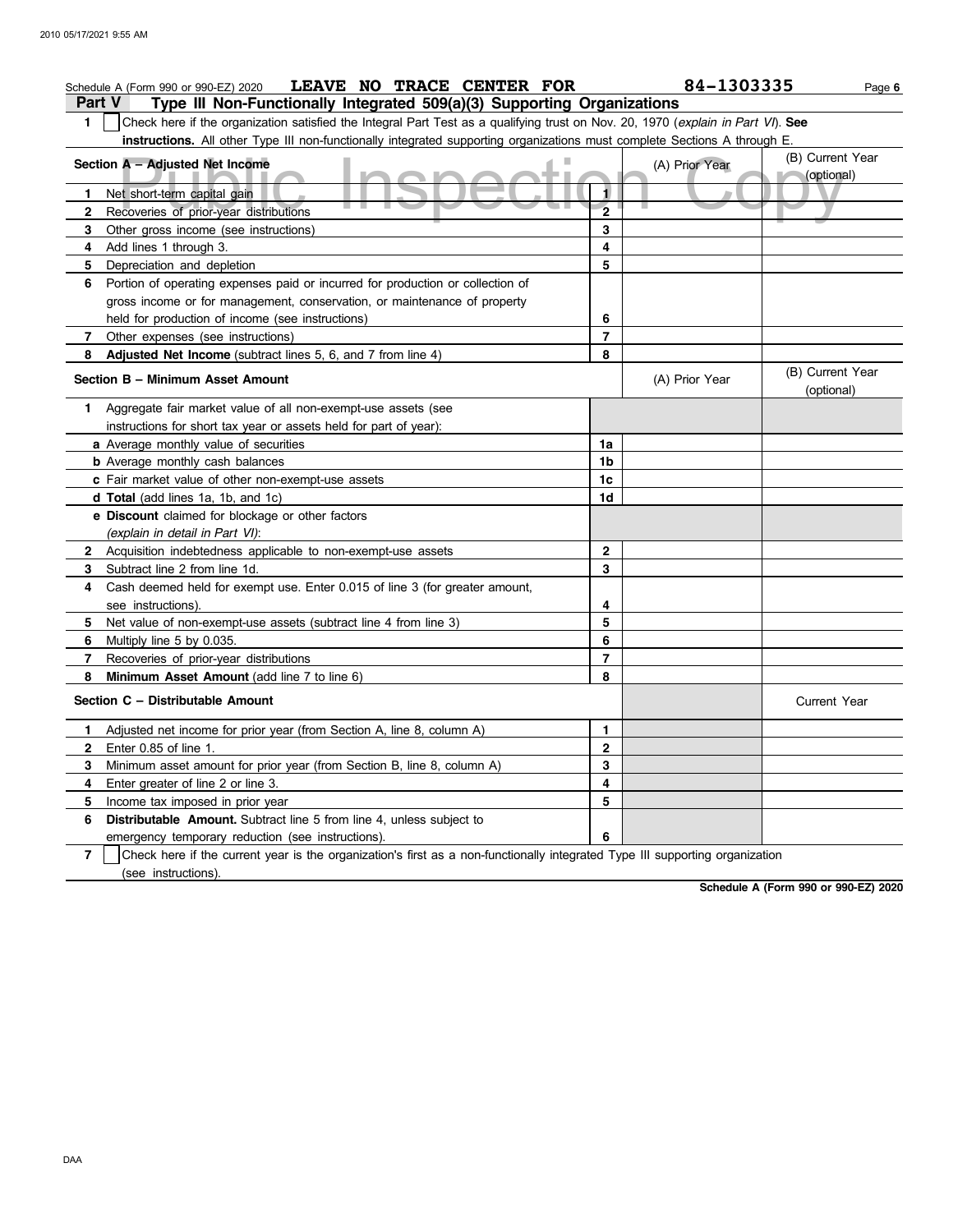| LEAVE NO TRACE CENTER FOR<br>Schedule A (Form 990 or 990-EZ) 2020<br>Part V<br>Type III Non-Functionally Integrated 509(a)(3) Supporting Organizations (continued) |                                    | 84-1303335                                    | Page 7                                           |  |  |  |
|--------------------------------------------------------------------------------------------------------------------------------------------------------------------|------------------------------------|-----------------------------------------------|--------------------------------------------------|--|--|--|
| Section D - Distributions                                                                                                                                          |                                    |                                               | <b>Current Year</b>                              |  |  |  |
| Amounts paid to supported organizations to accomplish exempt purposes<br>1.                                                                                        |                                    |                                               |                                                  |  |  |  |
| $\overline{2}$<br>Amounts paid to perform activity that directly furthers exempt purposes of supported<br>organizations, in excess of income from activity         |                                    |                                               |                                                  |  |  |  |
| Administrative expenses paid to accomplish exempt purposes of supported organizations<br>3                                                                         |                                    |                                               |                                                  |  |  |  |
| 4<br>Amounts paid to acquire exempt-use assets                                                                                                                     |                                    |                                               |                                                  |  |  |  |
| Qualified set-aside amounts (prior IRS approval required-provide details in Part VI)<br>5                                                                          |                                    |                                               |                                                  |  |  |  |
| Other distributions (describe in Part VI). See instructions.<br>6                                                                                                  |                                    |                                               |                                                  |  |  |  |
| 7<br>Total annual distributions. Add lines 1 through 6.                                                                                                            |                                    |                                               |                                                  |  |  |  |
| 8<br>Distributions to attentive supported organizations to which the organization is responsive                                                                    |                                    |                                               |                                                  |  |  |  |
| (provide details in Part VI). See instructions.                                                                                                                    |                                    |                                               |                                                  |  |  |  |
| Distributable amount for 2020 from Section C, line 6<br>9                                                                                                          |                                    |                                               |                                                  |  |  |  |
| 10<br>Line 8 amount divided by line 9 amount                                                                                                                       |                                    |                                               |                                                  |  |  |  |
| <b>Section E - Distribution Allocations (see instructions)</b>                                                                                                     | (i)<br><b>Excess Distributions</b> | (ii)<br><b>Underdistributions</b><br>Pre-2020 | (iii)<br><b>Distributable</b><br>Amount for 2020 |  |  |  |
| Distributable amount for 2020 from Section C, line 6<br>1.                                                                                                         |                                    |                                               |                                                  |  |  |  |
| $\mathbf{2}$<br>Underdistributions, if any, for years prior to 2020                                                                                                |                                    |                                               |                                                  |  |  |  |
| (reasonable cause required-explain in Part VI). See                                                                                                                |                                    |                                               |                                                  |  |  |  |
| instructions.                                                                                                                                                      |                                    |                                               |                                                  |  |  |  |
| Excess distributions carryover, if any, to 2020<br>3                                                                                                               |                                    |                                               |                                                  |  |  |  |
|                                                                                                                                                                    |                                    |                                               |                                                  |  |  |  |
|                                                                                                                                                                    |                                    |                                               |                                                  |  |  |  |
|                                                                                                                                                                    |                                    |                                               |                                                  |  |  |  |
|                                                                                                                                                                    |                                    |                                               |                                                  |  |  |  |
| e From 2019<br>. <u>.</u>                                                                                                                                          |                                    |                                               |                                                  |  |  |  |
| f Total of lines 3a through 3e                                                                                                                                     |                                    |                                               |                                                  |  |  |  |
| g Applied to underdistributions of prior years                                                                                                                     |                                    |                                               |                                                  |  |  |  |
| h Applied to 2020 distributable amount                                                                                                                             |                                    |                                               |                                                  |  |  |  |
| Carryover from 2015 not applied (see instructions)                                                                                                                 |                                    |                                               |                                                  |  |  |  |
| Remainder. Subtract lines 3g, 3h, and 3i from line 3f.                                                                                                             |                                    |                                               |                                                  |  |  |  |
| Distributions for 2020 from<br>4                                                                                                                                   |                                    |                                               |                                                  |  |  |  |
| Section D. line 7:<br>\$                                                                                                                                           |                                    |                                               |                                                  |  |  |  |
| a Applied to underdistributions of prior years                                                                                                                     |                                    |                                               |                                                  |  |  |  |
| <b>b</b> Applied to 2020 distributable amount                                                                                                                      |                                    |                                               |                                                  |  |  |  |
| <b>c</b> Remainder. Subtract lines 4a and 4b from line 4.                                                                                                          |                                    |                                               |                                                  |  |  |  |
| Remaining underdistributions for years prior to 2020, if<br>5                                                                                                      |                                    |                                               |                                                  |  |  |  |
| any. Subtract lines 3g and 4a from line 2. For result                                                                                                              |                                    |                                               |                                                  |  |  |  |
| greater than zero, explain in Part VI. See instructions.                                                                                                           |                                    |                                               |                                                  |  |  |  |
| Remaining underdistributions for 2020 Subtract lines 3h<br>6                                                                                                       |                                    |                                               |                                                  |  |  |  |
| and 4b from line 1. For result greater than zero, explain in                                                                                                       |                                    |                                               |                                                  |  |  |  |
| Part VI. See instructions.                                                                                                                                         |                                    |                                               |                                                  |  |  |  |
| Excess distributions carryover to 2021. Add lines 3j<br>7<br>and 4c.                                                                                               |                                    |                                               |                                                  |  |  |  |
| Breakdown of line 7:                                                                                                                                               |                                    |                                               |                                                  |  |  |  |
| 8                                                                                                                                                                  |                                    |                                               |                                                  |  |  |  |
| <b>b</b> Excess from 2017                                                                                                                                          |                                    |                                               |                                                  |  |  |  |
|                                                                                                                                                                    |                                    |                                               |                                                  |  |  |  |
| d Excess from 2019                                                                                                                                                 |                                    |                                               |                                                  |  |  |  |
| e Excess from 2020                                                                                                                                                 |                                    |                                               |                                                  |  |  |  |
|                                                                                                                                                                    |                                    |                                               |                                                  |  |  |  |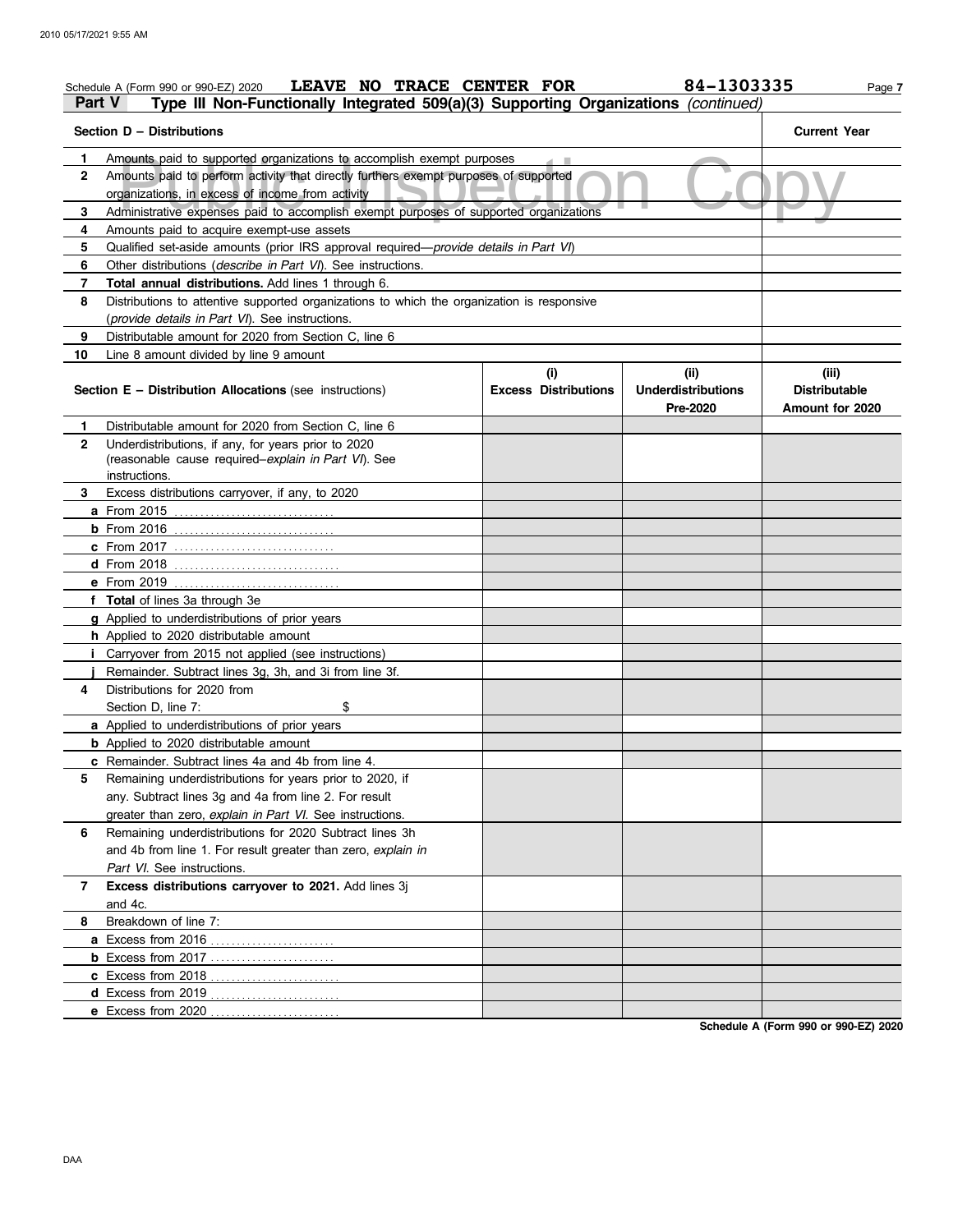| Part VI | Schedule A (Form 990 or 990-EZ) 2020   | LEAVE NO TRACE CENTER FOR |              | 84-1303335<br>Supplemental Information. Provide the explanations required by Part II, line 10; Part II, line 17a or 17b; Part<br>III, line 12; Part IV, Section A, lines 1, 2, 3b, 3c, 4b, 4c, 5a, 6, 9a, 9b, 9c, 11a, 11b, and 11c; Part IV, Section<br>B, lines 1 and 2; Part IV, Section C, line 1; Part IV, Section D, lines 2 and 3; Part IV, Section E, lines 1c, 2a, 2b,<br>3a, and 3b; Part V, line 1; Part V, Section B, line 1e; Part V, Section D, lines 5, 6, and 8; and Part V, Section E,<br>lines 2, 5, and 6. Also complete this part for any additional information. (See instructions.) | Page 8 |
|---------|----------------------------------------|---------------------------|--------------|-----------------------------------------------------------------------------------------------------------------------------------------------------------------------------------------------------------------------------------------------------------------------------------------------------------------------------------------------------------------------------------------------------------------------------------------------------------------------------------------------------------------------------------------------------------------------------------------------------------|--------|
|         | PART II, LINE 10 - OTHER INCOME DETAIL |                           |              |                                                                                                                                                                                                                                                                                                                                                                                                                                                                                                                                                                                                           |        |
|         | <b>OTHER INCOME</b>                    |                           | \$<br>26,561 |                                                                                                                                                                                                                                                                                                                                                                                                                                                                                                                                                                                                           |        |
|         |                                        |                           |              |                                                                                                                                                                                                                                                                                                                                                                                                                                                                                                                                                                                                           |        |
|         |                                        |                           |              |                                                                                                                                                                                                                                                                                                                                                                                                                                                                                                                                                                                                           |        |
|         |                                        |                           |              |                                                                                                                                                                                                                                                                                                                                                                                                                                                                                                                                                                                                           |        |
|         |                                        |                           |              |                                                                                                                                                                                                                                                                                                                                                                                                                                                                                                                                                                                                           |        |
|         |                                        |                           |              |                                                                                                                                                                                                                                                                                                                                                                                                                                                                                                                                                                                                           |        |
|         |                                        |                           |              |                                                                                                                                                                                                                                                                                                                                                                                                                                                                                                                                                                                                           |        |
|         |                                        |                           |              |                                                                                                                                                                                                                                                                                                                                                                                                                                                                                                                                                                                                           |        |
|         |                                        |                           |              |                                                                                                                                                                                                                                                                                                                                                                                                                                                                                                                                                                                                           |        |
|         |                                        |                           |              |                                                                                                                                                                                                                                                                                                                                                                                                                                                                                                                                                                                                           |        |
|         |                                        |                           |              |                                                                                                                                                                                                                                                                                                                                                                                                                                                                                                                                                                                                           |        |
|         |                                        |                           |              |                                                                                                                                                                                                                                                                                                                                                                                                                                                                                                                                                                                                           |        |
|         |                                        |                           |              |                                                                                                                                                                                                                                                                                                                                                                                                                                                                                                                                                                                                           |        |
|         |                                        |                           |              |                                                                                                                                                                                                                                                                                                                                                                                                                                                                                                                                                                                                           |        |
|         |                                        |                           |              |                                                                                                                                                                                                                                                                                                                                                                                                                                                                                                                                                                                                           |        |
|         |                                        |                           |              |                                                                                                                                                                                                                                                                                                                                                                                                                                                                                                                                                                                                           |        |
|         |                                        |                           |              |                                                                                                                                                                                                                                                                                                                                                                                                                                                                                                                                                                                                           |        |
|         |                                        |                           |              |                                                                                                                                                                                                                                                                                                                                                                                                                                                                                                                                                                                                           |        |
|         |                                        |                           |              |                                                                                                                                                                                                                                                                                                                                                                                                                                                                                                                                                                                                           |        |
|         |                                        |                           |              |                                                                                                                                                                                                                                                                                                                                                                                                                                                                                                                                                                                                           |        |
|         |                                        |                           |              |                                                                                                                                                                                                                                                                                                                                                                                                                                                                                                                                                                                                           |        |
|         |                                        |                           |              |                                                                                                                                                                                                                                                                                                                                                                                                                                                                                                                                                                                                           |        |
|         |                                        |                           |              |                                                                                                                                                                                                                                                                                                                                                                                                                                                                                                                                                                                                           |        |
|         |                                        |                           |              |                                                                                                                                                                                                                                                                                                                                                                                                                                                                                                                                                                                                           |        |
|         |                                        |                           |              |                                                                                                                                                                                                                                                                                                                                                                                                                                                                                                                                                                                                           |        |
|         |                                        |                           |              |                                                                                                                                                                                                                                                                                                                                                                                                                                                                                                                                                                                                           |        |
|         |                                        |                           |              |                                                                                                                                                                                                                                                                                                                                                                                                                                                                                                                                                                                                           |        |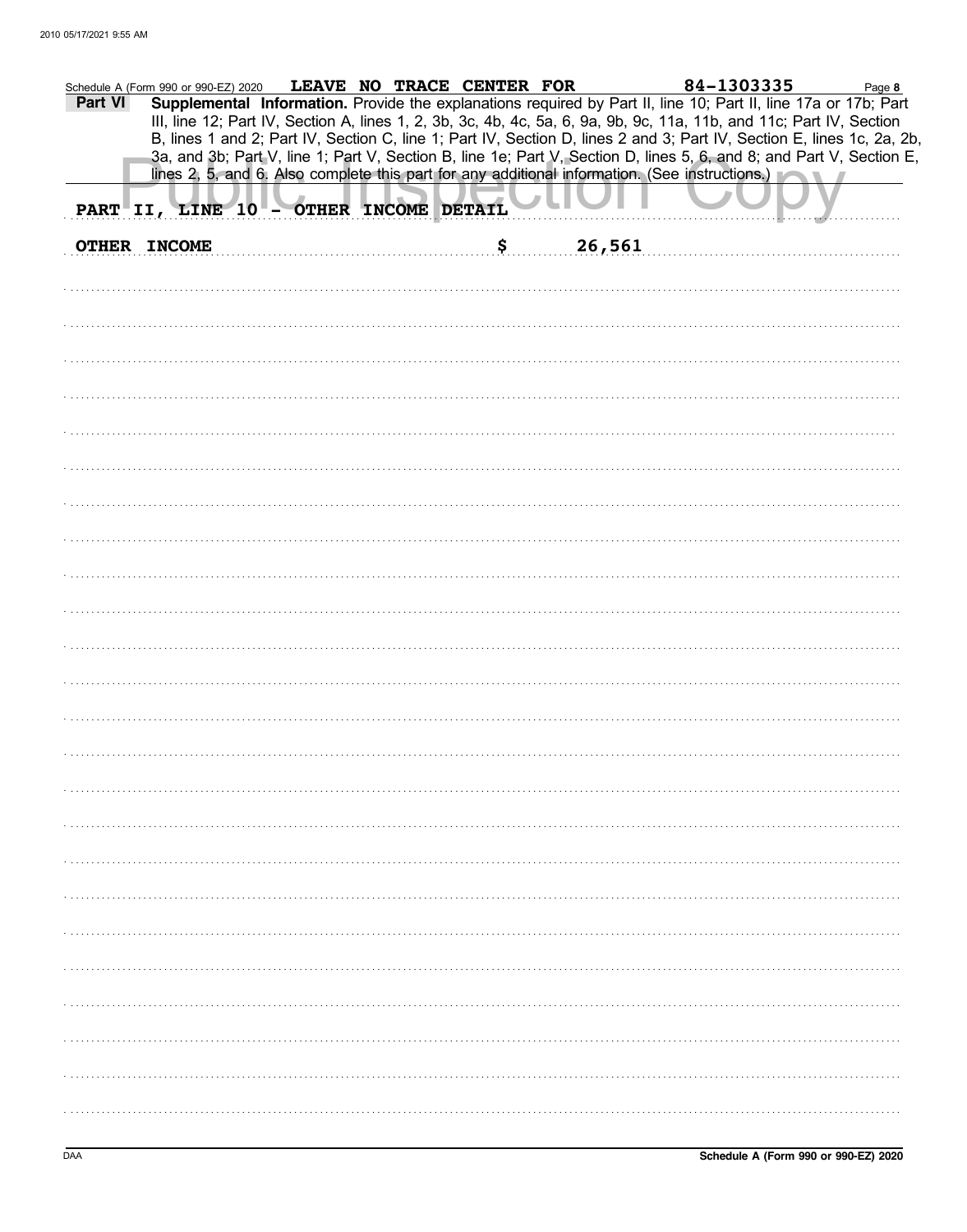| <b>Schedule B</b><br>(Form 990, 990-EZ,                                                                                       | <b>Schedule of Contributors</b>                                                                                                                                                                             | OMB No. 1545-0047              |
|-------------------------------------------------------------------------------------------------------------------------------|-------------------------------------------------------------------------------------------------------------------------------------------------------------------------------------------------------------|--------------------------------|
| or 990-PF)<br>Department of the Treasury<br>Internal Revenue Service                                                          | 2020                                                                                                                                                                                                        |                                |
| Name of the organization<br><b>LEAVE NO TRACE</b><br><b>OUTDOOR</b><br><b>ETHICS</b><br><b>Organization type (check one):</b> | <b>CENTER FOR</b><br>84-1303335                                                                                                                                                                             | Employer identification number |
| Filers of:                                                                                                                    | Section:                                                                                                                                                                                                    |                                |
| Form 990 or 990-EZ                                                                                                            | X <br>) (enter number) organization<br>501(c)<br>3                                                                                                                                                          |                                |
|                                                                                                                               | $4947(a)(1)$ nonexempt charitable trust <b>not</b> treated as a private foundation                                                                                                                          |                                |
|                                                                                                                               | 527 political organization                                                                                                                                                                                  |                                |
| Form 990-PF                                                                                                                   | 501(c)(3) exempt private foundation                                                                                                                                                                         |                                |
|                                                                                                                               | $4947(a)(1)$ nonexempt charitable trust treated as a private foundation                                                                                                                                     |                                |
|                                                                                                                               | 501(c)(3) taxable private foundation                                                                                                                                                                        |                                |
|                                                                                                                               |                                                                                                                                                                                                             |                                |
| instructions.                                                                                                                 | Check if your organization is covered by the General Rule or a Special Rule.<br>Note: Only a section 501(c)(7), (8), or (10) organization can check boxes for both the General Rule and a Special Rule. See |                                |
| <b>General Rule</b>                                                                                                           |                                                                                                                                                                                                             |                                |
|                                                                                                                               | For an organization filing Form 990, 990-EZ, or 990-PF that received, during the year, contributions totaling \$5,000                                                                                       |                                |

or more (in money or property) from any one contributor. Complete Parts I and II. See instructions for determining a contributor's total contributions.

## **Special Rules**

 $\overline{X}$  For an organization described in section 501(c)(3) filing Form 990 or 990-EZ that met the 33<sup>1</sup>/3% support test of the regulations under sections 509(a)(1) and 170(b)(1)(A)(vi), that checked Schedule A (Form 990 or 990-EZ), Part II, line 13, 16a, or 16b, and that received from any one contributor, during the year, total contributions of the greater of **(1)** \$5,000; or **(2)** 2% of the amount on (i) Form 990, Part VIII, line 1h; or (ii) Form 990-EZ, line 1. Complete Parts I and II.

literary, or educational purposes, or for the prevention of cruelty to children or animals. Complete Parts I (entering For an organization described in section  $501(c)(7)$ , (8), or (10) filing Form 990 or 990-EZ that received from any one contributor, during the year, total contributions of more than \$1,000 *exclusively* for religious, charitable, scientific, "N/A" in column (b) instead of the contributor name and address), II, and III.

For an organization described in section 501(c)(7), (8), or (10) filing Form 990 or 990-EZ that received from any one contributor, during the year, contributions *exclusively* for religious, charitable, etc., purposes, but no such contributions totaled more than \$1,000. If this box is checked, enter here the total contributions that were received during the year for an *exclusively* religious, charitable, etc., purpose. Don't complete any of the parts unless the **General Rule** applies to this organization because it received *nonexclusively* religious, charitable, etc., contributions totaling \$5,000 or more during the year . . . . . . . . . . . . . . . . . . . . . . . . . . . . . . . . . . . . . . . . . . . . . . . . . . . . . . . . . . . . . . . . . . . . . . . . . . . . \$ . . . . . . . . . . . . . . . . . . . . . . . . . . .

990-EZ, or 990-PF), but it **must** answer "No" on Part IV, line 2, of its Form 990; or check the box on line H of its Form 990-EZ or on its Form 990-PF, Part I, line 2, to certify that it doesn't meet the filing requirements of Schedule B (Form 990, 990-EZ, or 990-PF). **Caution:** An organization that isn't covered by the General Rule and/or the Special Rules doesn't file Schedule B (Form 990,

**For Paperwork Reduction Act Notice, see the instructions for Form 990, 990-EZ, or 990-PF.**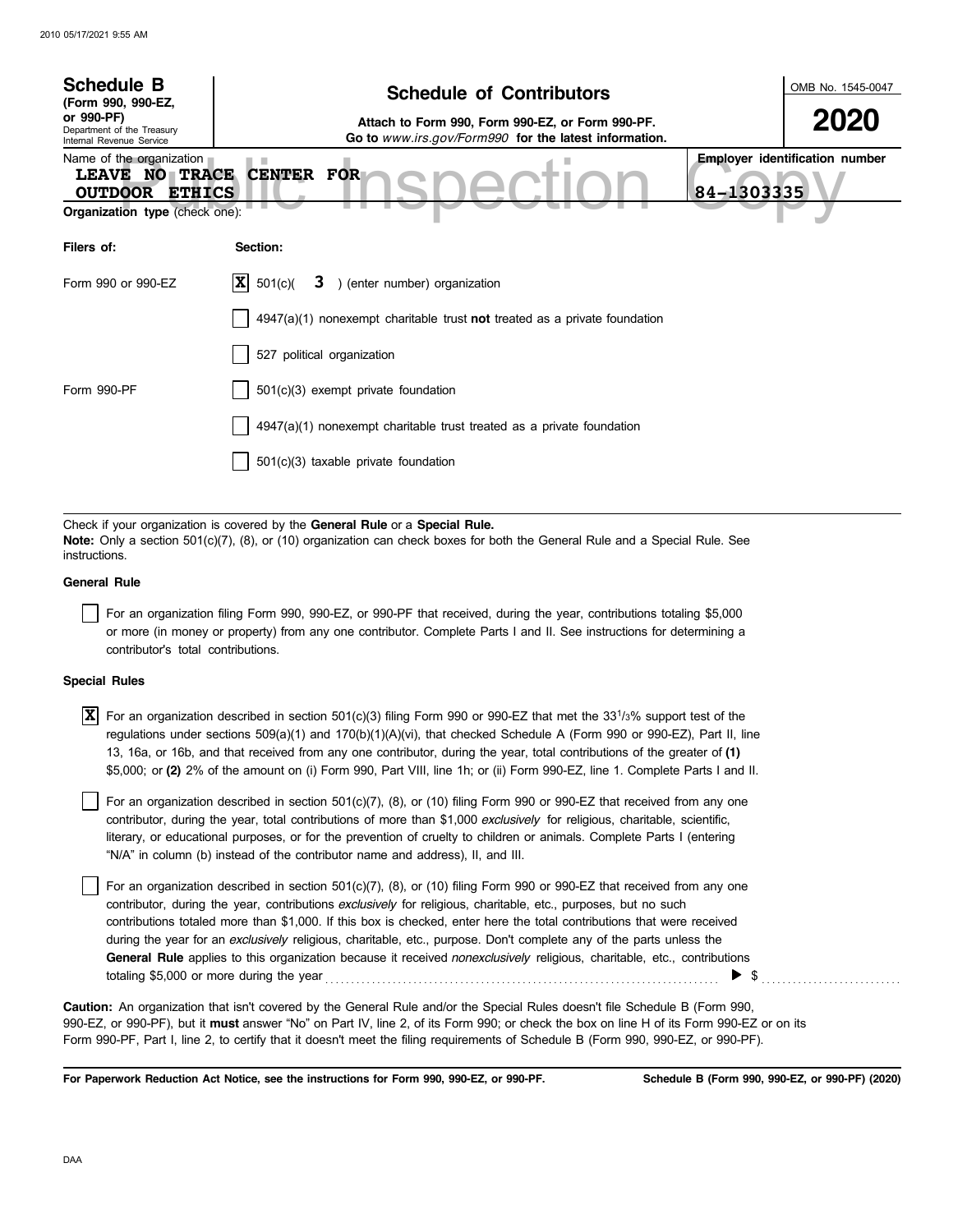|                         | Schedule B (Form 990, 990-EZ, or 990-PF) (2020) |                                                                                                |                                   | PAGE 1 OF 2<br>Page 2                                                                                                   |
|-------------------------|-------------------------------------------------|------------------------------------------------------------------------------------------------|-----------------------------------|-------------------------------------------------------------------------------------------------------------------------|
| Name of organization    | LEAVE NO TRACE CENTER FOR                       |                                                                                                |                                   | Employer identification number<br>84-1303335                                                                            |
| Part I                  |                                                 | Contributors (see instructions). Use duplicate copies of Part I if additional space is needed. |                                   |                                                                                                                         |
| (a)<br>No.              |                                                 | (b)<br>Name, address, and ZIP +                                                                | (c)<br><b>Total contributions</b> | (d)<br>Type of contribution                                                                                             |
| $\mathbf{1}$            |                                                 |                                                                                                | 618,297<br>\$                     | $\overline{\mathbf{x}}$<br>Person<br>Payroll<br>X<br><b>Noncash</b><br>(Complete Part II for<br>noncash contributions.) |
| (a)<br>No.              |                                                 | (b)<br>Name, address, and ZIP + 4                                                              | (c)<br><b>Total contributions</b> | (d)<br>Type of contribution                                                                                             |
| $\mathbf{2}$            |                                                 |                                                                                                | 45,000<br>\$                      | X<br>Person<br>Payroll<br><b>Noncash</b><br>(Complete Part II for<br>noncash contributions.)                            |
| (a)<br>No.              |                                                 | (b)                                                                                            | (c)<br><b>Total contributions</b> | (d)<br>Type of contribution                                                                                             |
| $\overline{\mathbf{3}}$ |                                                 | Name, address, and ZIP + 4                                                                     | 35,000<br>\$                      | X<br>Person<br>Payroll<br><b>Noncash</b><br>(Complete Part II for<br>noncash contributions.)                            |
| (a)<br>No.              |                                                 | (b)<br>Name, address, and ZIP + 4                                                              | (c)<br><b>Total contributions</b> | (d)<br>Type of contribution                                                                                             |
| $\overline{\mathbf{4}}$ |                                                 |                                                                                                | 40,130<br>\$                      | X<br>Person<br>Payroll<br>Noncash<br>(Complete Part II for<br>noncash contributions.)                                   |
| (a)<br>No.              |                                                 | (b)<br>Name, address, and ZIP + 4                                                              | (c)<br><b>Total contributions</b> | (d)<br>Type of contribution                                                                                             |
| $\overline{5}$          |                                                 |                                                                                                | 100,000<br>$\mathsf{S}$           | X<br>Person<br>Payroll<br>Noncash<br>(Complete Part II for<br>noncash contributions.)                                   |
| (a)<br>No.              |                                                 | (b)<br>Name, address, and ZIP + 4                                                              | (c)<br><b>Total contributions</b> | (d)<br>Type of contribution                                                                                             |
| $6 \overline{6}$        |                                                 |                                                                                                | 50,014<br>\$                      | X<br>Person<br>Payroll<br><b>Noncash</b><br>(Complete Part II for<br>noncash contributions.)                            |

**Schedule B (Form 990, 990-EZ, or 990-PF) (2020)**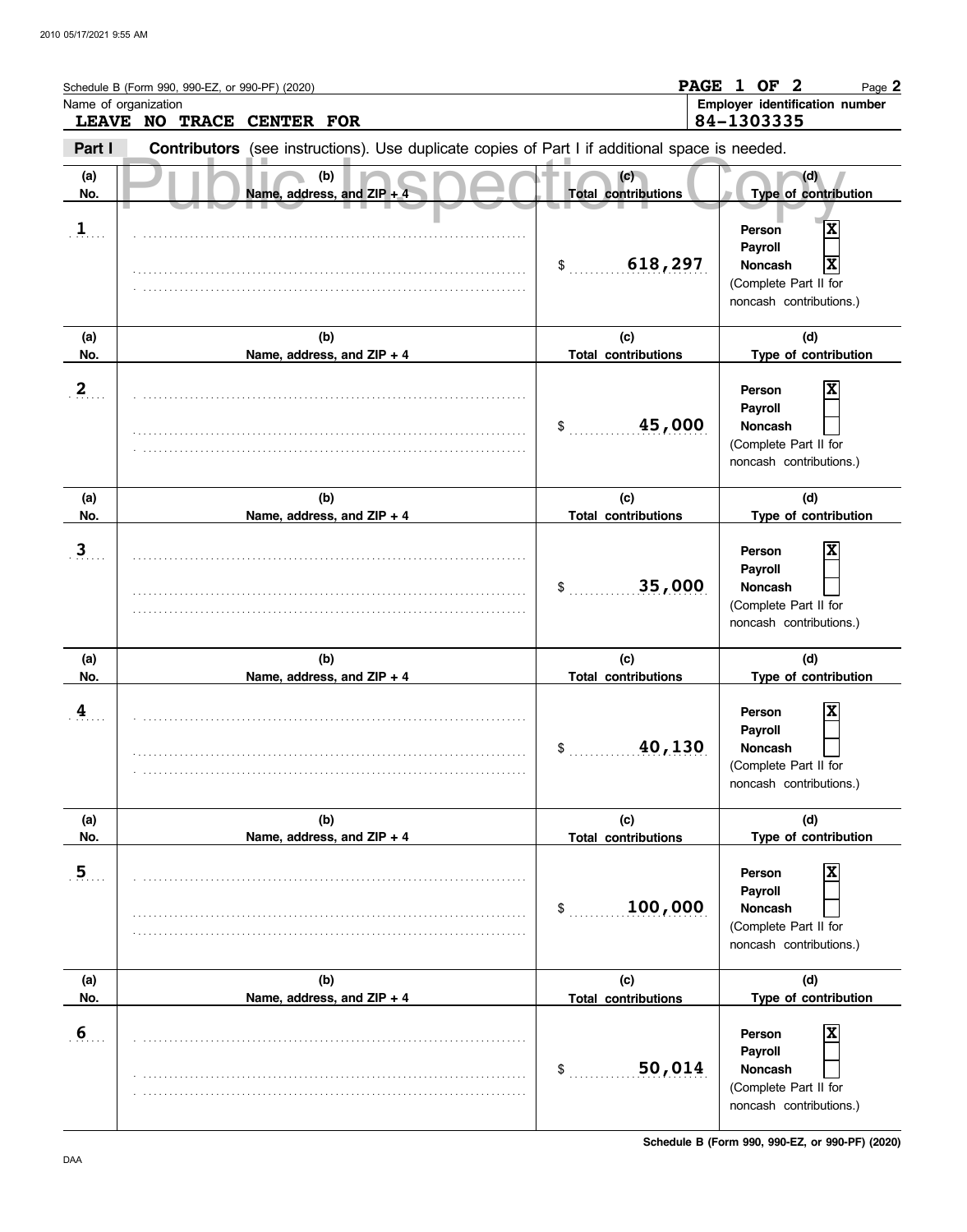|                      | Schedule B (Form 990, 990-EZ, or 990-PF) (2020) |                                                                                                |                                   | PAGE 2 OF 2<br>Page 2                                                                                                  |
|----------------------|-------------------------------------------------|------------------------------------------------------------------------------------------------|-----------------------------------|------------------------------------------------------------------------------------------------------------------------|
| Name of organization | LEAVE NO TRACE CENTER FOR                       |                                                                                                |                                   | Employer identification number<br>84-1303335                                                                           |
| Part I               |                                                 | Contributors (see instructions). Use duplicate copies of Part I if additional space is needed. |                                   |                                                                                                                        |
| (a)<br>No.           |                                                 | (b)<br>Name, address, and ZIP +                                                                | (c)<br><b>Total contributions</b> | (d)<br>Type of contribution                                                                                            |
| $\overline{7}$       |                                                 |                                                                                                | 60,000<br>\$                      | $\overline{\mathbf{x}}$<br>Person<br>Payroll<br><b>Noncash</b><br>(Complete Part II for<br>noncash contributions.)     |
| (a)<br>No.           |                                                 | (b)<br>Name, address, and ZIP + 4                                                              | (c)<br><b>Total contributions</b> | (d)<br>Type of contribution                                                                                            |
| 8                    |                                                 |                                                                                                | 50,000<br>\$                      | X<br>Person<br>Payroll<br><b>Noncash</b><br>(Complete Part II for<br>noncash contributions.)                           |
| (a)                  |                                                 | (b)                                                                                            | (c)                               | (d)                                                                                                                    |
| No.                  |                                                 | Name, address, and ZIP + 4                                                                     | <b>Total contributions</b>        | Type of contribution                                                                                                   |
| 9                    |                                                 |                                                                                                | 242,500<br>\$                     | X<br>Person<br>Payroll<br><b>Noncash</b><br>(Complete Part II for<br>noncash contributions.)                           |
| (a)                  |                                                 | (b)                                                                                            | (c)                               | (d)                                                                                                                    |
| No.                  |                                                 | Name, address, and ZIP + 4                                                                     | <b>Total contributions</b>        | Type of contribution                                                                                                   |
|                      |                                                 |                                                                                                | \$                                | Person<br>Payroll<br>Noncash<br>(Complete Part II for<br>noncash contributions.)                                       |
| (a)                  |                                                 | (b)                                                                                            | (c)                               | (d)                                                                                                                    |
| No.                  |                                                 | Name, address, and ZIP + 4                                                                     | <b>Total contributions</b>        | Type of contribution                                                                                                   |
|                      |                                                 |                                                                                                | \$                                | Person<br>Payroll<br>Noncash<br>(Complete Part II for<br>noncash contributions.)                                       |
| (a)                  |                                                 | (b)                                                                                            | (c)                               | (d)                                                                                                                    |
| No.                  |                                                 | Name, address, and ZIP + 4                                                                     | <b>Total contributions</b><br>\$  | Type of contribution<br><b>Person</b><br>Payroll<br><b>Noncash</b><br>(Complete Part II for<br>noncash contributions.) |

**Schedule B (Form 990, 990-EZ, or 990-PF) (2020)**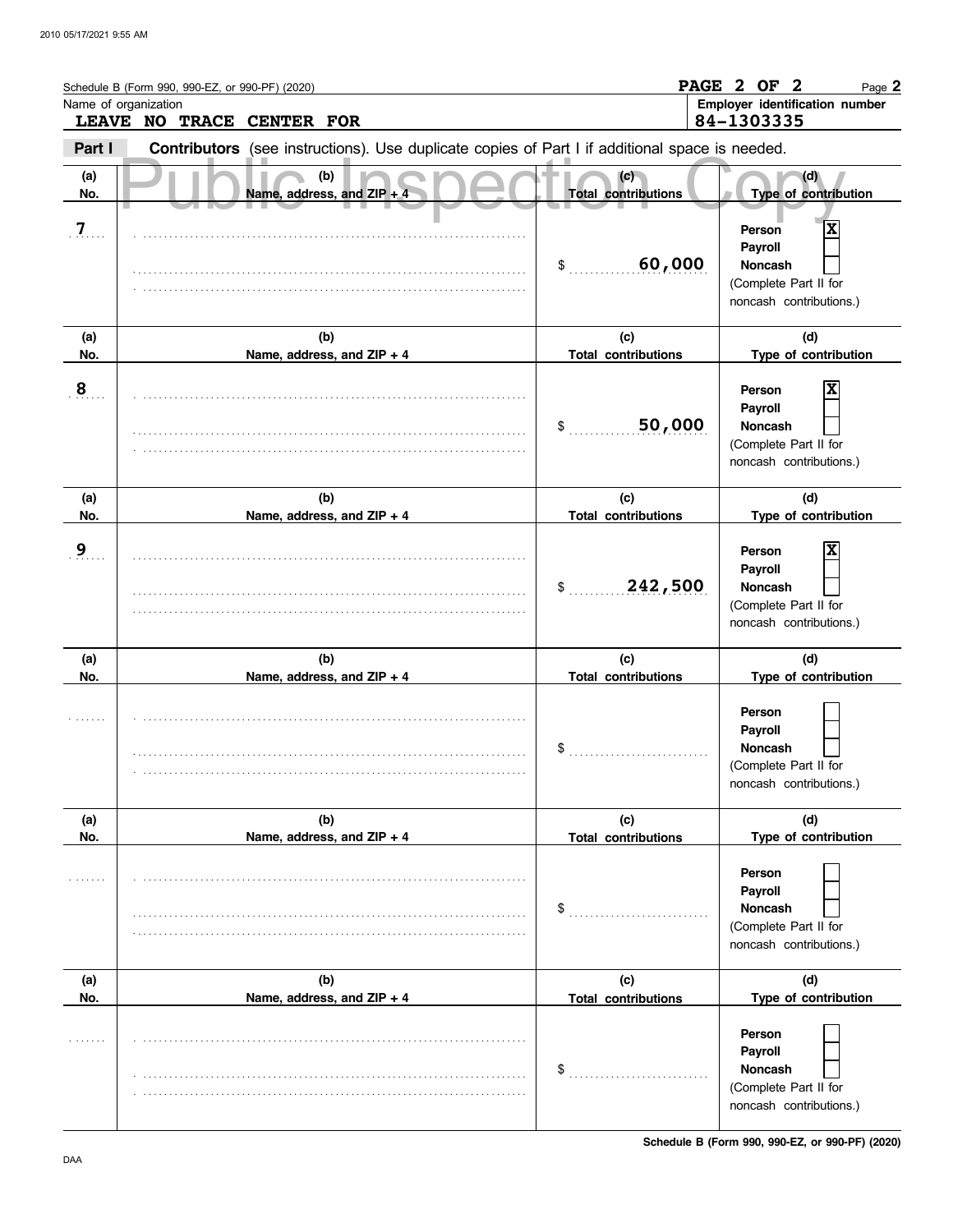|                           | Schedule B (Form 990, 990-EZ, or 990-PF) (2020)                                                     |                                                 | PAGE 1 OF 1<br>Page 3                        |
|---------------------------|-----------------------------------------------------------------------------------------------------|-------------------------------------------------|----------------------------------------------|
|                           | Name of organization<br>LEAVE NO TRACE CENTER FOR                                                   |                                                 | Employer identification number<br>84-1303335 |
| Part II                   | Noncash Property (see instructions). Use duplicate copies of Part II if additional space is needed. |                                                 |                                              |
| (a) No.<br>from<br>Part I | Description of noncash property given                                                               | (c)<br>FMV (or estimate)<br>(See instructions.) | (d)<br>Date received                         |
| $\frac{1}{2}$             | <b>VEHICLE LEASES</b>                                                                               | 43,750<br>$\ddot{\textbf{S}}$                   | .                                            |
| (a) No.<br>from<br>Part I | (b)<br>Description of noncash property given                                                        | (c)<br>FMV (or estimate)<br>(See instructions.) | (d)<br>Date received                         |
| .                         |                                                                                                     | \$                                              |                                              |
| (a) No.<br>from<br>Part I | (b)<br>Description of noncash property given                                                        | (c)<br>FMV (or estimate)<br>(See instructions.) | (d)<br>Date received                         |
| .                         |                                                                                                     | \$                                              |                                              |
| (a) No.<br>from<br>Part I | (b)<br>Description of noncash property given                                                        | (c)<br>FMV (or estimate)<br>(See instructions.) | (d)<br>Date received                         |
| .                         |                                                                                                     | \$<br>.                                         |                                              |
| (a) No.<br>from<br>Part I | (b)<br>Description of noncash property given                                                        | (c)<br>FMV (or estimate)<br>(See instructions.) | (d)<br>Date received                         |
| .                         |                                                                                                     | \$                                              |                                              |
| (a) No.<br>from<br>Part I | (b)<br>Description of noncash property given                                                        | (c)<br>FMV (or estimate)<br>(See instructions.) | (d)<br>Date received                         |
| .                         |                                                                                                     | \$                                              |                                              |

Schedule B (Form 990, 990-EZ, or 990-PF) (2020)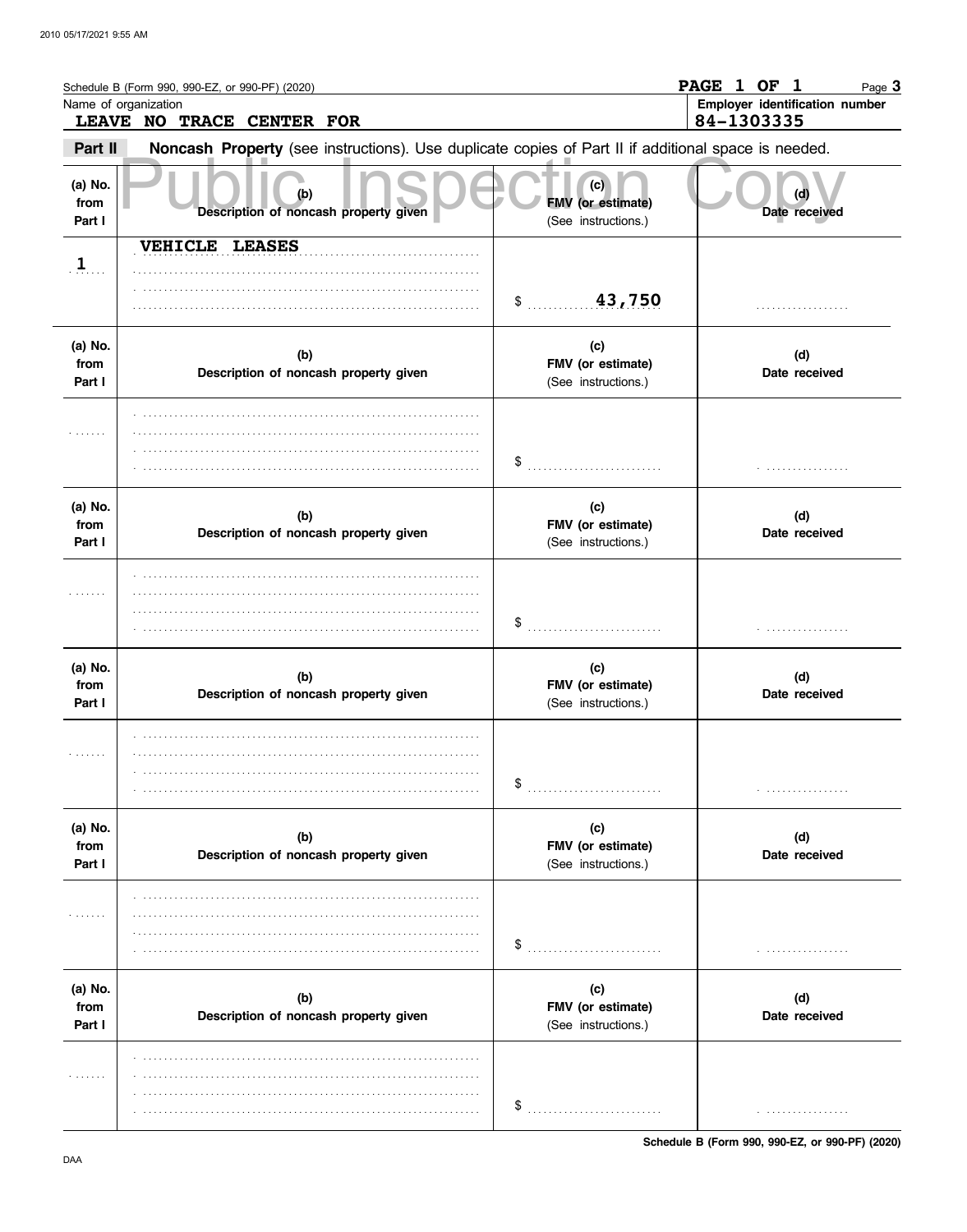|    | <b>Supplemental Financial Statements</b><br><b>SCHEDULE D</b><br>Complete if the organization answered "Yes" on Form 990,<br>(Form 990)<br>Part IV, line 6, 7, 8, 9, 10, 11a, 11b, 11c, 11d, 11e, 11f, 12a, or 12b.<br>Department of the Treasury<br>Attach to Form 990.<br>Internal Revenue Service<br>Go to www.irs.gov/Form990 for instructions and the latest information.<br>Name of the organization<br><b>The Contract</b><br>LEAVE NO TRACE CENTER FOR |                                                                                                                                                                                                                  |  |  |                                                  | OMB No. 1545-0047<br><b>Open to Public</b><br>Inspection<br><b>Employer identification number</b> |                                                                  |
|----|----------------------------------------------------------------------------------------------------------------------------------------------------------------------------------------------------------------------------------------------------------------------------------------------------------------------------------------------------------------------------------------------------------------------------------------------------------------|------------------------------------------------------------------------------------------------------------------------------------------------------------------------------------------------------------------|--|--|--------------------------------------------------|---------------------------------------------------------------------------------------------------|------------------------------------------------------------------|
|    | <b>OUTDOOR ETHICS</b><br>Part I                                                                                                                                                                                                                                                                                                                                                                                                                                | Organizations Maintaining Donor Advised Funds or Other Similar Funds or Accounts.                                                                                                                                |  |  |                                                  |                                                                                                   | 84-1303335                                                       |
|    |                                                                                                                                                                                                                                                                                                                                                                                                                                                                | Complete if the organization answered "Yes" on Form 990, Part IV, line 6.                                                                                                                                        |  |  |                                                  |                                                                                                   |                                                                  |
|    |                                                                                                                                                                                                                                                                                                                                                                                                                                                                |                                                                                                                                                                                                                  |  |  | (a) Donor advised funds                          |                                                                                                   | (b) Funds and other accounts                                     |
| 1. | Total number at end of year                                                                                                                                                                                                                                                                                                                                                                                                                                    |                                                                                                                                                                                                                  |  |  |                                                  |                                                                                                   |                                                                  |
| 2  |                                                                                                                                                                                                                                                                                                                                                                                                                                                                | Aggregate value of contributions to (during year)                                                                                                                                                                |  |  |                                                  |                                                                                                   |                                                                  |
| З  |                                                                                                                                                                                                                                                                                                                                                                                                                                                                |                                                                                                                                                                                                                  |  |  | the control of the control of the control of the |                                                                                                   |                                                                  |
| 5  |                                                                                                                                                                                                                                                                                                                                                                                                                                                                | Did the organization inform all donors and donor advisors in writing that the assets held in donor advised                                                                                                       |  |  |                                                  |                                                                                                   |                                                                  |
|    |                                                                                                                                                                                                                                                                                                                                                                                                                                                                |                                                                                                                                                                                                                  |  |  |                                                  |                                                                                                   | Yes<br>No                                                        |
| 6  |                                                                                                                                                                                                                                                                                                                                                                                                                                                                | Did the organization inform all grantees, donors, and donor advisors in writing that grant funds can be used                                                                                                     |  |  |                                                  |                                                                                                   |                                                                  |
|    |                                                                                                                                                                                                                                                                                                                                                                                                                                                                | only for charitable purposes and not for the benefit of the donor or donor advisor, or for any other purpose                                                                                                     |  |  |                                                  |                                                                                                   |                                                                  |
|    | conferring impermissible private benefit?                                                                                                                                                                                                                                                                                                                                                                                                                      |                                                                                                                                                                                                                  |  |  |                                                  |                                                                                                   | <b>Yes</b><br>No                                                 |
|    | Part II                                                                                                                                                                                                                                                                                                                                                                                                                                                        | <b>Conservation Easements.</b>                                                                                                                                                                                   |  |  |                                                  |                                                                                                   |                                                                  |
|    |                                                                                                                                                                                                                                                                                                                                                                                                                                                                | Complete if the organization answered "Yes" on Form 990, Part IV, line 7.                                                                                                                                        |  |  |                                                  |                                                                                                   |                                                                  |
| 1. |                                                                                                                                                                                                                                                                                                                                                                                                                                                                | Purpose(s) of conservation easements held by the organization (check all that apply).                                                                                                                            |  |  |                                                  |                                                                                                   |                                                                  |
|    |                                                                                                                                                                                                                                                                                                                                                                                                                                                                | Preservation of land for public use (for example, recreation or education   Preservation of a historically important land area                                                                                   |  |  |                                                  |                                                                                                   |                                                                  |
|    | Protection of natural habitat                                                                                                                                                                                                                                                                                                                                                                                                                                  |                                                                                                                                                                                                                  |  |  | Preservation of a certified historic structure   |                                                                                                   |                                                                  |
| 2  | Preservation of open space                                                                                                                                                                                                                                                                                                                                                                                                                                     | Complete lines 2a through 2d if the organization held a qualified conservation contribution in the form of a conservation                                                                                        |  |  |                                                  |                                                                                                   |                                                                  |
|    | easement on the last day of the tax year.                                                                                                                                                                                                                                                                                                                                                                                                                      |                                                                                                                                                                                                                  |  |  |                                                  |                                                                                                   | Held at the End of the Tax Year                                  |
|    | a Total number of conservation easements                                                                                                                                                                                                                                                                                                                                                                                                                       |                                                                                                                                                                                                                  |  |  |                                                  | 2a                                                                                                |                                                                  |
| b  |                                                                                                                                                                                                                                                                                                                                                                                                                                                                |                                                                                                                                                                                                                  |  |  |                                                  | 2b                                                                                                |                                                                  |
| c  |                                                                                                                                                                                                                                                                                                                                                                                                                                                                | Number of conservation easements on a certified historic structure included in (a) [11] Number of conservation easements on a certified historic structure included in (a)                                       |  |  |                                                  | 2c                                                                                                |                                                                  |
|    |                                                                                                                                                                                                                                                                                                                                                                                                                                                                | d Number of conservation easements included in (c) acquired after 7/25/06, and not on a                                                                                                                          |  |  |                                                  |                                                                                                   |                                                                  |
|    |                                                                                                                                                                                                                                                                                                                                                                                                                                                                |                                                                                                                                                                                                                  |  |  |                                                  | 2d                                                                                                |                                                                  |
| 3  |                                                                                                                                                                                                                                                                                                                                                                                                                                                                | Number of conservation easements modified, transferred, released, extinguished, or terminated by the organization during the                                                                                     |  |  |                                                  |                                                                                                   |                                                                  |
|    | tax year                                                                                                                                                                                                                                                                                                                                                                                                                                                       |                                                                                                                                                                                                                  |  |  |                                                  |                                                                                                   |                                                                  |
|    |                                                                                                                                                                                                                                                                                                                                                                                                                                                                | Number of states where property subject to conservation easement is located                                                                                                                                      |  |  |                                                  |                                                                                                   |                                                                  |
| 5  |                                                                                                                                                                                                                                                                                                                                                                                                                                                                | Does the organization have a written policy regarding the periodic monitoring, inspection, handling of                                                                                                           |  |  |                                                  |                                                                                                   |                                                                  |
|    |                                                                                                                                                                                                                                                                                                                                                                                                                                                                | violations, and enforcement of the conservation easements it holds?<br>Staff and volunteer hours devoted to monitoring, inspecting, handling of violations, and enforcing conservation easements during the year |  |  |                                                  |                                                                                                   | Yes<br>No.                                                       |
| 6  |                                                                                                                                                                                                                                                                                                                                                                                                                                                                |                                                                                                                                                                                                                  |  |  |                                                  |                                                                                                   |                                                                  |
|    |                                                                                                                                                                                                                                                                                                                                                                                                                                                                | 7 Amount of expenses incurred in monitoring, inspecting, handling of violations, and enforcing conservation easements during the year                                                                            |  |  |                                                  |                                                                                                   |                                                                  |
|    | \$                                                                                                                                                                                                                                                                                                                                                                                                                                                             |                                                                                                                                                                                                                  |  |  |                                                  |                                                                                                   |                                                                  |
| 8  |                                                                                                                                                                                                                                                                                                                                                                                                                                                                | Does each conservation easement reported on line $2(d)$ above satisfy the requirements of section $170(h)(4)(B)(i)$                                                                                              |  |  |                                                  |                                                                                                   |                                                                  |
|    |                                                                                                                                                                                                                                                                                                                                                                                                                                                                |                                                                                                                                                                                                                  |  |  |                                                  |                                                                                                   | Yes    <br>No                                                    |
| 9  |                                                                                                                                                                                                                                                                                                                                                                                                                                                                | In Part XIII, describe how the organization reports conservation easements in its revenue and expense statement and                                                                                              |  |  |                                                  |                                                                                                   |                                                                  |
|    |                                                                                                                                                                                                                                                                                                                                                                                                                                                                | balance sheet, and include, if applicable, the text of the footnote to the organization's financial statements that describes the<br>organization's accounting for conservation easements.                       |  |  |                                                  |                                                                                                   |                                                                  |
|    | Part III                                                                                                                                                                                                                                                                                                                                                                                                                                                       | Organizations Maintaining Collections of Art, Historical Treasures, or Other Similar Assets.                                                                                                                     |  |  |                                                  |                                                                                                   |                                                                  |
|    |                                                                                                                                                                                                                                                                                                                                                                                                                                                                | Complete if the organization answered "Yes" on Form 990, Part IV, line 8.                                                                                                                                        |  |  |                                                  |                                                                                                   |                                                                  |
|    |                                                                                                                                                                                                                                                                                                                                                                                                                                                                | 1a If the organization elected, as permitted under FASB ASC 958, not to report in its revenue statement and balance sheet works                                                                                  |  |  |                                                  |                                                                                                   |                                                                  |
|    |                                                                                                                                                                                                                                                                                                                                                                                                                                                                | of art, historical treasures, or other similar assets held for public exhibition, education, or research in furtherance of public                                                                                |  |  |                                                  |                                                                                                   |                                                                  |
|    |                                                                                                                                                                                                                                                                                                                                                                                                                                                                | service, provide in Part XIII the text of the footnote to its financial statements that describes these items.                                                                                                   |  |  |                                                  |                                                                                                   |                                                                  |
|    |                                                                                                                                                                                                                                                                                                                                                                                                                                                                | <b>b</b> If the organization elected, as permitted under FASB ASC 958, to report in its revenue statement and balance sheet works of                                                                             |  |  |                                                  |                                                                                                   |                                                                  |
|    |                                                                                                                                                                                                                                                                                                                                                                                                                                                                | art, historical treasures, or other similar assets held for public exhibition, education, or research in furtherance of public service,                                                                          |  |  |                                                  |                                                                                                   |                                                                  |
|    |                                                                                                                                                                                                                                                                                                                                                                                                                                                                | provide the following amounts relating to these items:                                                                                                                                                           |  |  |                                                  |                                                                                                   |                                                                  |
|    |                                                                                                                                                                                                                                                                                                                                                                                                                                                                |                                                                                                                                                                                                                  |  |  |                                                  |                                                                                                   |                                                                  |
|    | (ii) Assets included in Form 990, Part X                                                                                                                                                                                                                                                                                                                                                                                                                       | If the organization received or held works of art, historical treasures, or other similar assets for financial gain, provide the                                                                                 |  |  |                                                  |                                                                                                   |                                                                  |
| 2  |                                                                                                                                                                                                                                                                                                                                                                                                                                                                | following amounts required to be reported under FASB ASC 958 relating to these items:                                                                                                                            |  |  |                                                  |                                                                                                   |                                                                  |
| а  |                                                                                                                                                                                                                                                                                                                                                                                                                                                                |                                                                                                                                                                                                                  |  |  |                                                  |                                                                                                   |                                                                  |
| b  |                                                                                                                                                                                                                                                                                                                                                                                                                                                                |                                                                                                                                                                                                                  |  |  |                                                  |                                                                                                   | $\$\ldots\ldots\ldots\ldots\ldots\ldots\ldots\ldots\ldots\ldots$ |
|    |                                                                                                                                                                                                                                                                                                                                                                                                                                                                | For Paperwork Reduction Act Notice, see the Instructions for Form 990.                                                                                                                                           |  |  |                                                  |                                                                                                   | Schedule D (Form 990) 2020                                       |

DAA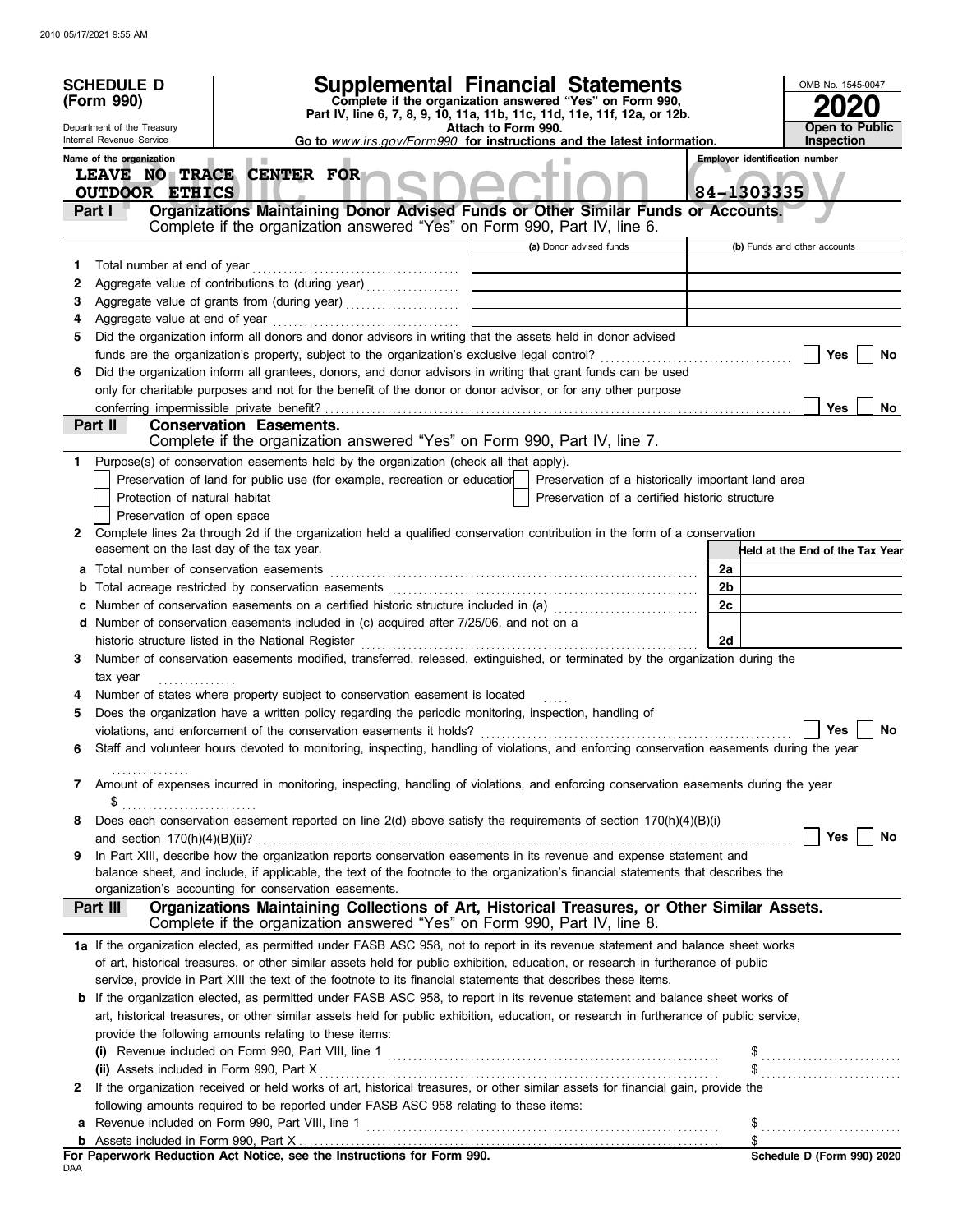|          | Schedule D (Form 990) 2020 LEAVE NO TRACE CENTER FOR                                                                                                                                                                                                                                                                                                 |                         |                             |                         | 84-1303335      |                      |                     | Page 2    |
|----------|------------------------------------------------------------------------------------------------------------------------------------------------------------------------------------------------------------------------------------------------------------------------------------------------------------------------------------------------------|-------------------------|-----------------------------|-------------------------|-----------------|----------------------|---------------------|-----------|
| Part III | Organizations Maintaining Collections of Art, Historical Treasures, or Other Similar Assets (continued)                                                                                                                                                                                                                                              |                         |                             |                         |                 |                      |                     |           |
|          | 3 Using the organization's acquisition, accession, and other records, check any of the following that make significant use of its<br>collection items (check all that apply):                                                                                                                                                                        |                         |                             |                         |                 |                      |                     |           |
| a        | Public exhibition                                                                                                                                                                                                                                                                                                                                    | d                       | Loan or exchange program    |                         |                 |                      |                     |           |
| b        | Scholarly research                                                                                                                                                                                                                                                                                                                                   |                         | Other <b>Contract Lines</b> |                         |                 |                      |                     |           |
| c        | Preservation for future generations                                                                                                                                                                                                                                                                                                                  |                         |                             |                         |                 |                      |                     |           |
|          | Provide a description of the organization's collections and explain how they further the organization's exempt purpose in Part<br>XIII.                                                                                                                                                                                                              |                         |                             |                         |                 |                      |                     |           |
| 5        | During the year, did the organization solicit or receive donations of art, historical treasures, or other similar                                                                                                                                                                                                                                    |                         |                             |                         |                 |                      |                     |           |
|          |                                                                                                                                                                                                                                                                                                                                                      |                         |                             |                         |                 |                      | Yes                 | No.       |
|          | <b>Escrow and Custodial Arrangements.</b><br><b>Part IV</b>                                                                                                                                                                                                                                                                                          |                         |                             |                         |                 |                      |                     |           |
|          | Complete if the organization answered "Yes" on Form 990, Part IV, line 9, or reported an amount on Form                                                                                                                                                                                                                                              |                         |                             |                         |                 |                      |                     |           |
|          | 990, Part X, line 21.                                                                                                                                                                                                                                                                                                                                |                         |                             |                         |                 |                      |                     |           |
|          | 1a Is the organization an agent, trustee, custodian or other intermediary for contributions or other assets not                                                                                                                                                                                                                                      |                         |                             |                         |                 |                      |                     |           |
|          | included on Form 990, Part X?                                                                                                                                                                                                                                                                                                                        |                         |                             |                         |                 |                      | Yes                 | No        |
|          | b If "Yes," explain the arrangement in Part XIII and complete the following table:                                                                                                                                                                                                                                                                   |                         |                             |                         |                 |                      |                     |           |
|          |                                                                                                                                                                                                                                                                                                                                                      |                         |                             |                         |                 |                      | Amount              |           |
|          | c Beginning balance                                                                                                                                                                                                                                                                                                                                  |                         |                             |                         |                 | 1c                   |                     |           |
|          |                                                                                                                                                                                                                                                                                                                                                      |                         |                             |                         |                 | 1d<br>1e             |                     |           |
|          | e Distributions during the year manufactured contains and the year manufactured with the set of the set of the set of the set of the set of the set of the set of the set of the set of the set of the set of the set of the s                                                                                                                       |                         |                             |                         |                 | 1f                   |                     |           |
|          | f Ending balance encourance and a series of the contract of the state of the state of the state of the state of the state of the state of the state of the state of the state of the state of the state of the state of the st<br>2a Did the organization include an amount on Form 990, Part X, line 21, for escrow or custodial account liability? |                         |                             |                         |                 |                      | Yes                 | <b>No</b> |
|          |                                                                                                                                                                                                                                                                                                                                                      |                         |                             |                         |                 |                      |                     |           |
|          | Part V<br><b>Endowment Funds.</b>                                                                                                                                                                                                                                                                                                                    |                         |                             |                         |                 |                      |                     |           |
|          | Complete if the organization answered "Yes" on Form 990, Part IV, line 10.                                                                                                                                                                                                                                                                           |                         |                             |                         |                 |                      |                     |           |
|          |                                                                                                                                                                                                                                                                                                                                                      | (a) Current year        | (b) Prior year              | (c) Two years back      |                 | (d) Three years back | (e) Four years back |           |
|          | 1a Beginning of year balance                                                                                                                                                                                                                                                                                                                         |                         |                             |                         |                 |                      |                     |           |
|          | <b>b</b> Contributions <b>contributions</b>                                                                                                                                                                                                                                                                                                          |                         |                             |                         |                 |                      |                     |           |
|          | c Net investment earnings, gains, and                                                                                                                                                                                                                                                                                                                |                         |                             |                         |                 |                      |                     |           |
|          | losses                                                                                                                                                                                                                                                                                                                                               |                         |                             |                         |                 |                      |                     |           |
|          | d Grants or scholarships                                                                                                                                                                                                                                                                                                                             |                         |                             |                         |                 |                      |                     |           |
|          | e Other expenditures for facilities and                                                                                                                                                                                                                                                                                                              |                         |                             |                         |                 |                      |                     |           |
|          | f Administrative expenses                                                                                                                                                                                                                                                                                                                            |                         |                             |                         |                 |                      |                     |           |
|          | g End of year balance                                                                                                                                                                                                                                                                                                                                |                         |                             |                         |                 |                      |                     |           |
|          | 2 Provide the estimated percentage of the current year end balance (line 1g, column (a)) held as:                                                                                                                                                                                                                                                    |                         |                             |                         |                 |                      |                     |           |
|          | a Board designated or quasi-endowment                                                                                                                                                                                                                                                                                                                |                         |                             |                         |                 |                      |                     |           |
|          | <b>b</b> Permanent endowment<br>. %                                                                                                                                                                                                                                                                                                                  |                         |                             |                         |                 |                      |                     |           |
|          | c Term endowment<br>$\%$<br>.                                                                                                                                                                                                                                                                                                                        |                         |                             |                         |                 |                      |                     |           |
|          | The percentages on lines 2a, 2b, and 2c should equal 100%.                                                                                                                                                                                                                                                                                           |                         |                             |                         |                 |                      |                     |           |
|          | 3a Are there endowment funds not in the possession of the organization that are held and administered for the                                                                                                                                                                                                                                        |                         |                             |                         |                 |                      |                     |           |
|          | organization by:                                                                                                                                                                                                                                                                                                                                     |                         |                             |                         |                 |                      |                     | Yes<br>No |
|          | (i) Unrelated organizations entertainment and a contract or contract or contract or contract or contract or contract or contract or contract or contract or contract or contract or contract or contract or contract or contra                                                                                                                       |                         |                             |                         |                 |                      | 3a(i)<br>3a(ii)     |           |
|          | (ii) Related organizations <b>contained a set of the contained a set of the contained a set of the contained a set of the contact of the contact of the contact of the contact of the contact of the contact of the contact of t</b>                                                                                                                 |                         |                             |                         |                 |                      | 3b                  |           |
|          | Describe in Part XIII the intended uses of the organization's endowment funds.                                                                                                                                                                                                                                                                       |                         |                             |                         |                 |                      |                     |           |
|          | Land, Buildings, and Equipment.<br><b>Part VI</b>                                                                                                                                                                                                                                                                                                    |                         |                             |                         |                 |                      |                     |           |
|          | Complete if the organization answered "Yes" on Form 990, Part IV, line 11a. See Form 990, Part X, line 10.                                                                                                                                                                                                                                           |                         |                             |                         |                 |                      |                     |           |
|          | Description of property                                                                                                                                                                                                                                                                                                                              | (a) Cost or other basis |                             | (b) Cost or other basis | (c) Accumulated |                      | (d) Book value      |           |
|          |                                                                                                                                                                                                                                                                                                                                                      | (investment)            |                             | (other)                 | depreciation    |                      |                     |           |
|          |                                                                                                                                                                                                                                                                                                                                                      |                         |                             |                         |                 |                      |                     |           |
|          |                                                                                                                                                                                                                                                                                                                                                      |                         |                             |                         |                 |                      |                     |           |
|          | c Leasehold improvements                                                                                                                                                                                                                                                                                                                             |                         |                             | 146,069                 | 91,248          |                      |                     | 54,821    |
|          | e Other                                                                                                                                                                                                                                                                                                                                              |                         |                             |                         |                 |                      |                     |           |
|          | Total. Add lines 1a through 1e. (Column (d) must equal Form 990, Part X, column (B), line 10c.)                                                                                                                                                                                                                                                      |                         |                             |                         |                 |                      |                     | 54,821    |

**Schedule D (Form 990) 2020**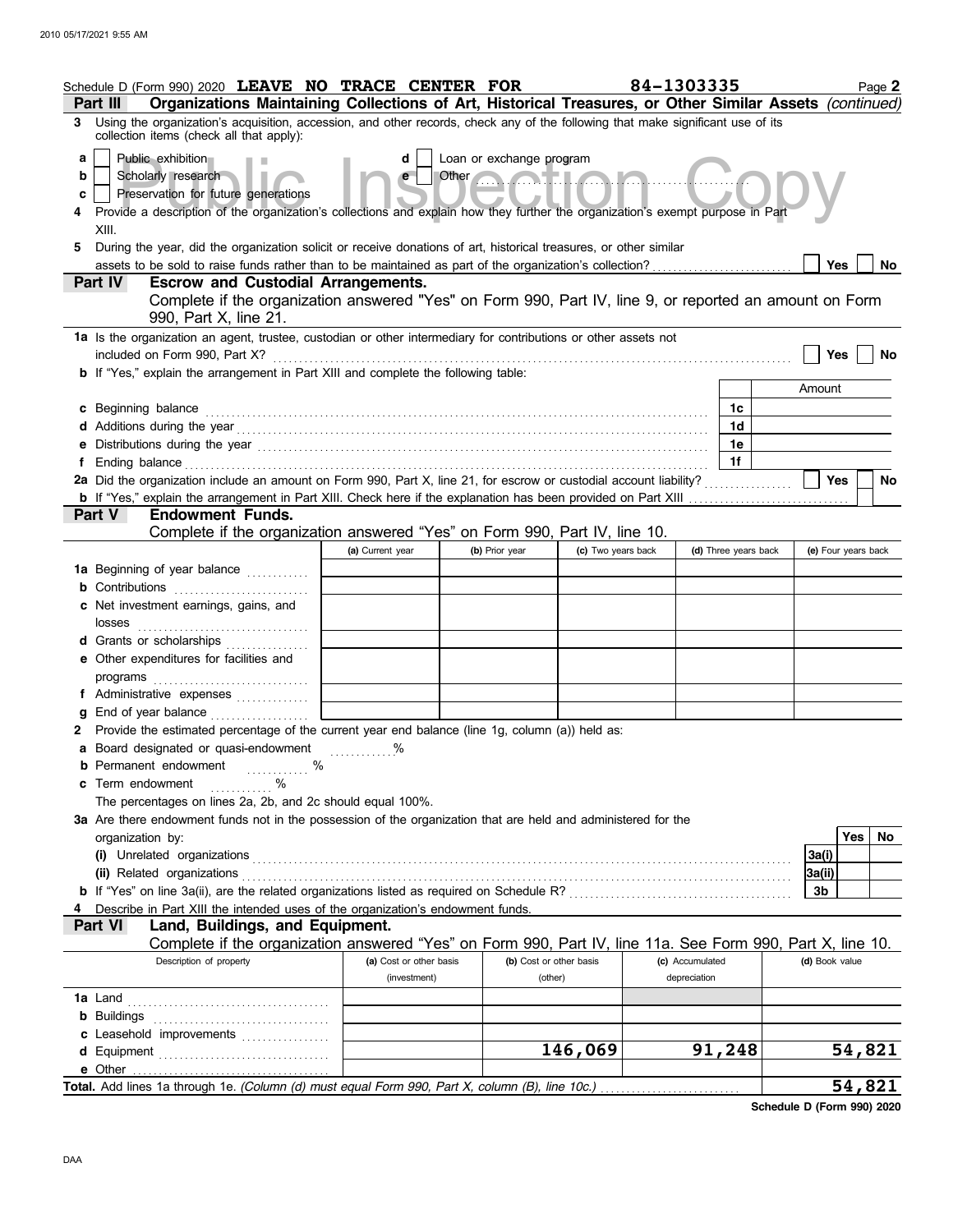### Page **3 Part VII Investments – Other Securities.** Schedule D (Form 990) 2020 **LEAVE NO TRACE CENTER FOR 84-1303335**

Complete if the organization answered "Yes" on Form 990, Part IV, line 11b. See Form 990, Part X, line 12.

| (including name of security)<br>Cost or end-of-year market value<br>(1) Financial derivatives<br>all.a<br>(2) Closely held equity interests<br>value 20<br>$\ldots$ (A)<br>(B)<br>(C)<br>(D)<br>(E)<br>(F)<br>(G)<br>(H)<br>Total. (Column (b) must equal Form 990, Part X, col. (B) line 12.)<br>Investments - Program Related.<br>Part VIII<br>Complete if the organization answered "Yes" on Form 990, Part IV, line 11c. See Form 990, Part X, line 13.<br>(a) Description of investment<br>(b) Book value<br>(c) Method of valuation:<br>Cost or end-of-year market value<br>(1)<br>(2)<br>(3)<br>(4)<br>(5)<br>(6)<br>(7)<br>(8)<br>(9)<br>Total. (Column (b) must equal Form 990, Part X, col. (B) line 13.)<br>Part IX<br><b>Other Assets.</b><br>Complete if the organization answered "Yes" on Form 990, Part IV, line 11d. See Form 990, Part X, line 15.<br>(a) Description<br>(b) Book value<br>(1)<br>(2)<br>(3)<br>(4)<br>(5)<br>(6)<br>(7)<br>(8)<br>(9)<br>Total. (Column (b) must equal Form 990, Part X, col. (B) line 15.)<br>Part X<br><b>Other Liabilities.</b><br>Complete if the organization answered "Yes" on Form 990, Part IV, line 11e or 11f. See Form 990, Part X,<br>line 25.<br>(a) Description of liability<br>1.<br>(b) Book value<br>Federal income taxes<br>(1)<br>179,167<br><b>REFUNDABLE</b><br><b>ADVANCE</b><br>(2)<br>(3)<br>(4)<br>(5)<br>(6)<br>(7)<br>(8)<br>(9)<br>$\overline{179}$ , 167<br>Total. (Column (b) must equal Form 990, Part X, col. (B) line 25.)<br>2. Liability for uncertain tax positions. In Part XIII, provide the text of the footnote to the organization's financial statements that reports the<br>$ \mathbf{x} $<br>organization's liability for uncertain tax positions under FASB ASC 740. Check here if the text of the footnote has been provided in Part XIII |             | Complete if the organization answered "Yes" on Form 990, Part IV, line 11b. See Form 990, Part X, line 12. |                |                          |  |
|--------------------------------------------------------------------------------------------------------------------------------------------------------------------------------------------------------------------------------------------------------------------------------------------------------------------------------------------------------------------------------------------------------------------------------------------------------------------------------------------------------------------------------------------------------------------------------------------------------------------------------------------------------------------------------------------------------------------------------------------------------------------------------------------------------------------------------------------------------------------------------------------------------------------------------------------------------------------------------------------------------------------------------------------------------------------------------------------------------------------------------------------------------------------------------------------------------------------------------------------------------------------------------------------------------------------------------------------------------------------------------------------------------------------------------------------------------------------------------------------------------------------------------------------------------------------------------------------------------------------------------------------------------------------------------------------------------------------------------------------------------------------------------------------------------------------------------------------|-------------|------------------------------------------------------------------------------------------------------------|----------------|--------------------------|--|
|                                                                                                                                                                                                                                                                                                                                                                                                                                                                                                                                                                                                                                                                                                                                                                                                                                                                                                                                                                                                                                                                                                                                                                                                                                                                                                                                                                                                                                                                                                                                                                                                                                                                                                                                                                                                                                            |             | (a) Description of security or category                                                                    | (b) Book value | (c) Method of valuation: |  |
|                                                                                                                                                                                                                                                                                                                                                                                                                                                                                                                                                                                                                                                                                                                                                                                                                                                                                                                                                                                                                                                                                                                                                                                                                                                                                                                                                                                                                                                                                                                                                                                                                                                                                                                                                                                                                                            |             |                                                                                                            |                |                          |  |
|                                                                                                                                                                                                                                                                                                                                                                                                                                                                                                                                                                                                                                                                                                                                                                                                                                                                                                                                                                                                                                                                                                                                                                                                                                                                                                                                                                                                                                                                                                                                                                                                                                                                                                                                                                                                                                            | $(3)$ Other |                                                                                                            |                |                          |  |
|                                                                                                                                                                                                                                                                                                                                                                                                                                                                                                                                                                                                                                                                                                                                                                                                                                                                                                                                                                                                                                                                                                                                                                                                                                                                                                                                                                                                                                                                                                                                                                                                                                                                                                                                                                                                                                            |             |                                                                                                            |                |                          |  |
|                                                                                                                                                                                                                                                                                                                                                                                                                                                                                                                                                                                                                                                                                                                                                                                                                                                                                                                                                                                                                                                                                                                                                                                                                                                                                                                                                                                                                                                                                                                                                                                                                                                                                                                                                                                                                                            |             |                                                                                                            |                |                          |  |
|                                                                                                                                                                                                                                                                                                                                                                                                                                                                                                                                                                                                                                                                                                                                                                                                                                                                                                                                                                                                                                                                                                                                                                                                                                                                                                                                                                                                                                                                                                                                                                                                                                                                                                                                                                                                                                            |             |                                                                                                            |                |                          |  |
|                                                                                                                                                                                                                                                                                                                                                                                                                                                                                                                                                                                                                                                                                                                                                                                                                                                                                                                                                                                                                                                                                                                                                                                                                                                                                                                                                                                                                                                                                                                                                                                                                                                                                                                                                                                                                                            |             |                                                                                                            |                |                          |  |
|                                                                                                                                                                                                                                                                                                                                                                                                                                                                                                                                                                                                                                                                                                                                                                                                                                                                                                                                                                                                                                                                                                                                                                                                                                                                                                                                                                                                                                                                                                                                                                                                                                                                                                                                                                                                                                            |             |                                                                                                            |                |                          |  |
|                                                                                                                                                                                                                                                                                                                                                                                                                                                                                                                                                                                                                                                                                                                                                                                                                                                                                                                                                                                                                                                                                                                                                                                                                                                                                                                                                                                                                                                                                                                                                                                                                                                                                                                                                                                                                                            |             |                                                                                                            |                |                          |  |
|                                                                                                                                                                                                                                                                                                                                                                                                                                                                                                                                                                                                                                                                                                                                                                                                                                                                                                                                                                                                                                                                                                                                                                                                                                                                                                                                                                                                                                                                                                                                                                                                                                                                                                                                                                                                                                            |             |                                                                                                            |                |                          |  |
|                                                                                                                                                                                                                                                                                                                                                                                                                                                                                                                                                                                                                                                                                                                                                                                                                                                                                                                                                                                                                                                                                                                                                                                                                                                                                                                                                                                                                                                                                                                                                                                                                                                                                                                                                                                                                                            |             |                                                                                                            |                |                          |  |
|                                                                                                                                                                                                                                                                                                                                                                                                                                                                                                                                                                                                                                                                                                                                                                                                                                                                                                                                                                                                                                                                                                                                                                                                                                                                                                                                                                                                                                                                                                                                                                                                                                                                                                                                                                                                                                            |             |                                                                                                            |                |                          |  |
|                                                                                                                                                                                                                                                                                                                                                                                                                                                                                                                                                                                                                                                                                                                                                                                                                                                                                                                                                                                                                                                                                                                                                                                                                                                                                                                                                                                                                                                                                                                                                                                                                                                                                                                                                                                                                                            |             |                                                                                                            |                |                          |  |
|                                                                                                                                                                                                                                                                                                                                                                                                                                                                                                                                                                                                                                                                                                                                                                                                                                                                                                                                                                                                                                                                                                                                                                                                                                                                                                                                                                                                                                                                                                                                                                                                                                                                                                                                                                                                                                            |             |                                                                                                            |                |                          |  |
|                                                                                                                                                                                                                                                                                                                                                                                                                                                                                                                                                                                                                                                                                                                                                                                                                                                                                                                                                                                                                                                                                                                                                                                                                                                                                                                                                                                                                                                                                                                                                                                                                                                                                                                                                                                                                                            |             |                                                                                                            |                |                          |  |
|                                                                                                                                                                                                                                                                                                                                                                                                                                                                                                                                                                                                                                                                                                                                                                                                                                                                                                                                                                                                                                                                                                                                                                                                                                                                                                                                                                                                                                                                                                                                                                                                                                                                                                                                                                                                                                            |             |                                                                                                            |                |                          |  |
|                                                                                                                                                                                                                                                                                                                                                                                                                                                                                                                                                                                                                                                                                                                                                                                                                                                                                                                                                                                                                                                                                                                                                                                                                                                                                                                                                                                                                                                                                                                                                                                                                                                                                                                                                                                                                                            |             |                                                                                                            |                |                          |  |
|                                                                                                                                                                                                                                                                                                                                                                                                                                                                                                                                                                                                                                                                                                                                                                                                                                                                                                                                                                                                                                                                                                                                                                                                                                                                                                                                                                                                                                                                                                                                                                                                                                                                                                                                                                                                                                            |             |                                                                                                            |                |                          |  |
|                                                                                                                                                                                                                                                                                                                                                                                                                                                                                                                                                                                                                                                                                                                                                                                                                                                                                                                                                                                                                                                                                                                                                                                                                                                                                                                                                                                                                                                                                                                                                                                                                                                                                                                                                                                                                                            |             |                                                                                                            |                |                          |  |
|                                                                                                                                                                                                                                                                                                                                                                                                                                                                                                                                                                                                                                                                                                                                                                                                                                                                                                                                                                                                                                                                                                                                                                                                                                                                                                                                                                                                                                                                                                                                                                                                                                                                                                                                                                                                                                            |             |                                                                                                            |                |                          |  |
|                                                                                                                                                                                                                                                                                                                                                                                                                                                                                                                                                                                                                                                                                                                                                                                                                                                                                                                                                                                                                                                                                                                                                                                                                                                                                                                                                                                                                                                                                                                                                                                                                                                                                                                                                                                                                                            |             |                                                                                                            |                |                          |  |
|                                                                                                                                                                                                                                                                                                                                                                                                                                                                                                                                                                                                                                                                                                                                                                                                                                                                                                                                                                                                                                                                                                                                                                                                                                                                                                                                                                                                                                                                                                                                                                                                                                                                                                                                                                                                                                            |             |                                                                                                            |                |                          |  |
|                                                                                                                                                                                                                                                                                                                                                                                                                                                                                                                                                                                                                                                                                                                                                                                                                                                                                                                                                                                                                                                                                                                                                                                                                                                                                                                                                                                                                                                                                                                                                                                                                                                                                                                                                                                                                                            |             |                                                                                                            |                |                          |  |
|                                                                                                                                                                                                                                                                                                                                                                                                                                                                                                                                                                                                                                                                                                                                                                                                                                                                                                                                                                                                                                                                                                                                                                                                                                                                                                                                                                                                                                                                                                                                                                                                                                                                                                                                                                                                                                            |             |                                                                                                            |                |                          |  |
|                                                                                                                                                                                                                                                                                                                                                                                                                                                                                                                                                                                                                                                                                                                                                                                                                                                                                                                                                                                                                                                                                                                                                                                                                                                                                                                                                                                                                                                                                                                                                                                                                                                                                                                                                                                                                                            |             |                                                                                                            |                |                          |  |
|                                                                                                                                                                                                                                                                                                                                                                                                                                                                                                                                                                                                                                                                                                                                                                                                                                                                                                                                                                                                                                                                                                                                                                                                                                                                                                                                                                                                                                                                                                                                                                                                                                                                                                                                                                                                                                            |             |                                                                                                            |                |                          |  |
|                                                                                                                                                                                                                                                                                                                                                                                                                                                                                                                                                                                                                                                                                                                                                                                                                                                                                                                                                                                                                                                                                                                                                                                                                                                                                                                                                                                                                                                                                                                                                                                                                                                                                                                                                                                                                                            |             |                                                                                                            |                |                          |  |
|                                                                                                                                                                                                                                                                                                                                                                                                                                                                                                                                                                                                                                                                                                                                                                                                                                                                                                                                                                                                                                                                                                                                                                                                                                                                                                                                                                                                                                                                                                                                                                                                                                                                                                                                                                                                                                            |             |                                                                                                            |                |                          |  |
|                                                                                                                                                                                                                                                                                                                                                                                                                                                                                                                                                                                                                                                                                                                                                                                                                                                                                                                                                                                                                                                                                                                                                                                                                                                                                                                                                                                                                                                                                                                                                                                                                                                                                                                                                                                                                                            |             |                                                                                                            |                |                          |  |
|                                                                                                                                                                                                                                                                                                                                                                                                                                                                                                                                                                                                                                                                                                                                                                                                                                                                                                                                                                                                                                                                                                                                                                                                                                                                                                                                                                                                                                                                                                                                                                                                                                                                                                                                                                                                                                            |             |                                                                                                            |                |                          |  |
|                                                                                                                                                                                                                                                                                                                                                                                                                                                                                                                                                                                                                                                                                                                                                                                                                                                                                                                                                                                                                                                                                                                                                                                                                                                                                                                                                                                                                                                                                                                                                                                                                                                                                                                                                                                                                                            |             |                                                                                                            |                |                          |  |
|                                                                                                                                                                                                                                                                                                                                                                                                                                                                                                                                                                                                                                                                                                                                                                                                                                                                                                                                                                                                                                                                                                                                                                                                                                                                                                                                                                                                                                                                                                                                                                                                                                                                                                                                                                                                                                            |             |                                                                                                            |                |                          |  |
|                                                                                                                                                                                                                                                                                                                                                                                                                                                                                                                                                                                                                                                                                                                                                                                                                                                                                                                                                                                                                                                                                                                                                                                                                                                                                                                                                                                                                                                                                                                                                                                                                                                                                                                                                                                                                                            |             |                                                                                                            |                |                          |  |
|                                                                                                                                                                                                                                                                                                                                                                                                                                                                                                                                                                                                                                                                                                                                                                                                                                                                                                                                                                                                                                                                                                                                                                                                                                                                                                                                                                                                                                                                                                                                                                                                                                                                                                                                                                                                                                            |             |                                                                                                            |                |                          |  |
|                                                                                                                                                                                                                                                                                                                                                                                                                                                                                                                                                                                                                                                                                                                                                                                                                                                                                                                                                                                                                                                                                                                                                                                                                                                                                                                                                                                                                                                                                                                                                                                                                                                                                                                                                                                                                                            |             |                                                                                                            |                |                          |  |
|                                                                                                                                                                                                                                                                                                                                                                                                                                                                                                                                                                                                                                                                                                                                                                                                                                                                                                                                                                                                                                                                                                                                                                                                                                                                                                                                                                                                                                                                                                                                                                                                                                                                                                                                                                                                                                            |             |                                                                                                            |                |                          |  |
|                                                                                                                                                                                                                                                                                                                                                                                                                                                                                                                                                                                                                                                                                                                                                                                                                                                                                                                                                                                                                                                                                                                                                                                                                                                                                                                                                                                                                                                                                                                                                                                                                                                                                                                                                                                                                                            |             |                                                                                                            |                |                          |  |
|                                                                                                                                                                                                                                                                                                                                                                                                                                                                                                                                                                                                                                                                                                                                                                                                                                                                                                                                                                                                                                                                                                                                                                                                                                                                                                                                                                                                                                                                                                                                                                                                                                                                                                                                                                                                                                            |             |                                                                                                            |                |                          |  |
|                                                                                                                                                                                                                                                                                                                                                                                                                                                                                                                                                                                                                                                                                                                                                                                                                                                                                                                                                                                                                                                                                                                                                                                                                                                                                                                                                                                                                                                                                                                                                                                                                                                                                                                                                                                                                                            |             |                                                                                                            |                |                          |  |
|                                                                                                                                                                                                                                                                                                                                                                                                                                                                                                                                                                                                                                                                                                                                                                                                                                                                                                                                                                                                                                                                                                                                                                                                                                                                                                                                                                                                                                                                                                                                                                                                                                                                                                                                                                                                                                            |             |                                                                                                            |                |                          |  |
|                                                                                                                                                                                                                                                                                                                                                                                                                                                                                                                                                                                                                                                                                                                                                                                                                                                                                                                                                                                                                                                                                                                                                                                                                                                                                                                                                                                                                                                                                                                                                                                                                                                                                                                                                                                                                                            |             |                                                                                                            |                |                          |  |
|                                                                                                                                                                                                                                                                                                                                                                                                                                                                                                                                                                                                                                                                                                                                                                                                                                                                                                                                                                                                                                                                                                                                                                                                                                                                                                                                                                                                                                                                                                                                                                                                                                                                                                                                                                                                                                            |             |                                                                                                            |                |                          |  |
|                                                                                                                                                                                                                                                                                                                                                                                                                                                                                                                                                                                                                                                                                                                                                                                                                                                                                                                                                                                                                                                                                                                                                                                                                                                                                                                                                                                                                                                                                                                                                                                                                                                                                                                                                                                                                                            |             |                                                                                                            |                |                          |  |
|                                                                                                                                                                                                                                                                                                                                                                                                                                                                                                                                                                                                                                                                                                                                                                                                                                                                                                                                                                                                                                                                                                                                                                                                                                                                                                                                                                                                                                                                                                                                                                                                                                                                                                                                                                                                                                            |             |                                                                                                            |                |                          |  |
|                                                                                                                                                                                                                                                                                                                                                                                                                                                                                                                                                                                                                                                                                                                                                                                                                                                                                                                                                                                                                                                                                                                                                                                                                                                                                                                                                                                                                                                                                                                                                                                                                                                                                                                                                                                                                                            |             |                                                                                                            |                |                          |  |
|                                                                                                                                                                                                                                                                                                                                                                                                                                                                                                                                                                                                                                                                                                                                                                                                                                                                                                                                                                                                                                                                                                                                                                                                                                                                                                                                                                                                                                                                                                                                                                                                                                                                                                                                                                                                                                            |             |                                                                                                            |                |                          |  |
|                                                                                                                                                                                                                                                                                                                                                                                                                                                                                                                                                                                                                                                                                                                                                                                                                                                                                                                                                                                                                                                                                                                                                                                                                                                                                                                                                                                                                                                                                                                                                                                                                                                                                                                                                                                                                                            |             |                                                                                                            |                |                          |  |
|                                                                                                                                                                                                                                                                                                                                                                                                                                                                                                                                                                                                                                                                                                                                                                                                                                                                                                                                                                                                                                                                                                                                                                                                                                                                                                                                                                                                                                                                                                                                                                                                                                                                                                                                                                                                                                            |             |                                                                                                            |                |                          |  |
|                                                                                                                                                                                                                                                                                                                                                                                                                                                                                                                                                                                                                                                                                                                                                                                                                                                                                                                                                                                                                                                                                                                                                                                                                                                                                                                                                                                                                                                                                                                                                                                                                                                                                                                                                                                                                                            |             |                                                                                                            |                |                          |  |
|                                                                                                                                                                                                                                                                                                                                                                                                                                                                                                                                                                                                                                                                                                                                                                                                                                                                                                                                                                                                                                                                                                                                                                                                                                                                                                                                                                                                                                                                                                                                                                                                                                                                                                                                                                                                                                            |             |                                                                                                            |                |                          |  |
|                                                                                                                                                                                                                                                                                                                                                                                                                                                                                                                                                                                                                                                                                                                                                                                                                                                                                                                                                                                                                                                                                                                                                                                                                                                                                                                                                                                                                                                                                                                                                                                                                                                                                                                                                                                                                                            |             |                                                                                                            |                |                          |  |
|                                                                                                                                                                                                                                                                                                                                                                                                                                                                                                                                                                                                                                                                                                                                                                                                                                                                                                                                                                                                                                                                                                                                                                                                                                                                                                                                                                                                                                                                                                                                                                                                                                                                                                                                                                                                                                            |             |                                                                                                            |                |                          |  |

organization's liability for uncertain tax positions under FASB ASC 740. Check here if the text of the footnote has been provided in Part XIII ....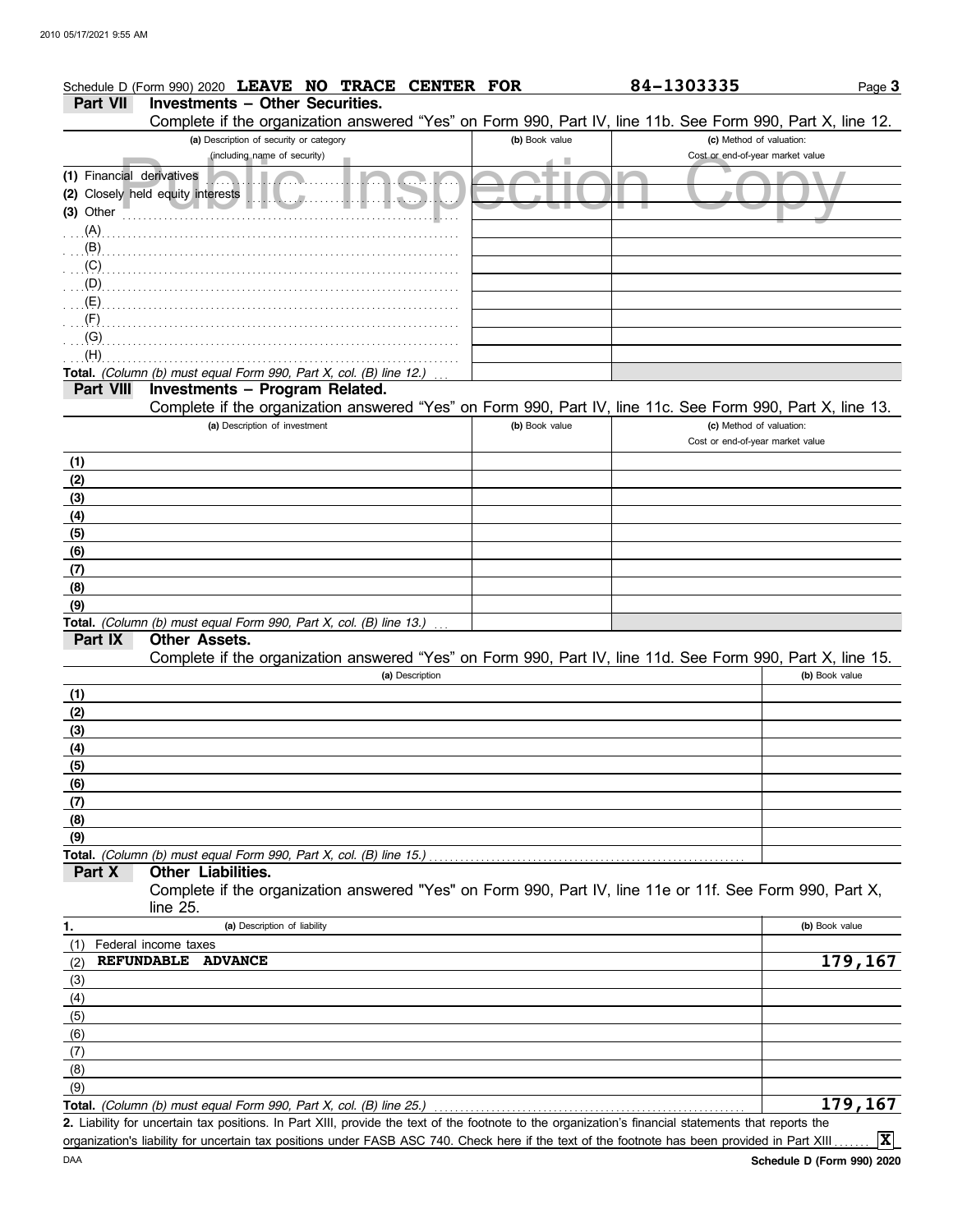|    | Schedule D (Form 990) 2020 LEAVE NO TRACE CENTER FOR                                                                                                                                                                                 |                | 84-1303335 |                | Page 4                 |
|----|--------------------------------------------------------------------------------------------------------------------------------------------------------------------------------------------------------------------------------------|----------------|------------|----------------|------------------------|
|    | Reconciliation of Revenue per Audited Financial Statements With Revenue per Return.<br><b>Part XI</b>                                                                                                                                |                |            |                |                        |
|    | Complete if the organization answered "Yes" on Form 990, Part IV, line 12a.                                                                                                                                                          |                |            |                |                        |
| 1. | Total revenue, gains, and other support per audited financial statements                                                                                                                                                             |                |            | 1.             | $\overline{2,092,560}$ |
| 2  | Amounts included on line 1 but not on Form 990, Part VIII, line 12:                                                                                                                                                                  |                |            |                |                        |
|    | a Net unrealized gains (losses) on investments <b>and a state of the state of the state of the state of the state of the state of the state of the state of the state of the state of the state of the state of the state of the</b> | 2a             |            |                |                        |
| b  |                                                                                                                                                                                                                                      | 2 <sub>b</sub> | 152, 137   |                |                        |
| c  |                                                                                                                                                                                                                                      | 2 <sub>c</sub> |            |                |                        |
|    |                                                                                                                                                                                                                                      | 2d             |            |                |                        |
| е  |                                                                                                                                                                                                                                      |                |            | 2e             | 152,137                |
| з  |                                                                                                                                                                                                                                      |                |            | 3              | $\overline{1,940,423}$ |
|    | Amounts included on Form 990, Part VIII, line 12, but not on line 1:                                                                                                                                                                 |                |            |                |                        |
| a  | Investment expenses not included on Form 990, Part VIII, line 7b                                                                                                                                                                     | 4a             |            |                |                        |
| b  |                                                                                                                                                                                                                                      | 4 <sub>b</sub> |            |                |                        |
|    | Add lines 4a and 4b                                                                                                                                                                                                                  |                |            | 4c             |                        |
| 5. |                                                                                                                                                                                                                                      |                |            | $\overline{5}$ | 1,940,423              |
|    | Reconciliation of Expenses per Audited Financial Statements With Expenses per Return.<br>Part XII                                                                                                                                    |                |            |                |                        |
|    | Complete if the organization answered "Yes" on Form 990, Part IV, line 12a.                                                                                                                                                          |                |            |                |                        |
| 1. | Total expenses and losses per audited financial statements                                                                                                                                                                           |                |            |                | 2,094,675              |
| 2  | Amounts included on line 1 but not on Form 990, Part IX, line 25:                                                                                                                                                                    |                |            |                |                        |
| a  |                                                                                                                                                                                                                                      | 2a             | 152, 137   |                |                        |
| b  |                                                                                                                                                                                                                                      | 2 <sub>b</sub> |            |                |                        |
|    | Other losses                                                                                                                                                                                                                         | 2c             |            |                |                        |
|    |                                                                                                                                                                                                                                      | 2d             |            |                |                        |
| е  |                                                                                                                                                                                                                                      |                |            | <b>2e</b>      | 152,137                |
| 3. |                                                                                                                                                                                                                                      |                |            | $\mathbf{3}$   | 1,942,538              |
|    | Amounts included on Form 990, Part IX, line 25, but not on line 1:                                                                                                                                                                   |                |            |                |                        |
| a  | Investment expenses not included on Form 990, Part VIII, line 7b                                                                                                                                                                     | 4a             |            |                |                        |
|    |                                                                                                                                                                                                                                      | 4b.            |            |                |                        |
|    | Add lines 4a and 4b                                                                                                                                                                                                                  |                |            | 4c             |                        |
|    |                                                                                                                                                                                                                                      |                |            | 5              | 1,942,538              |
|    | Part XIII Supplemental Information.                                                                                                                                                                                                  |                |            |                |                        |

Provide the descriptions required for Part II, lines 3, 5, and 9; Part III, lines 1a and 4; Part IV, lines 1b and 2b; Part V, line 4; Part X, line 2; Part XI, lines 2d and 4b; and Part XII, lines 2d and 4b. Also complete this part to provide any additional information.

**PART X - FIN 48 FOOTNOTE**

THE ORGANIZATION FOLLOWS ACCOUNTING FOR UNCERTAINTY IN INCOME TAXES

. . . . . . . . . . . . . . . . . . . . . . . . . . . . . . . . . . . . . . . . . . . . . . . . . . . . . . . . . . . . . . . . . . . . . . . . . . . . . . . . . . . . . . . . . . . . . . . . . . . . . . . . . . . . . . . . . . . . . . . . . . . . . . . . . . . . . . . . . . . . . . . . . . . . . . . . . . . . . . . . .

ACCOUNTING STANDARD WHICH REQUIRES THEM TO DETERMINE WHETHER A TAX POSITION (AND THE RELATED TAX BENEFIT) IS MORE LIKELY THAN NOT TO BE SUSTAINED UPON EXAMINATION BY THE APPLICABLE TAXING AUTHORITY, BASED SOLELY ON THE TECHNICAL MERITS OF THE POSITION. THE TAX BENEFIT TO BE RECOGNIZED IS MEASURED AS THE LARGEST AMOUNT OF BENEFIT THAT IS GREATER THAN FIFTY KNOWLEDGE OF ALL RELEVANT INFORMATION. DURING THE YEAR ENDED DECEMBER 31, PERCENT LIKELY OF BEING REALIZED UPON SETTLEMENT, PRESUMING THAT THE TAX POSITION IS EXAMINED BY THE APPROPRIATE TAXING AUTHORITY THAT HAS FULL 2020, THE ORGANIZATION'S MANAGEMENT EVALUATED ITS TAX POSITIONS TO DETERMINE THE EXISTENCE OF UNCERTAINTIES, AND DID NOT NOTE ANY MATTERS THAT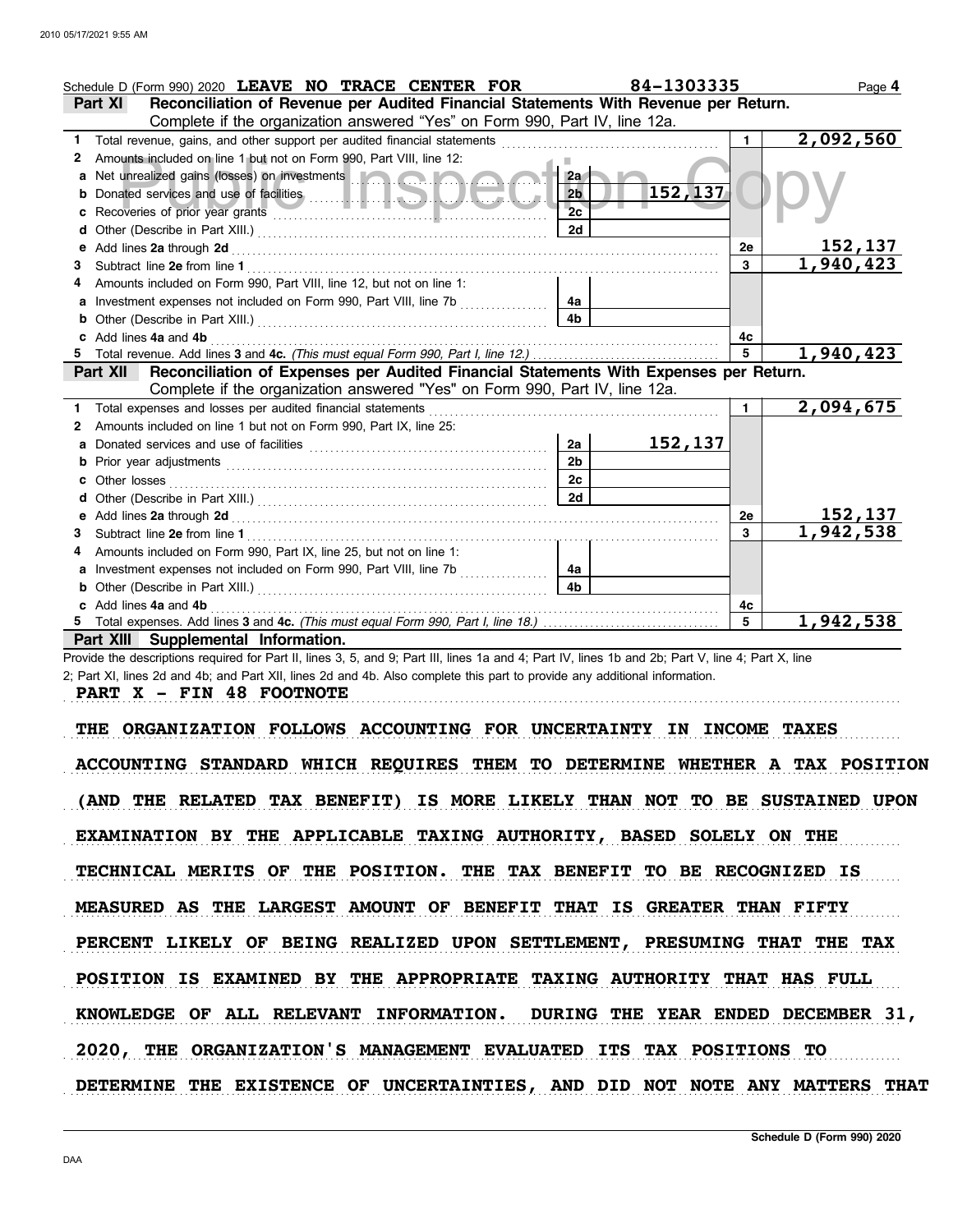| Schedule D (Form 990) 2020 LEAVE NO TRACE CENTER FOR  |                   | 84-1303335 | Page 5            |
|-------------------------------------------------------|-------------------|------------|-------------------|
| Part XIII Supplemental Information (continued)        |                   |            |                   |
| WOULD REQUIRE RECOGNITION OR WHICH MAY HAVE AN AFFECT |                   |            | ON ITS TAX-EXEMPT |
| <b>STATUS.</b><br>$\overline{\phantom{a}}$            | <b>Inspectiol</b> |            |                   |
|                                                       |                   |            |                   |
|                                                       |                   |            |                   |
|                                                       |                   |            |                   |
|                                                       |                   |            |                   |
|                                                       |                   |            |                   |
|                                                       |                   |            |                   |
|                                                       |                   |            |                   |
|                                                       |                   |            |                   |
|                                                       |                   |            |                   |
|                                                       |                   |            |                   |
|                                                       |                   |            |                   |
|                                                       |                   |            |                   |
|                                                       |                   |            |                   |
|                                                       |                   |            |                   |
|                                                       |                   |            |                   |
|                                                       |                   |            |                   |
|                                                       |                   |            |                   |
|                                                       |                   |            |                   |
|                                                       |                   |            |                   |
|                                                       |                   |            |                   |
|                                                       |                   |            |                   |
|                                                       |                   |            |                   |
|                                                       |                   |            |                   |
|                                                       |                   |            |                   |
|                                                       |                   |            |                   |
|                                                       |                   |            |                   |
|                                                       |                   |            |                   |
|                                                       |                   |            |                   |
|                                                       |                   |            |                   |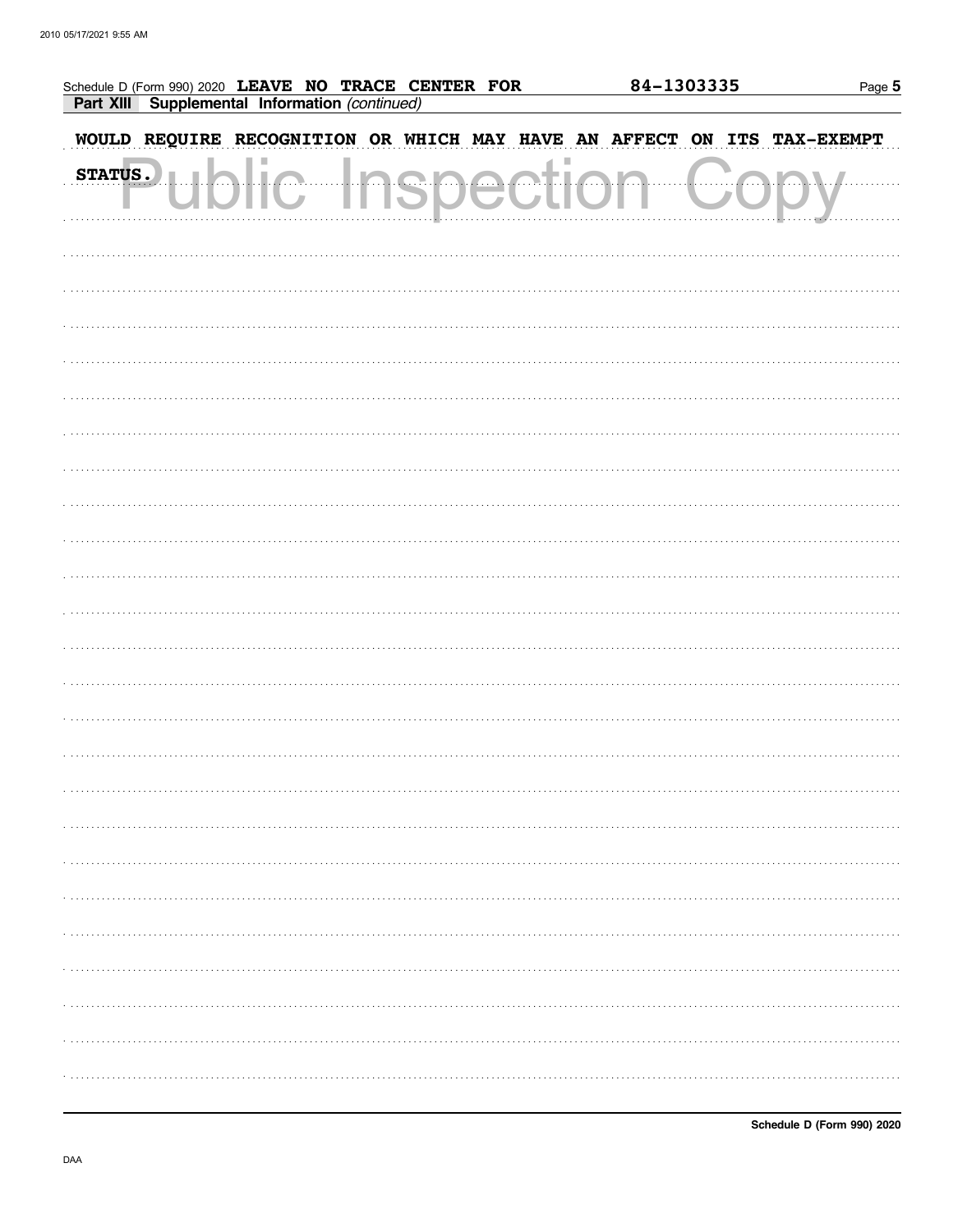|        | <b>Compensation Information</b><br><b>SCHEDULE J</b><br>For certain Officers, Directors, Trustees, Key Employees, and Highest<br>(Form 990)                                       |                                |     |                         |  |  |
|--------|-----------------------------------------------------------------------------------------------------------------------------------------------------------------------------------|--------------------------------|-----|-------------------------|--|--|
|        | <b>Compensated Employees</b><br>Complete if the organization answered "Yes" on Form 990, Part IV, line 23.                                                                        |                                |     |                         |  |  |
|        | Attach to Form 990.<br>Department of the Treasury<br>Go to www.irs.gov/Form990 for instructions and the latest information.<br>Internal Revenue Service                           |                                |     |                         |  |  |
|        | LEAVE NO TRACE CENTER FOR<br>Name of the organization                                                                                                                             | Employer identification number |     |                         |  |  |
|        | 84-1303335<br><b>OUTDOOR ETHICS</b>                                                                                                                                               |                                |     |                         |  |  |
| Part I | <b>Questions Regarding Compensation</b>                                                                                                                                           |                                | Yes | No                      |  |  |
|        | 1a Check the appropriate box(es) if the organization provided any of the following to or for a person listed on Form                                                              |                                |     |                         |  |  |
|        | 990, Part VII, Section A, line 1a. Complete Part III to provide any relevant information regarding these items.                                                                   |                                |     |                         |  |  |
|        | Housing allowance or residence for personal use<br>First-class or charter travel                                                                                                  |                                |     |                         |  |  |
|        | Payments for business use of personal residence<br>Travel for companions                                                                                                          |                                |     |                         |  |  |
|        | Tax indemnification and gross-up payments<br>Health or social club dues or initiation fees<br>Discretionary spending account<br>Personal services (such as maid, chauffeur, chef) |                                |     |                         |  |  |
|        |                                                                                                                                                                                   |                                |     |                         |  |  |
|        | <b>b</b> If any of the boxes on line 1a are checked, did the organization follow a written policy regarding payment                                                               |                                |     |                         |  |  |
|        | or reimbursement or provision of all of the expenses described above? If "No," complete Part III to                                                                               |                                |     |                         |  |  |
|        |                                                                                                                                                                                   | 1b                             |     |                         |  |  |
| 2      | Did the organization require substantiation prior to reimbursing or allowing expenses incurred by all                                                                             |                                |     |                         |  |  |
|        | directors, trustees, and officers, including the CEO/Executive Director, regarding the items checked on line                                                                      |                                |     |                         |  |  |
|        | 1a?                                                                                                                                                                               | $\mathbf{2}$                   |     |                         |  |  |
|        |                                                                                                                                                                                   |                                |     |                         |  |  |
| 3      | Indicate which, if any, of the following the organization used to establish the compensation of the                                                                               |                                |     |                         |  |  |
|        | organization's CEO/Executive Director. Check all that apply. Do not check any boxes for methods used by a                                                                         |                                |     |                         |  |  |
|        | related organization to establish compensation of the CEO/Executive Director, but explain in Part III.<br>$ \mathbf{X} $<br>Compensation committee<br>Written employment contract |                                |     |                         |  |  |
|        | $\overline{\mathbf{x}}$<br>Independent compensation consultant<br>Compensation survey or study                                                                                    |                                |     |                         |  |  |
|        | $\mathbf{x}$<br>Approval by the board or compensation committee<br> X<br>Form 990 of other organizations                                                                          |                                |     |                         |  |  |
|        |                                                                                                                                                                                   |                                |     |                         |  |  |
| 4      | During the year, did any person listed on Form 990, Part VII, Section A, line 1a, with respect to the filing                                                                      |                                |     |                         |  |  |
|        | organization or a related organization:<br>a Receive a severance payment or change-of-control payment?                                                                            | 4a                             |     | $\overline{\mathbf{X}}$ |  |  |
|        |                                                                                                                                                                                   | 4b                             |     | $\mathbf x$             |  |  |
|        |                                                                                                                                                                                   | 4c                             |     | $\mathbf x$             |  |  |
|        | If "Yes" to any of lines 4a-c, list the persons and provide the applicable amounts for each item in Part III.                                                                     |                                |     |                         |  |  |
|        | Only section 501(c)(3), 501(c)(4), and 501(c)(29) organizations must complete lines 5-9.                                                                                          |                                |     |                         |  |  |
| 5.     | For persons listed on Form 990, Part VII, Section A, line 1a, did the organization pay or accrue any                                                                              |                                |     |                         |  |  |
|        | compensation contingent on the revenues of:                                                                                                                                       |                                |     |                         |  |  |
|        | a The organization?                                                                                                                                                               | 5a                             |     | X                       |  |  |
|        |                                                                                                                                                                                   | 5b                             |     | $\mathbf x$             |  |  |
|        | If "Yes" on line 5a or 5b, describe in Part III.                                                                                                                                  |                                |     |                         |  |  |
| 6      | For persons listed on Form 990, Part VII, Section A, line 1a, did the organization pay or accrue any                                                                              |                                |     |                         |  |  |
|        | compensation contingent on the net earnings of:                                                                                                                                   |                                |     |                         |  |  |
|        | a The organization?                                                                                                                                                               | 6a                             |     | X                       |  |  |
|        |                                                                                                                                                                                   | 6b                             |     | $\mathbf x$             |  |  |
|        | If "Yes" on line 6a or 6b, describe in Part III.                                                                                                                                  |                                |     |                         |  |  |
| 7      | For persons listed on Form 990, Part VII, Section A, line 1a, did the organization provide any nonfixed                                                                           |                                |     |                         |  |  |
|        |                                                                                                                                                                                   | $\overline{7}$                 |     | X                       |  |  |
| 8      | Were any amounts reported on Form 990, Part VII, paid or accrued pursuant to a contract that was subject                                                                          |                                |     |                         |  |  |
|        | to the initial contract exception described in Regulations section 53.4958-4(a)(3)? If "Yes," describe                                                                            |                                |     |                         |  |  |
|        |                                                                                                                                                                                   | 8                              |     | X                       |  |  |
| 9      | If "Yes" on line 8, did the organization also follow the rebuttable presumption procedure described in                                                                            |                                |     |                         |  |  |
|        | Regulations section 53.4958-6(c)?                                                                                                                                                 | 9                              |     |                         |  |  |
|        | For Paperwork Reduction Act Notice, see the Instructions for Form 990.                                                                                                            | Schedule J (Form 990) 2020     |     |                         |  |  |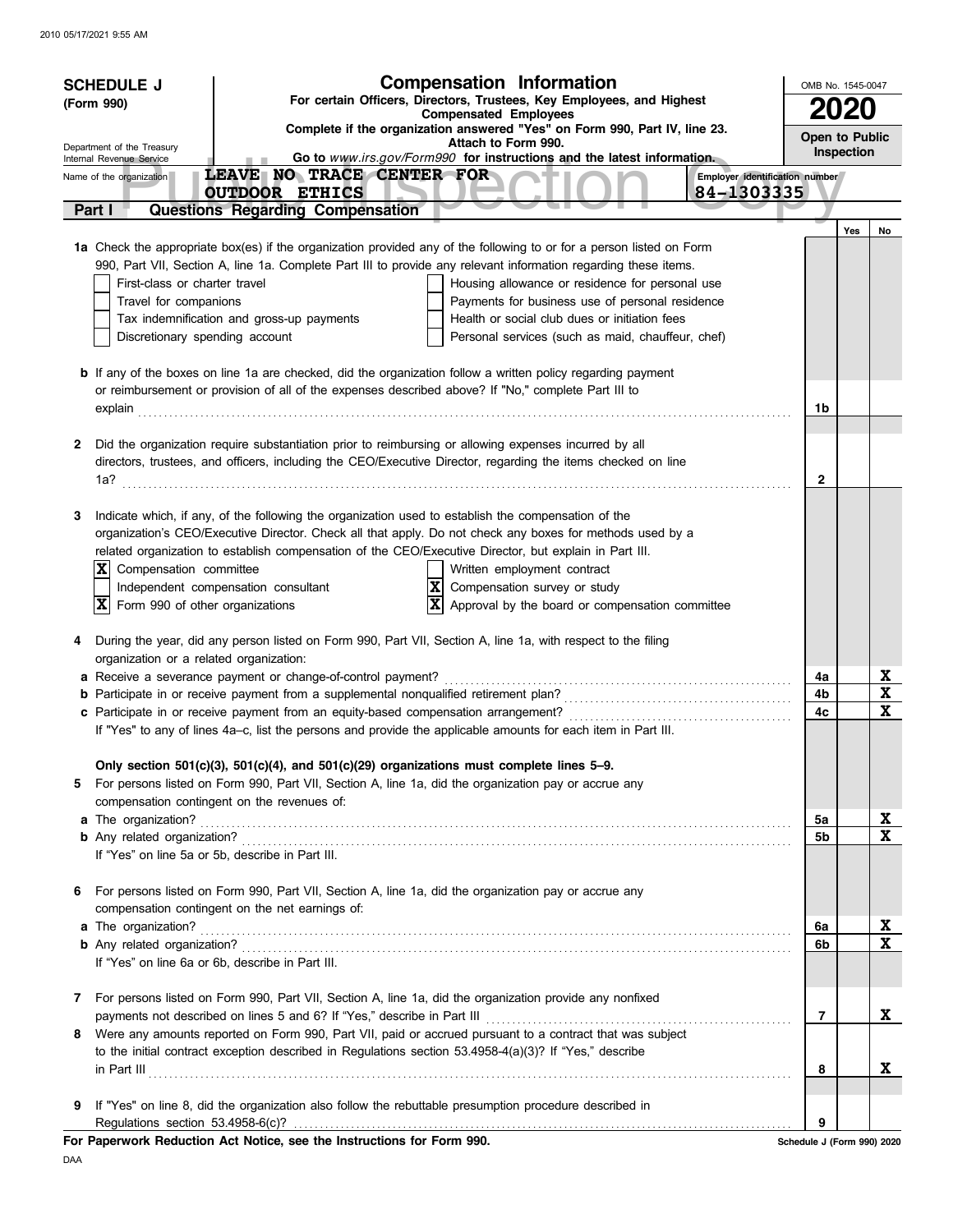#### 84-1303335 Schedule J (Form 990) 2020 LEAVE NO TRACE CENTER FOR Page 2 Officers, Directors, Trustees, Key Employees, and Highest Compensated Employees. Use duplicate copies if additional space is needed. Part II

For each individual whose compensation must be reported on Schedule J, report compensation from the organization on row (i) and from related organizations, described in the instructions, on row (ii). Do not list any individuals that aren't listed on Form 990, Part VII.

Note: The sum of columns (B)(i)-(iii) for each listed individual must equal the total amount of Form 990, Part VII, Section A, line 1a, applicable column (D) and (E) amounts for that individual.

| ш<br>ш<br>٠                    | (B) Breakdown of W-2 and/or 1099-MISC compensation (c) Retirement and |                                        |                                           |                                     | (D) Nontaxable | (E) Total of columns | (F) Compensation                                           |
|--------------------------------|-----------------------------------------------------------------------|----------------------------------------|-------------------------------------------|-------------------------------------|----------------|----------------------|------------------------------------------------------------|
| (A) Name and Title             | (i) Base<br>compensation                                              | (ii) Bonus & incentive<br>compensation | (iii) Other<br>reportable<br>compensation | other deferred<br>×<br>compensation | benefits       | $(B)(i)$ – $(D)$     | in column (B) reported<br>as deferred on prior<br>Form 990 |
| DANA W. GWOZDZ<br>(i)          | 181,570                                                               | $\Omega$                               | ი                                         | 5,447                               | 0              | 187,017              | 0                                                          |
| 1 EXECUTIVE DIRECTOR<br>l (ii) | 0                                                                     | O                                      | o                                         | O                                   | $\mathbf{0}$   | 0                    | 0                                                          |
|                                | (i)                                                                   |                                        |                                           |                                     |                |                      |                                                            |
|                                | (i)<br>(iii)                                                          |                                        |                                           |                                     |                |                      |                                                            |
|                                | (i)                                                                   |                                        |                                           |                                     |                |                      |                                                            |
|                                | (i)                                                                   |                                        |                                           |                                     |                |                      |                                                            |
|                                | (i)                                                                   |                                        |                                           |                                     |                |                      |                                                            |
| $\overline{7}$                 | (i)                                                                   |                                        |                                           |                                     |                |                      |                                                            |
| 8                              | $\vert$ (i) $\vert$                                                   |                                        |                                           |                                     |                |                      |                                                            |
| 9                              | (i)                                                                   |                                        |                                           |                                     |                |                      |                                                            |
| 10                             | (i)                                                                   |                                        |                                           |                                     |                |                      |                                                            |
| 11                             | (i)<br>(iii)                                                          |                                        |                                           |                                     |                |                      |                                                            |
| 12                             | (i)<br>(iii)                                                          |                                        |                                           |                                     |                |                      |                                                            |
| 13                             | (i)                                                                   |                                        |                                           |                                     |                |                      |                                                            |
| 14                             | (i)                                                                   |                                        |                                           |                                     |                |                      |                                                            |
| l (ii)<br>15                   | (i)                                                                   |                                        |                                           |                                     |                |                      |                                                            |
| 16                             | (i)                                                                   |                                        |                                           |                                     |                |                      |                                                            |

Schedule J (Form 990) 2020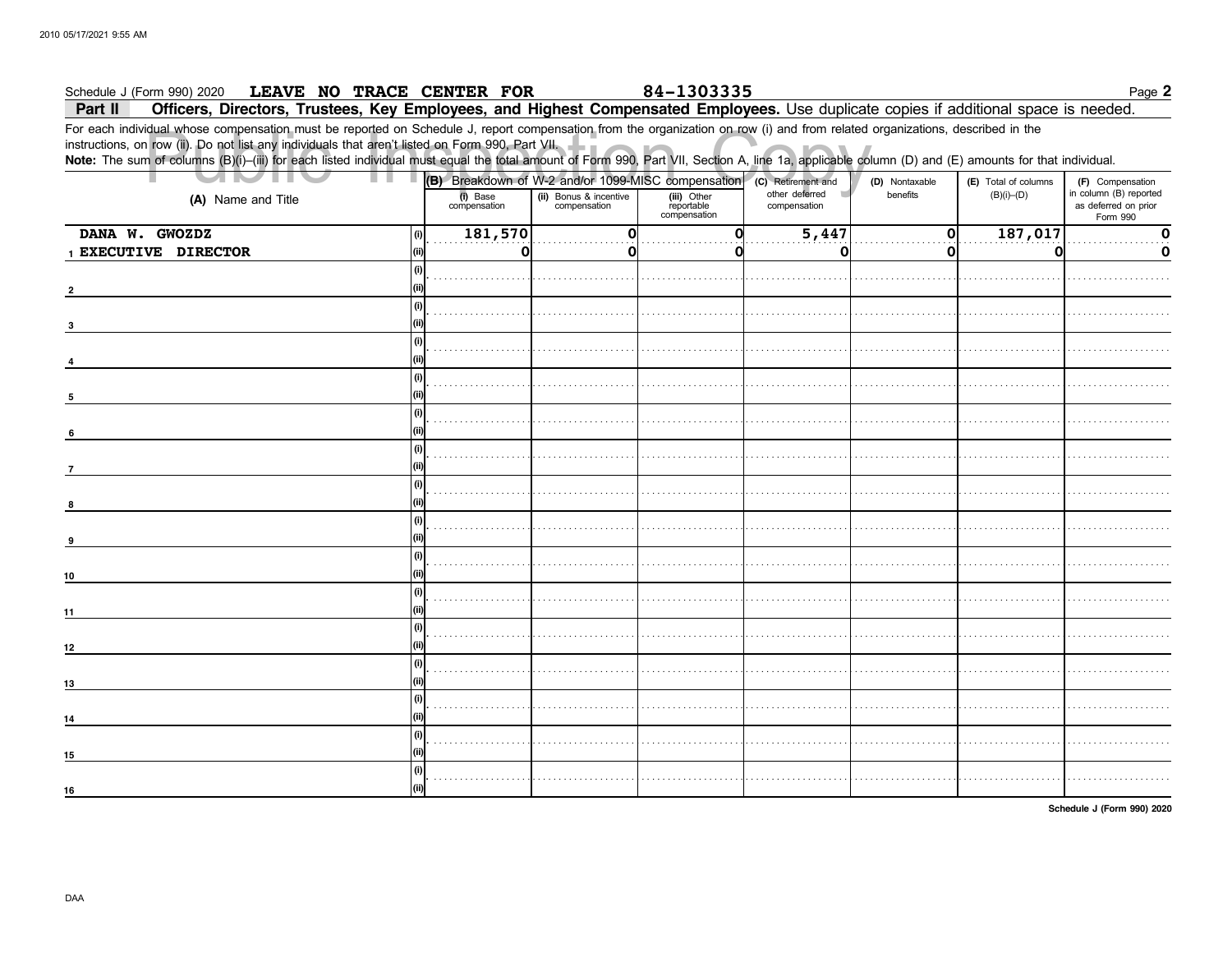| Schedule J (Form 990) 2020 LEAVE NO TRACE CENTER FOR                                                                                                                       | 84-1303335 | Page 3                     |
|----------------------------------------------------------------------------------------------------------------------------------------------------------------------------|------------|----------------------------|
| <b>Supplemental Information</b><br>Part III                                                                                                                                |            |                            |
| Provide the information, explanation, or descriptions required for Part I, lines 1a, 1b, 3, 4a, 4b, 4c, 5a, 5b, 6a, 6b, 7, and 8, and for Part II. Also complete this part |            |                            |
| for any additional information.                                                                                                                                            |            |                            |
|                                                                                                                                                                            |            |                            |
|                                                                                                                                                                            |            |                            |
|                                                                                                                                                                            |            |                            |
|                                                                                                                                                                            |            |                            |
|                                                                                                                                                                            |            |                            |
|                                                                                                                                                                            |            |                            |
|                                                                                                                                                                            |            |                            |
|                                                                                                                                                                            |            |                            |
|                                                                                                                                                                            |            |                            |
|                                                                                                                                                                            |            |                            |
|                                                                                                                                                                            |            |                            |
|                                                                                                                                                                            |            |                            |
|                                                                                                                                                                            |            |                            |
|                                                                                                                                                                            |            |                            |
|                                                                                                                                                                            |            |                            |
|                                                                                                                                                                            |            |                            |
|                                                                                                                                                                            |            |                            |
|                                                                                                                                                                            |            |                            |
|                                                                                                                                                                            |            |                            |
|                                                                                                                                                                            |            |                            |
|                                                                                                                                                                            |            |                            |
|                                                                                                                                                                            |            |                            |
|                                                                                                                                                                            |            |                            |
|                                                                                                                                                                            |            |                            |
|                                                                                                                                                                            |            |                            |
|                                                                                                                                                                            |            |                            |
|                                                                                                                                                                            |            |                            |
|                                                                                                                                                                            |            |                            |
|                                                                                                                                                                            |            |                            |
|                                                                                                                                                                            |            |                            |
|                                                                                                                                                                            |            |                            |
|                                                                                                                                                                            |            |                            |
|                                                                                                                                                                            |            | Schedule J (Form 990) 2020 |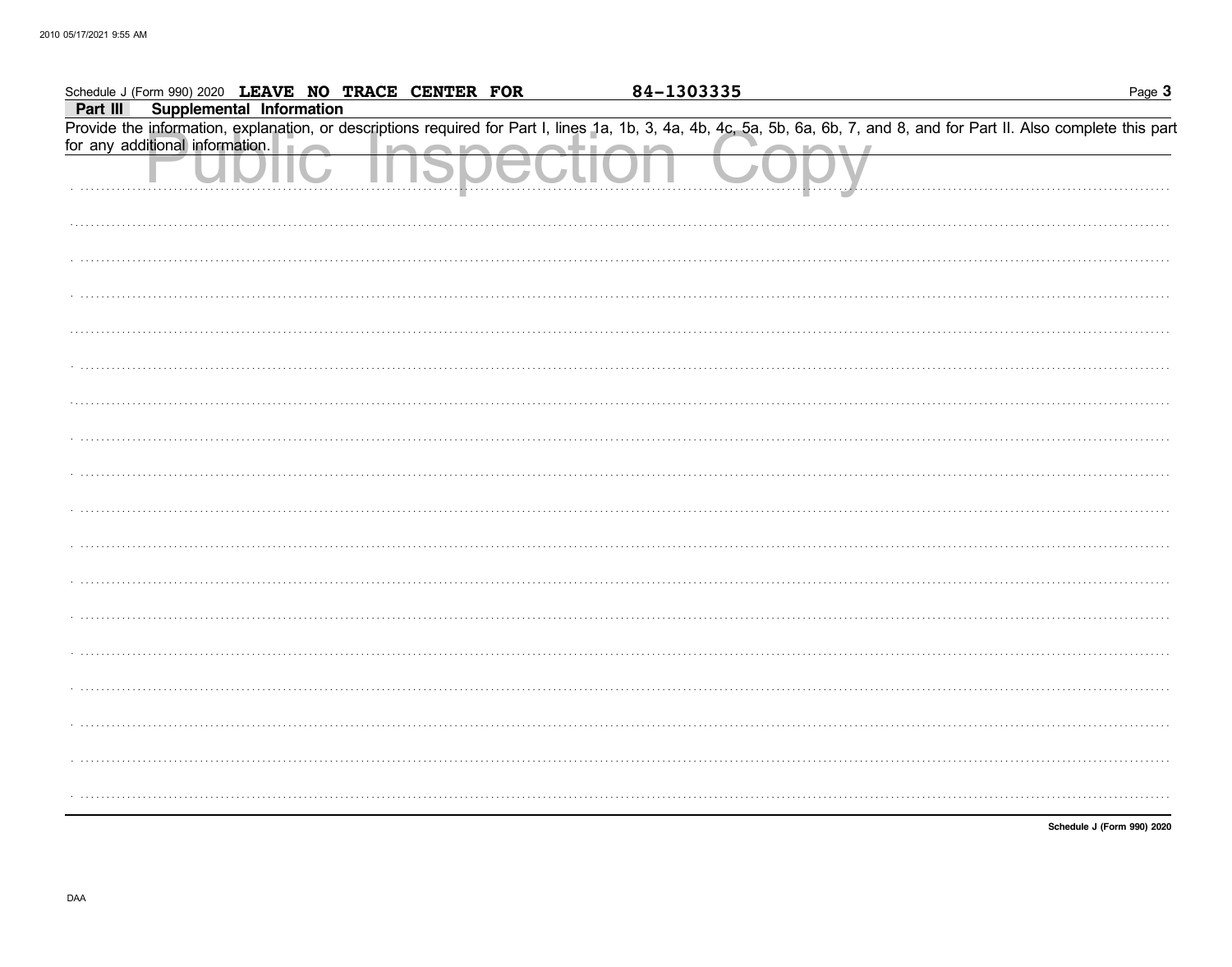|                                                        | <b>SCHEDULE M</b>                                                                                                  |                                                                        |                                                                                    |                                                 |                                                                                                                   |            | OMB No. 1545-0047                                     |            |    |  |
|--------------------------------------------------------|--------------------------------------------------------------------------------------------------------------------|------------------------------------------------------------------------|------------------------------------------------------------------------------------|-------------------------------------------------|-------------------------------------------------------------------------------------------------------------------|------------|-------------------------------------------------------|------------|----|--|
| (Form 990)                                             |                                                                                                                    | <b>Noncash Contributions</b>                                           |                                                                                    |                                                 |                                                                                                                   |            |                                                       | 2020       |    |  |
|                                                        |                                                                                                                    |                                                                        | Complete if the organizations answered "Yes" on Form 990, Part IV, lines 29 or 30. |                                                 |                                                                                                                   |            |                                                       |            |    |  |
|                                                        |                                                                                                                    |                                                                        | Attach to Form 990.                                                                |                                                 |                                                                                                                   |            | <b>Open To Public</b>                                 |            |    |  |
| Department of the Treasury<br>Internal Revenue Service |                                                                                                                    | Go to www.irs.gov/Form990 for instructions and the latest information. |                                                                                    |                                                 |                                                                                                                   |            |                                                       | Inspection |    |  |
|                                                        | Name of the organization                                                                                           |                                                                        |                                                                                    | LEAVE NO TRACE CENTER FOR                       |                                                                                                                   |            | Employer identification number                        |            |    |  |
|                                                        |                                                                                                                    | <b>OUTDOOR ETHICS</b>                                                  |                                                                                    |                                                 |                                                                                                                   |            | 84-1303335                                            |            |    |  |
|                                                        | <b>Types of Property</b><br>Part I                                                                                 |                                                                        |                                                                                    |                                                 |                                                                                                                   |            |                                                       |            |    |  |
|                                                        |                                                                                                                    |                                                                        | (a)                                                                                | (b)                                             | (c)<br>Noncash contribution                                                                                       |            | (d)                                                   |            |    |  |
|                                                        |                                                                                                                    |                                                                        | Check if<br>applicable                                                             | Number of contributions or<br>items contributed | amounts reported on                                                                                               |            | Method of determining<br>noncash contribution amounts |            |    |  |
|                                                        |                                                                                                                    |                                                                        |                                                                                    |                                                 | Form 990, Part VIII, line 1g                                                                                      |            |                                                       |            |    |  |
| 1.<br>$\mathbf{2}$                                     | Art - Works of art                                                                                                 |                                                                        |                                                                                    |                                                 |                                                                                                                   |            |                                                       |            |    |  |
| 3                                                      | Art - Historical treasures<br>Art - Fractional interests                                                           |                                                                        |                                                                                    |                                                 |                                                                                                                   |            |                                                       |            |    |  |
| 4                                                      | Books and publications                                                                                             |                                                                        |                                                                                    |                                                 |                                                                                                                   |            |                                                       |            |    |  |
| 5                                                      | Clothing and household                                                                                             |                                                                        |                                                                                    |                                                 |                                                                                                                   |            |                                                       |            |    |  |
|                                                        |                                                                                                                    |                                                                        |                                                                                    |                                                 |                                                                                                                   |            |                                                       |            |    |  |
| 6                                                      | Cars and other vehicles                                                                                            |                                                                        |                                                                                    |                                                 |                                                                                                                   |            |                                                       |            |    |  |
| 7                                                      | Boats and planes                                                                                                   |                                                                        |                                                                                    |                                                 |                                                                                                                   |            |                                                       |            |    |  |
| 8                                                      | Intellectual property                                                                                              |                                                                        |                                                                                    |                                                 |                                                                                                                   |            |                                                       |            |    |  |
| 9                                                      | Securities - Publicly traded                                                                                       |                                                                        |                                                                                    |                                                 |                                                                                                                   |            |                                                       |            |    |  |
| 10                                                     | Securities - Closely held stock                                                                                    |                                                                        |                                                                                    |                                                 |                                                                                                                   |            |                                                       |            |    |  |
| 11                                                     | Securities - Partnership, LLC,                                                                                     |                                                                        |                                                                                    |                                                 |                                                                                                                   |            |                                                       |            |    |  |
|                                                        | or trust interests                                                                                                 |                                                                        |                                                                                    |                                                 |                                                                                                                   |            |                                                       |            |    |  |
| 12                                                     | Securities - Miscellaneous                                                                                         |                                                                        |                                                                                    |                                                 |                                                                                                                   |            |                                                       |            |    |  |
| 13                                                     | Qualified conservation                                                                                             |                                                                        |                                                                                    |                                                 |                                                                                                                   |            |                                                       |            |    |  |
|                                                        | contribution - Historic                                                                                            |                                                                        |                                                                                    |                                                 |                                                                                                                   |            |                                                       |            |    |  |
|                                                        |                                                                                                                    |                                                                        |                                                                                    |                                                 |                                                                                                                   |            |                                                       |            |    |  |
| 14                                                     | Qualified conservation                                                                                             |                                                                        |                                                                                    |                                                 |                                                                                                                   |            |                                                       |            |    |  |
|                                                        | contribution - Other                                                                                               |                                                                        |                                                                                    |                                                 |                                                                                                                   |            |                                                       |            |    |  |
| 15                                                     | Real estate - Residential                                                                                          |                                                                        |                                                                                    |                                                 |                                                                                                                   |            |                                                       |            |    |  |
| 16                                                     | Real estate - Commercial                                                                                           |                                                                        |                                                                                    |                                                 |                                                                                                                   |            |                                                       |            |    |  |
| 17                                                     | Real estate - Other                                                                                                |                                                                        |                                                                                    |                                                 |                                                                                                                   |            |                                                       |            |    |  |
| 18                                                     | Collectibles <b>Collectibles</b>                                                                                   |                                                                        |                                                                                    |                                                 |                                                                                                                   |            |                                                       |            |    |  |
| 19                                                     | Food inventory                                                                                                     |                                                                        |                                                                                    |                                                 |                                                                                                                   |            |                                                       |            |    |  |
| 20                                                     | Drugs and medical supplies                                                                                         |                                                                        |                                                                                    |                                                 |                                                                                                                   |            |                                                       |            |    |  |
| 21                                                     | Taxidermy                                                                                                          |                                                                        |                                                                                    |                                                 |                                                                                                                   |            |                                                       |            |    |  |
| 22                                                     | Historical artifacts                                                                                               |                                                                        |                                                                                    |                                                 |                                                                                                                   |            |                                                       |            |    |  |
| 23<br>24                                               | Scientific specimens<br>Archeological artifacts                                                                    |                                                                        |                                                                                    |                                                 |                                                                                                                   |            |                                                       |            |    |  |
| 25                                                     | Other ( AUTO LEASES                                                                                                |                                                                        | X                                                                                  | $\mathbf{1}$                                    | 43,750                                                                                                            | <b>FMV</b> |                                                       |            |    |  |
| 26                                                     | SUPPLIES & GEAR<br>Other                                                                                           |                                                                        | $\mathbf x$                                                                        | $\overline{7}$                                  | 19,314                                                                                                            | <b>FMV</b> |                                                       |            |    |  |
| 27                                                     | Other                                                                                                              |                                                                        |                                                                                    |                                                 |                                                                                                                   |            |                                                       |            |    |  |
| 28                                                     | Other                                                                                                              |                                                                        |                                                                                    |                                                 |                                                                                                                   |            |                                                       |            |    |  |
| 29                                                     | Number of Forms 8283 received by the organization during the tax year for contributions for                        |                                                                        |                                                                                    |                                                 |                                                                                                                   |            |                                                       |            |    |  |
|                                                        | which the organization completed Form 8283, Part IV, Donee Acknowledgement                                         |                                                                        |                                                                                    |                                                 |                                                                                                                   | 29         |                                                       |            |    |  |
|                                                        |                                                                                                                    |                                                                        |                                                                                    |                                                 |                                                                                                                   |            |                                                       | Yes        | No |  |
| 30a                                                    |                                                                                                                    |                                                                        |                                                                                    |                                                 | During the year, did the organization receive by contribution any property reported in Part I, lines 1 through    |            |                                                       |            |    |  |
|                                                        | 28, that it must hold for at least three years from the date of the initial contribution, and which isn't required |                                                                        |                                                                                    |                                                 |                                                                                                                   |            |                                                       |            |    |  |
|                                                        |                                                                                                                    |                                                                        |                                                                                    |                                                 |                                                                                                                   |            | 30a                                                   |            | X  |  |
| b                                                      | If "Yes," describe the arrangement in Part II.                                                                     |                                                                        |                                                                                    |                                                 |                                                                                                                   |            |                                                       |            |    |  |
| 31                                                     |                                                                                                                    |                                                                        |                                                                                    |                                                 | Does the organization have a gift acceptance policy that requires the review of any nonstandard                   |            |                                                       |            |    |  |
|                                                        | contributions?                                                                                                     |                                                                        |                                                                                    |                                                 |                                                                                                                   |            | 31                                                    | X          |    |  |
|                                                        |                                                                                                                    |                                                                        |                                                                                    |                                                 | 32a Does the organization hire or use third parties or related organizations to solicit, process, or sell noncash |            |                                                       |            |    |  |
|                                                        | contributions?                                                                                                     |                                                                        |                                                                                    |                                                 |                                                                                                                   |            | 32a                                                   |            | X  |  |
| b                                                      | If "Yes," describe in Part II.                                                                                     |                                                                        |                                                                                    |                                                 |                                                                                                                   |            |                                                       |            |    |  |
| 33                                                     |                                                                                                                    |                                                                        |                                                                                    |                                                 | If the organization didn't report an amount in column (c) for a type of property for which column (a) is checked, |            |                                                       |            |    |  |
|                                                        | describe in Part II.                                                                                               |                                                                        |                                                                                    |                                                 |                                                                                                                   |            |                                                       |            |    |  |

For Paperwork Reduction Act Notice, see the Instructions for Form 990. Schedule M (Form 990) 2020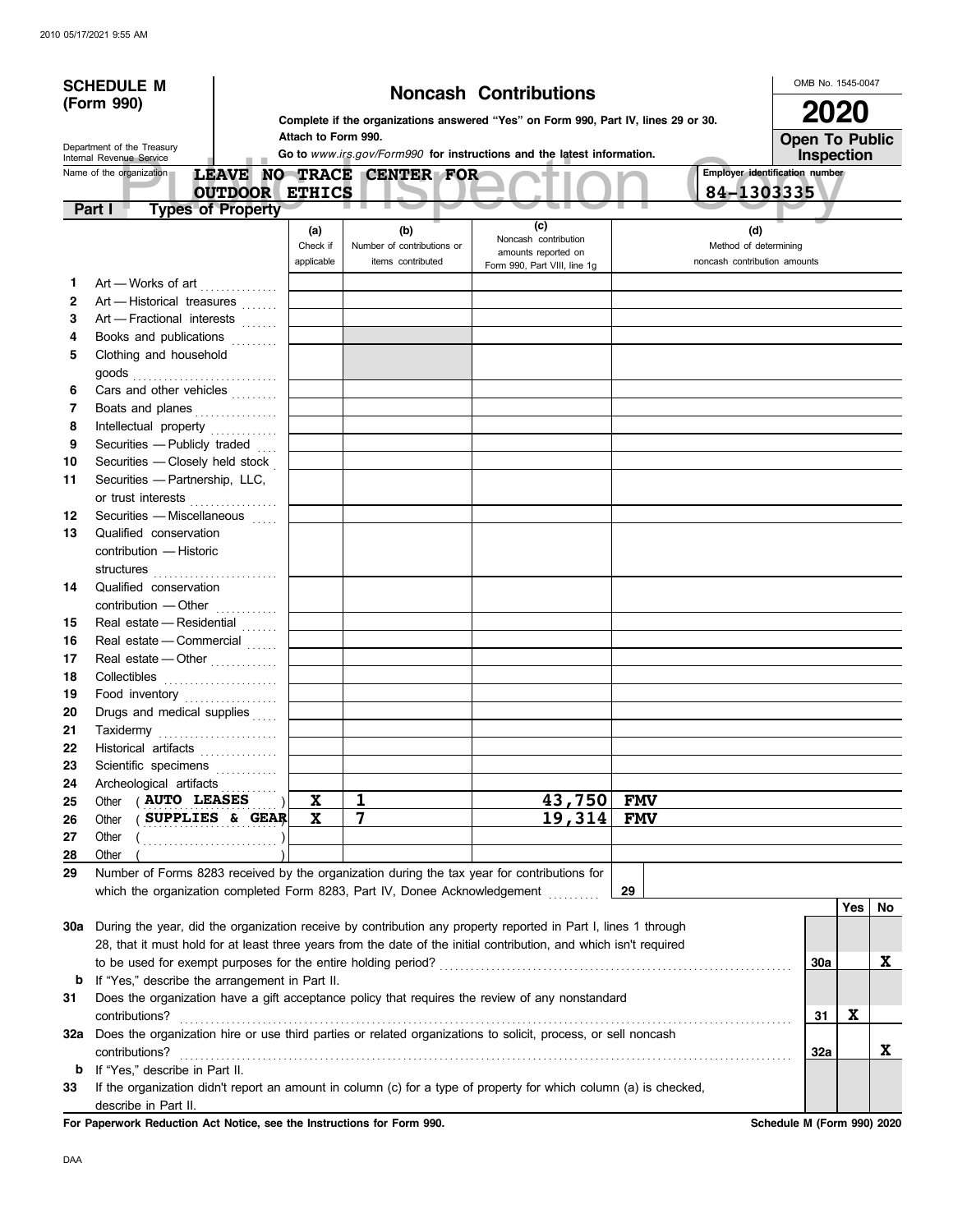| Part II   | Schedule M (Form 990) 2020 LEAVE NO TRACE CENTER FOR<br>Supplemental Information. Provide the information required by Part I, lines 30b, 32b, and 33, and whether                                    |  | 84-1303335 | Page 2 |  |
|-----------|------------------------------------------------------------------------------------------------------------------------------------------------------------------------------------------------------|--|------------|--------|--|
|           | the organization is reporting in Part I, column (b), the number of contributions, the number of items received,<br>or a combination of both. Also complete this part for any additional information. |  |            |        |  |
|           | SCHEDULE M - SUPPLEMENTAL INFORMATION                                                                                                                                                                |  |            |        |  |
|           | THE VEHICLES, EQUIPMENT AND OUTFITTING WERE USED FOR EDUCATION AND OUTREACH                                                                                                                          |  |            |        |  |
| PROGRAMS. |                                                                                                                                                                                                      |  |            |        |  |
|           |                                                                                                                                                                                                      |  |            |        |  |
|           |                                                                                                                                                                                                      |  |            |        |  |
|           |                                                                                                                                                                                                      |  |            |        |  |
|           |                                                                                                                                                                                                      |  |            |        |  |
|           |                                                                                                                                                                                                      |  |            |        |  |
|           |                                                                                                                                                                                                      |  |            |        |  |
|           |                                                                                                                                                                                                      |  |            |        |  |
|           |                                                                                                                                                                                                      |  |            |        |  |
|           |                                                                                                                                                                                                      |  |            |        |  |
|           |                                                                                                                                                                                                      |  |            |        |  |
|           |                                                                                                                                                                                                      |  |            |        |  |
|           |                                                                                                                                                                                                      |  |            |        |  |
|           |                                                                                                                                                                                                      |  |            |        |  |
|           |                                                                                                                                                                                                      |  |            |        |  |
|           |                                                                                                                                                                                                      |  |            |        |  |
|           |                                                                                                                                                                                                      |  |            |        |  |
|           |                                                                                                                                                                                                      |  |            |        |  |
|           |                                                                                                                                                                                                      |  |            |        |  |
|           |                                                                                                                                                                                                      |  |            |        |  |
|           |                                                                                                                                                                                                      |  |            |        |  |
|           |                                                                                                                                                                                                      |  |            |        |  |
|           |                                                                                                                                                                                                      |  |            |        |  |
|           |                                                                                                                                                                                                      |  |            |        |  |
|           |                                                                                                                                                                                                      |  |            |        |  |
|           |                                                                                                                                                                                                      |  |            |        |  |
|           |                                                                                                                                                                                                      |  |            |        |  |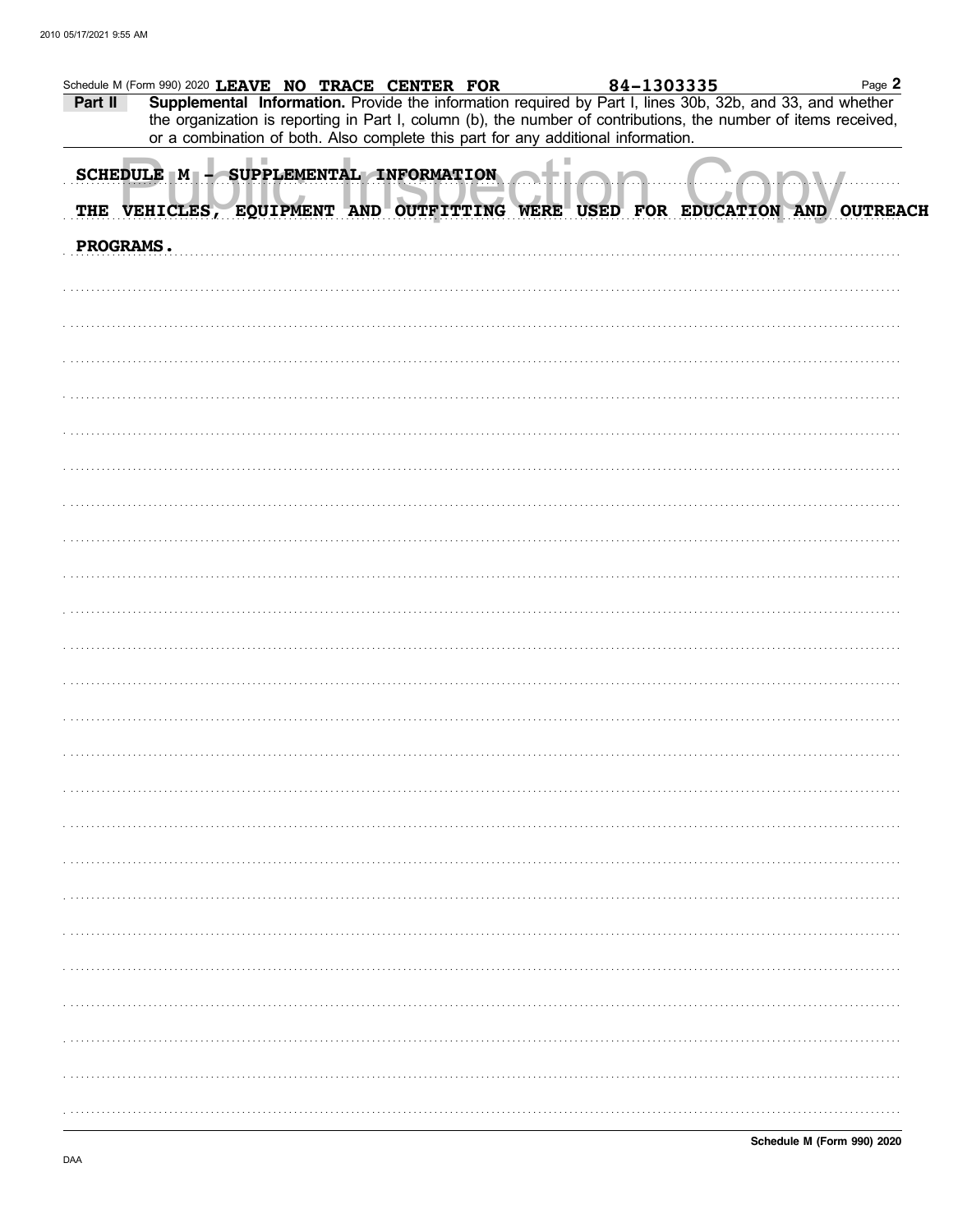